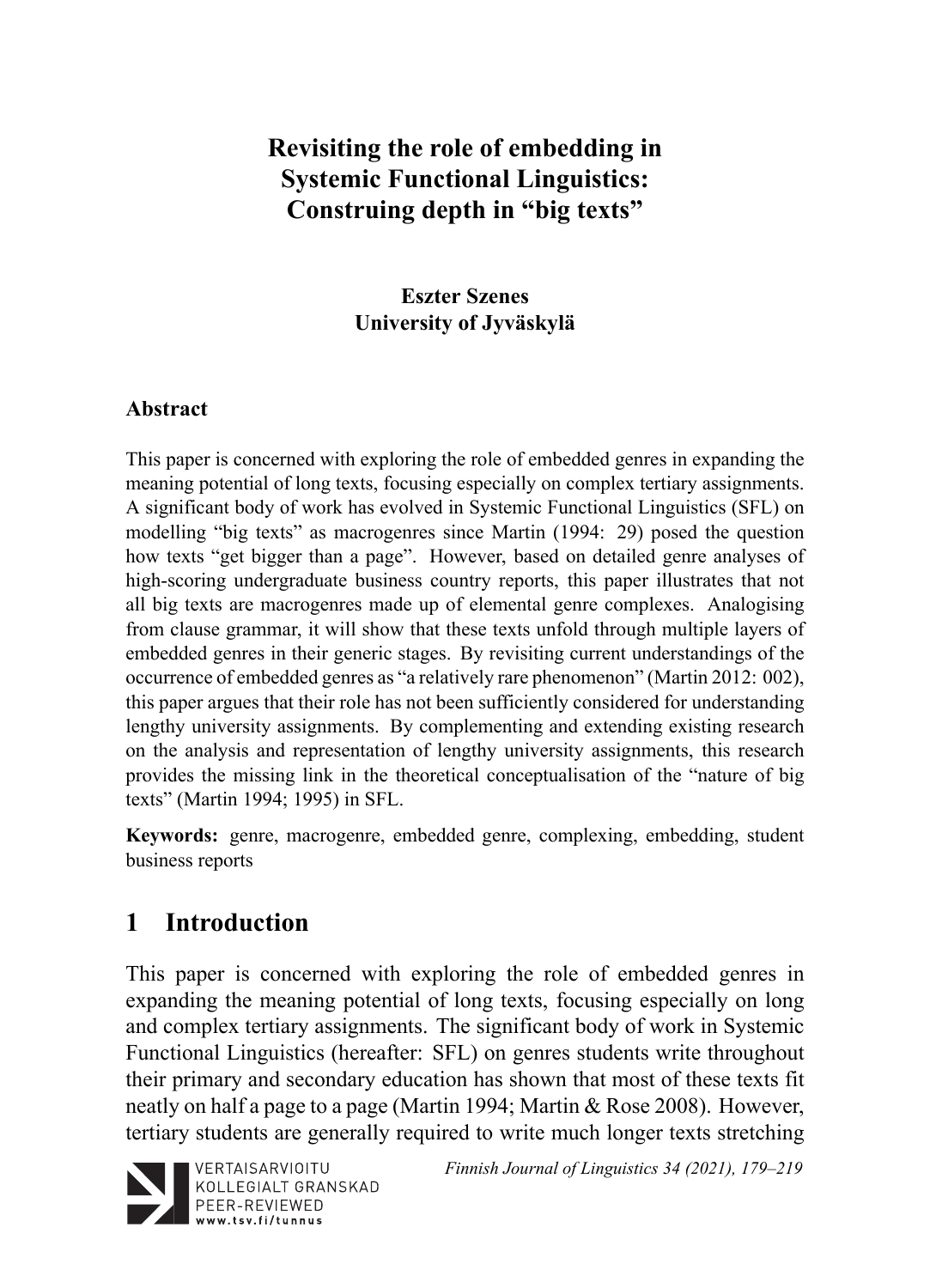across many pages. Because writing such long assignments seems to be a challenging task for most university students, the generic structure of these types of text stands as an important area for research despite the significant challenges associated with re/presenting "big texts" and the time-consuming nature of manual analysis. To explore the structure of these texts in more detail, Halliday's types of structure (1979; 1981; 1985), Martin's early work on analysing text structuring principles in "big texts" (1994; 1995; 1996) and SFL genre theory (Martin 1992; Christie & Martin 1997; Martin & Rose 2008) serve as the points of departure for revisiting Martin's (2012: 002) description of embedded genres as "a relatively rare phenomenon". This paper will argue that current modelling of "big texts" in SFL is insufficient for understanding lengthy university assignments. Based on detailed genre analyses of high-scoring undergraduate business country reports, this paper will illustrate that not all "big texts" are macrogenres made up of elemental genre complexes but can unfold as genre simplexes through multiple layers of embedded genres in their generic stages. This research thus complements and extends existing research on the analysis and representation of lengthy university assignments in SFL.

The paper is organized as follows. § 2 reviews relevant research on business reports. § 3 introduces the theoretical foundations underpinning this study. § 4 presents a detailed analysis of the generic structure of a high-scoring undergraduate business country report from a particulate perspective. § 5 complements the genre analysis with a presentation of the business country report from an axial perspective on text structuring principles. The findings of these analyses demonstrate that despite their length these texts do not unfold in a univariate serial structure as genre complexes. Instead, they are genre simplexes whose multivariate structure unfolds in stages. This paper will conclude with the argument that embedded genres, while considered a "relatively rare phenomenon" in current SFL research (Martin 2012: 002), play a fundamental role in building the depth of business country reports and enabling texts of this length to grow bigger than a page through multiple layers of embedding.

## **2 Research on business genres**

The research literature on business writing and workplace genres covers a wide range of approaches. Business-related genres have received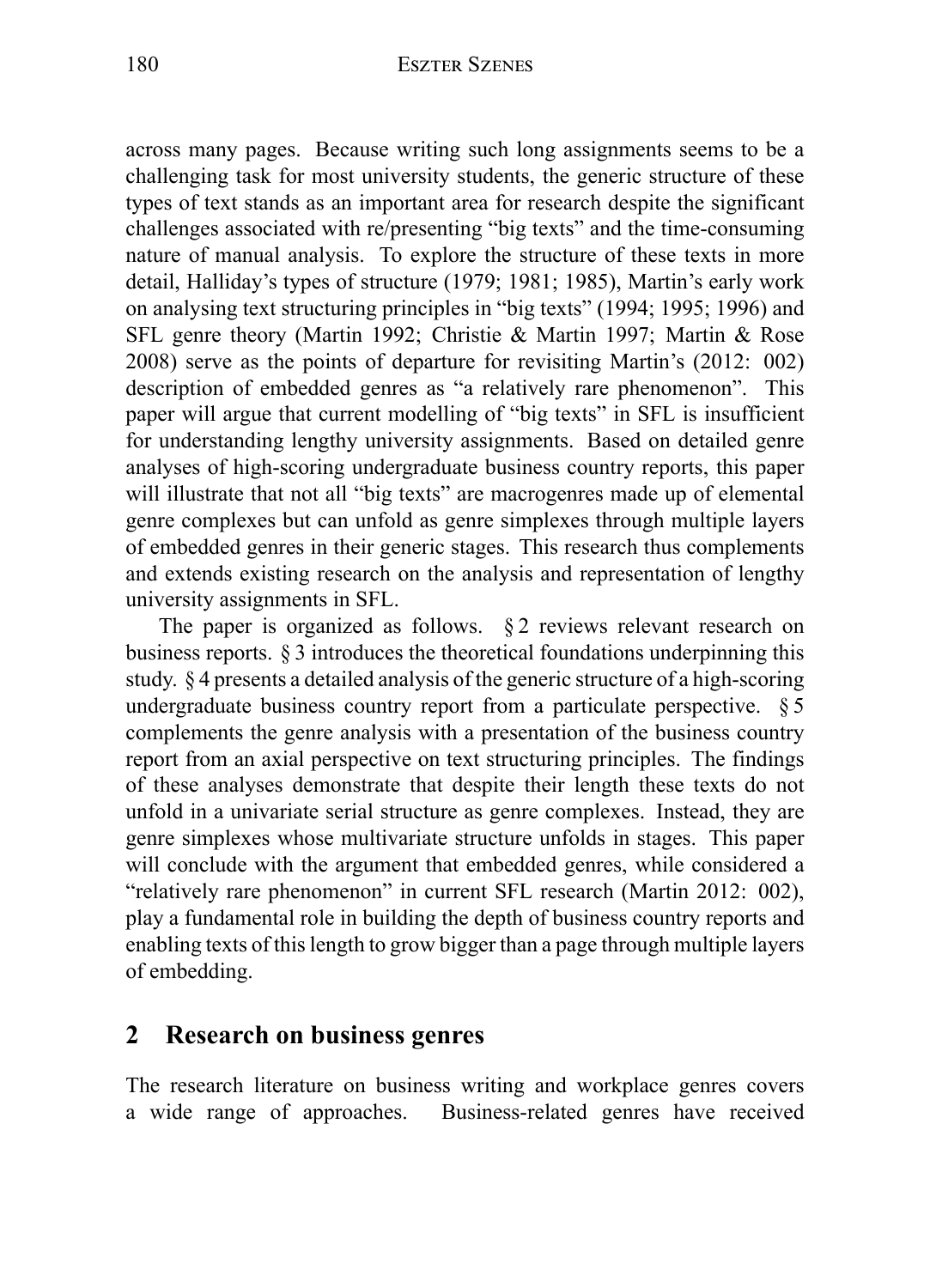considerable attention particularly in the fields of English for Specific Purposes (ESP) and English for Academic Purposes (EAP) (the latter focusing specifically on academic contexts; see Hyland & Hamp-Lyons 2002 and Hamp-Lyons 2011 for an overview). Most ESP research on business genres tends to focus on analyses of schematic structures, episodes, rhetorical moves as well as recurring stages within genres (see e.g. Backhouse et al. 1993; Bhatia 1993; 2000; Swales 2004; Zhu 2004; Yeung 2007; Bargiela-Chiappini 2009; Flowerdew & Wan 2010; Nathan 2013). Analyses of the genre structure (or rather, the rhetorical structure) seem to be based on major headings and sections of these reports (e.g. Introduction, Findings, etc.); however, the explicit criteria for identifying the rhetorical function of text segments, i.e. what linguistic resources they are realised through, often remains unclear in these studies.

SFL-based studies that focus on the application of standard analytical business frameworks such as the SWOT or PEST(LE), for example, the analyses of business reports by Stenglin et al. (2014) and Shrestha (2017), are of particular interest for this project.<sup>1</sup> Since both studies reveal the overall global structure of business reports, they provide a useful first step for generic analyses of business country reports. However, they do not reveal all the genres that can realise the different sections of these reports. Accordingly, a more detailed genre analysis is necessary in order to discover the whole range of different types of elemental genre from different genre families that appear in these texts. Nesi & Gardner's (2012: 173) framework classifies business reports as a kind of *apprenticeship* genre, whose purpose is to either find solutions to "complex" and "ill-structured" problems as in case study reports or present well-reasoned arguments to demonstrate business decision-making. § 4 will demonstrate that the country reports analysed for this study are in fact apprenticeship genres which present well-reasoned arguments: their primary goal is to convince the reader about the viability of investments rather than offer solutions to business problems.

In order to make principled decisions about the *naming* of typical business genres, it is useful to consider what these names are based on, i.e. whether they are to be shared within professional business contexts or within a community of linguists studying these text types. Nesi & Gardner (2012) and Zhu (2004) point out that the naming of these genres as "business reports"

<sup>&</sup>lt;sup>1</sup> *SWOT* stands for Strengths, Weaknesses, Opportunities and Threats. In frameworks similar to PEST(LE), the order of factors might change, e.g. STEP, STEEPLE.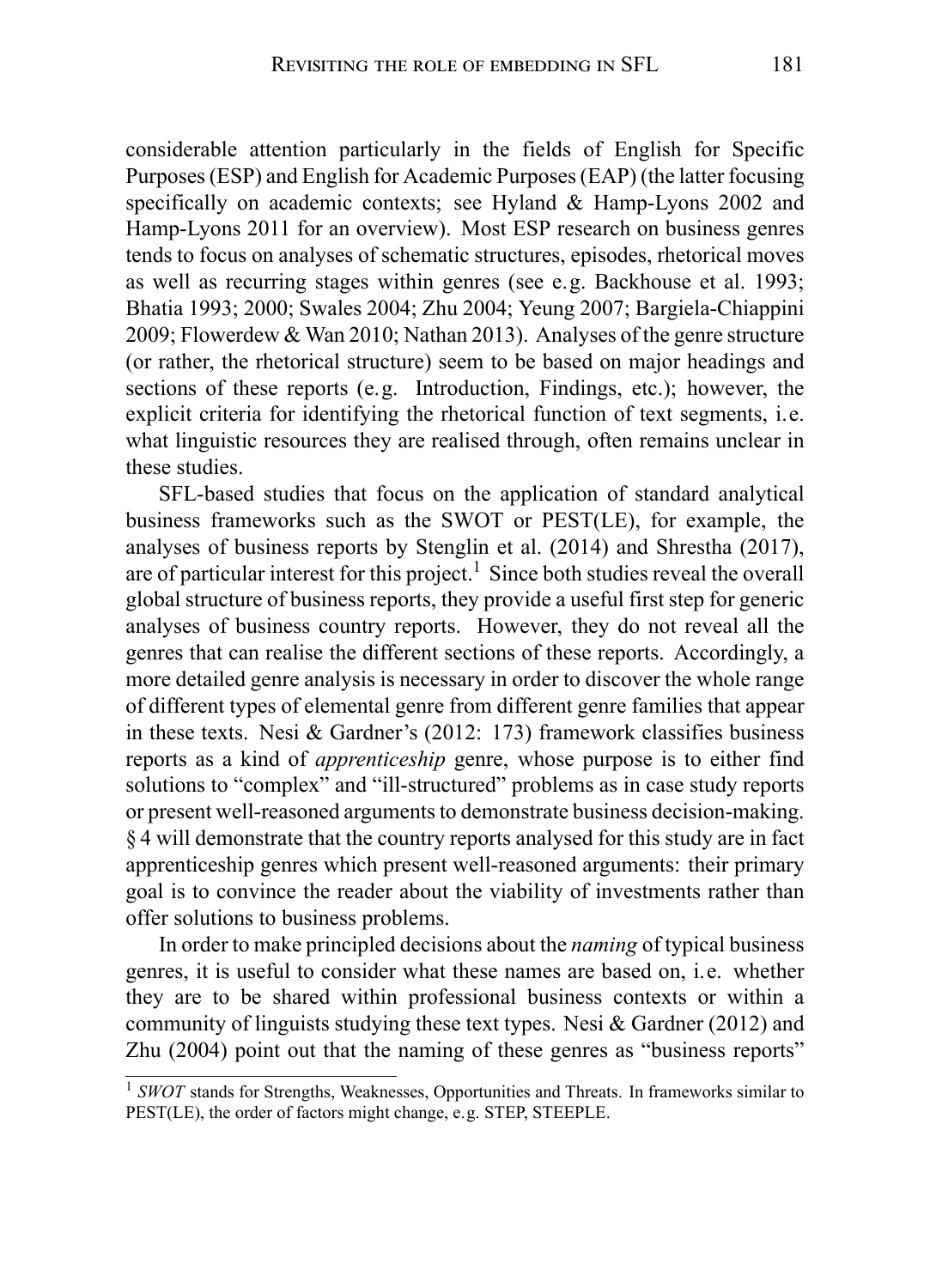often relies on the canonical *professional* and *academic* rather than *linguistic* naming of these texts. This article will show in § 4 that the country report for example cannot be named "country report genre" because it is not a report from the perspective of SFL-informed genre analysis but an analytical discussion, i.e. an arguing genre.

# **3 Theoretical foundations: Systemic Functional Linguistics**

## **3.1 Theorising genre from a systemic-functional perspective**

The theoretical framework underpinning this paper is Systemic Functional Linguistics that treats language as a social semiotic, "a meaning-making resource" (Halliday 1978; 1979; 1985; Martin 1992; Halliday & Matthiessen 1999; 2004). This research draws on Martin's (1992) stratified model of context and language (Figure 1). Martin's model theorises genre as "recurrent configurations ofmeaning" unfoldingin stages (which arethemselves recurrent configurations of meaning) (Martin & Rose 2008: 230; Rose & Martin 2012: 47) across language and attendant modalities of communication in a culture (Martin 2014b: 309). For Martin, "genre is a pattern of register patterns" (2014a: 14), i.e. of the register variables of field, tenor and mode. In Martin's stratified model of genre, *field* refers to social activity, *tenor*to social relations, and *mode* to the amount of work language is doing in a more or less multimodal text (Martin & Rose 2008). Because language is *functional*, i.e. it shapes and is shaped by *social* functions (Halliday 1969; 1976; 2003), it is organised *metafunctionally*: field, tenor and mode are associated with the ideational, interpersonal and textual metafunctions respectively (Halliday 2009: 62).

In contrast to formalist grammars, SFL privileges paradigmatic over syntagmatic relations and conceptualises language as a system network of choices rather than a set of grammatical rules (Martin 1992; 2013). The system network will be of crucial importance in this paper for modelling the options that account for the generic structure of business country reports at the stratum of genre. As this paper is concerned with different types of structure in relation to text structuring principles in business country reports, Halliday's work on types of structure (1981; 1985; 2002a) and Martin's early work on analysing text structuring principles in "big texts" (1994; 1995; 1996) provide crucial guiding principles for this research.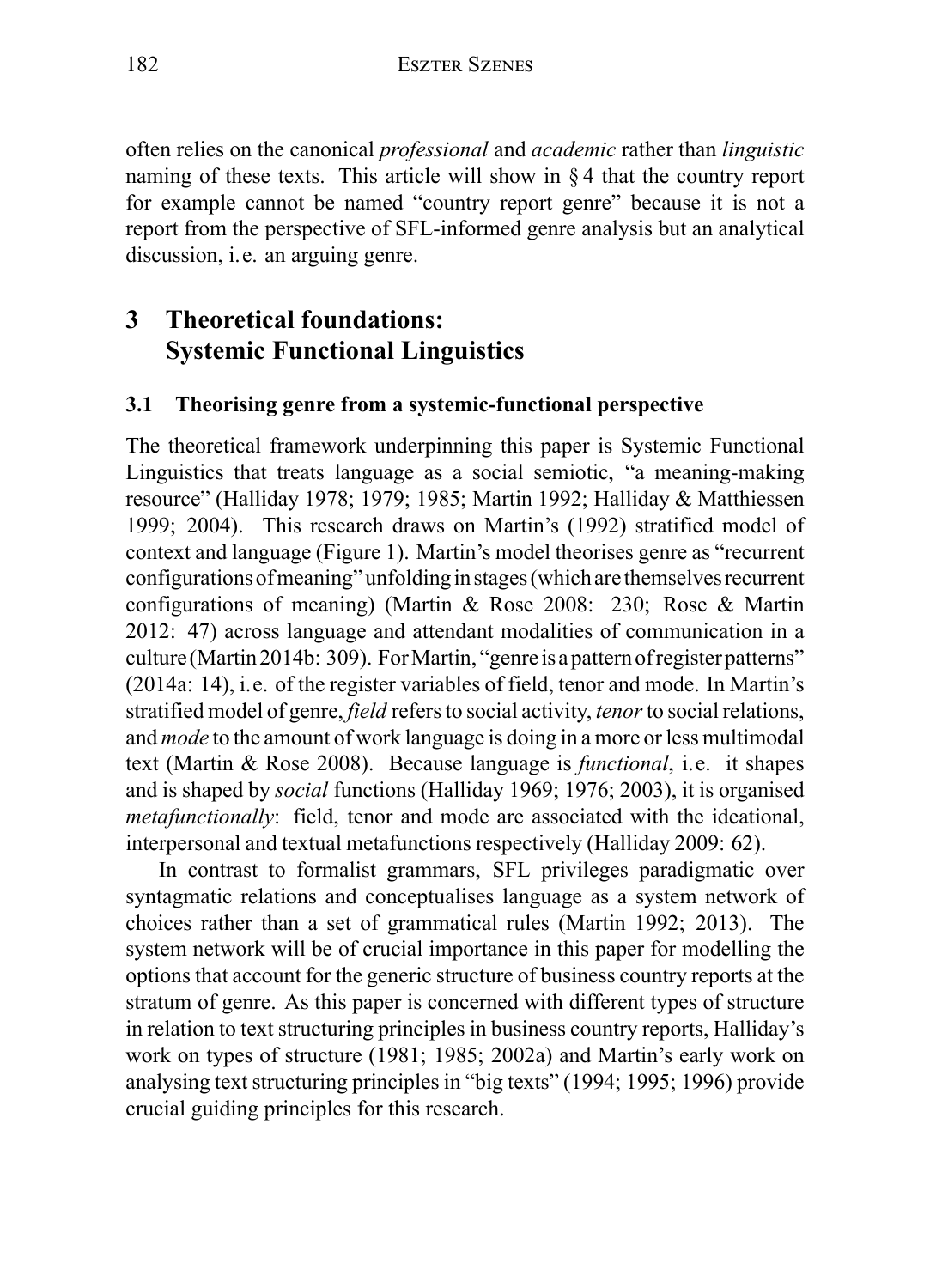

**Figure 1.** Martin's stratified context plane (adapted from Martin 2014a: 14)

#### **3.2 Evolution of SFL work on types of structure**

It is important to note that genre systems are not metafunctionally organised but realised *through* different types of structure (Martin 1996). For Halliday (2002a: 202–212), experiential meanings activate *part/whole* constituent-like, *multivariate* structures (meanings construed as segments/constituents which together construe the structure as a "whole", i.e. a closed, bounded structure), logical meanings are part of ideational meanings that activate "part/part" logical recursive or *univariate* structures (i.e. open-ended iterative structures involving *the same* variable), interpersonal meanings activate *prosodic* structures (meanings saturating/colouring other units of meanings), and textual meanings activate culminative *periodic* structures (meanings construed as waves). In terms of *representation*, experiential structures are constituent structures of *wholes*; therefore, multivariate structure is traditionally represented by constituency trees. Logical meanings realised by univariate structures (Halliday 1981) are represented by interdependency chains (Halliday 1981: 36; 2002a: 203). Halliday's metafunctions and types of structure, i.e. types of meaning related to their realisations, are consolidated by Martin (1996: 40, following Halliday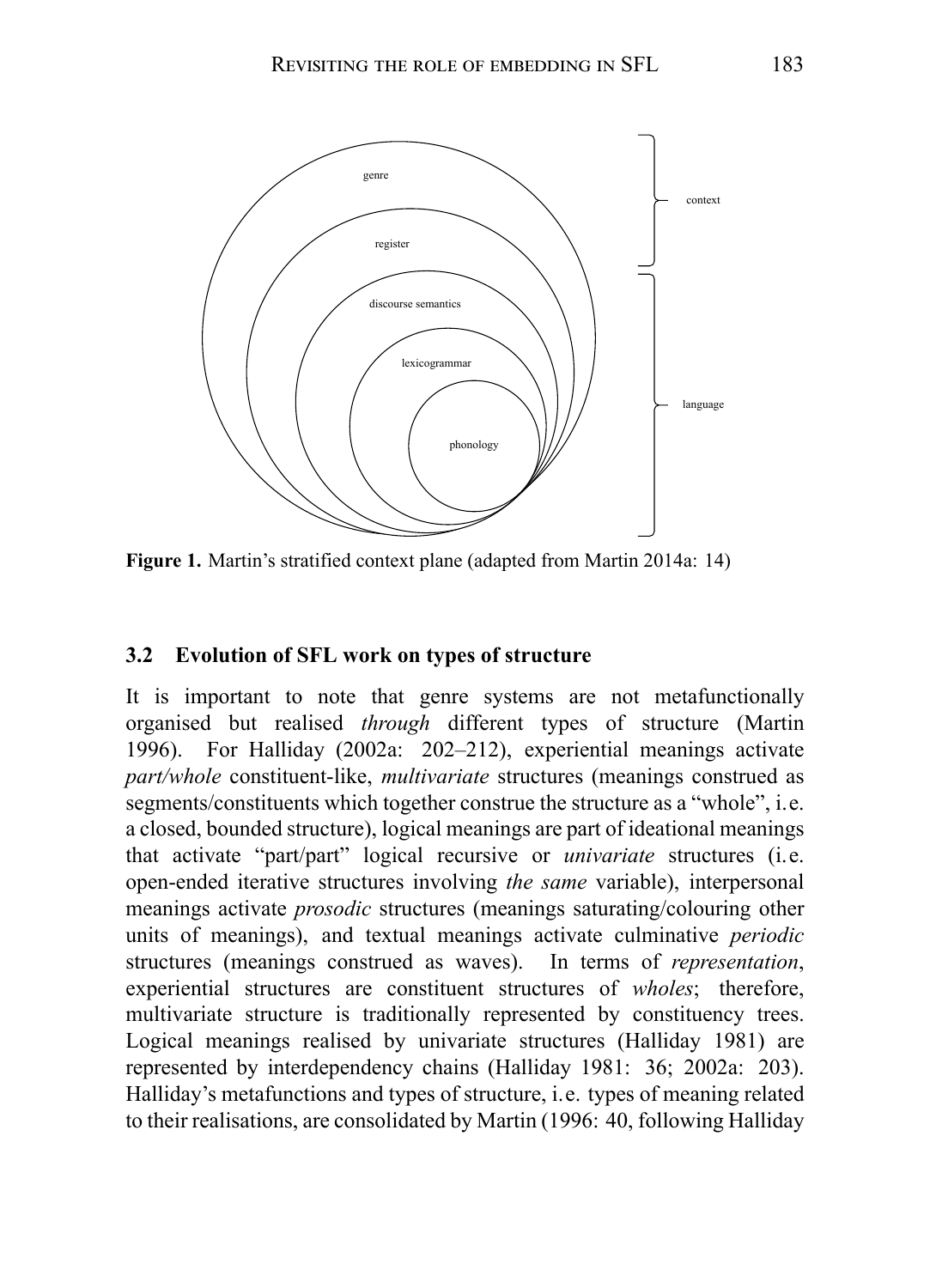

**Figure 2.** Halliday's proposed notations for types of structure (adapted from Martin 1996: 41 based on Halliday 1985)

2002a). Figure 2 sums up Martin's (1996) reading of Halliday's proposed notations (1985) for the representation of the three types of structure reviewed above.

Since this research explores the recurring configurations of meanings that construe the generic structure of business country reports, the following section reviews work on elemental genres from an SFL perspective.

### **3.3 SFL research on elemental genres**

Martin's theory of genre as an additional level of abstraction beyond register was used to identify and provide descriptions of genres in Australian school settings in the 1980s. Based on the linguistic resources patterning into recognisable phases and generic stages, key primary school genres and secondary genres in Australian schools were mapped into different genre families according to their social purpose in a wide range of disciplinary areas (see e.g. Halliday & Martin 1993; Coffin 1996; 1997; van Leeuwen & Humphrey 1996; Christie & Martin 1997; Christie & Derewianka 2008; Martin & Rose 2008; Christie 2012; and Rose & Martin 2012). Rose & Martin (2012: 128) categorise three broader genre families based on their social purpose as *engaging*, *informing* and *evaluating*. <sup>2</sup> As § 4 will show below, genres with the social function of *evaluating* prove to be of most significance for business country reports: namely, the discussion, exposition and challenge genres from the arguing type of evaluative genres.

<sup>2</sup> With respect to the *informing* genres, reports and explanations are also relevant for this study: specifically, one type of report genre (the descriptive report) and one type of explanation genre (the consequential explanation) were also found in the data texts. However, since only one instance of a descriptive report and relatively few instantiations of consequential explanation genres have been found across the entire data set, their review is beyond the scope of this paper.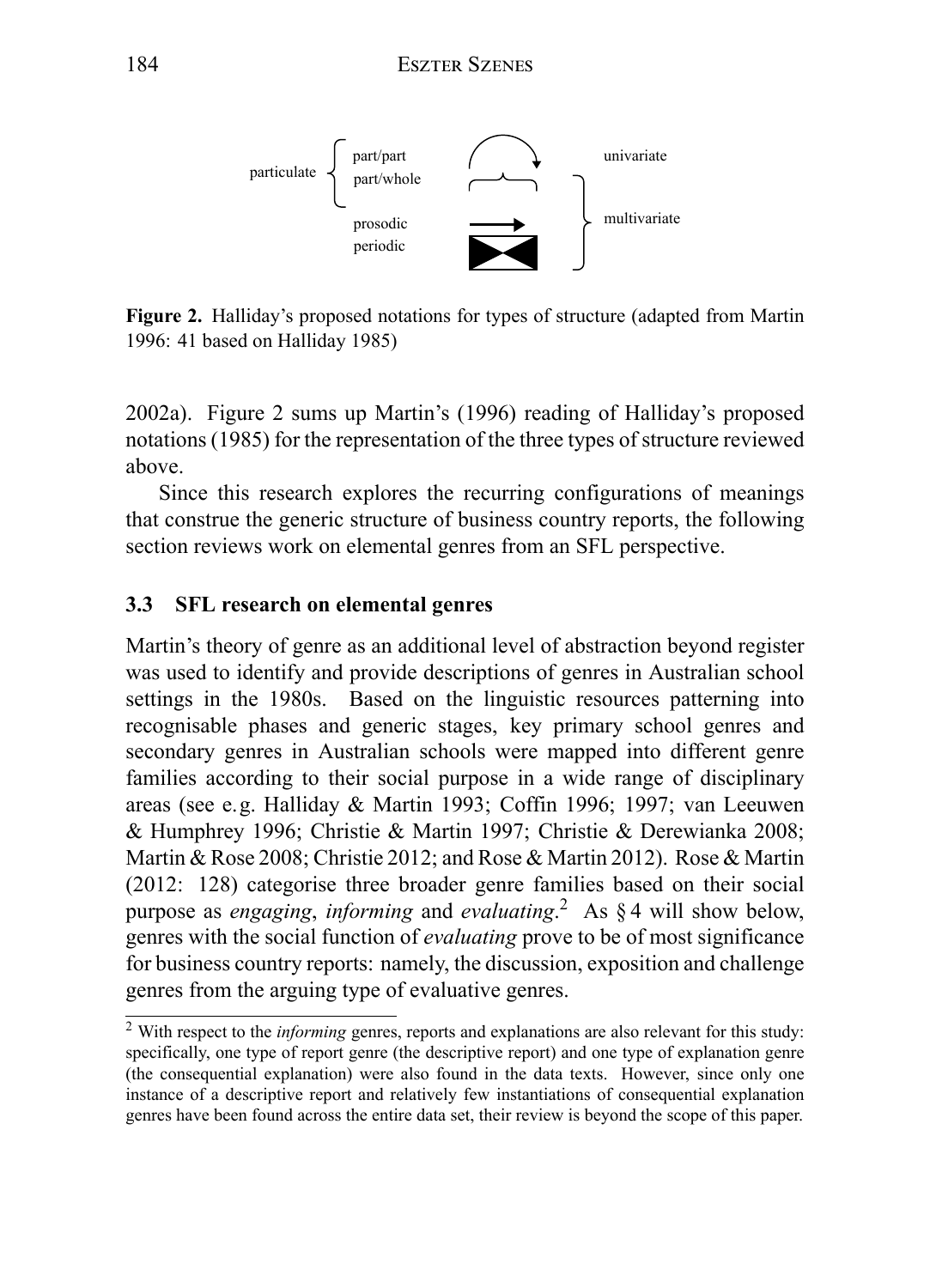| Genre [staging]                                                                         | Informal description                                                      | Key linguistic features<br>(Halliday 1994; Martin<br>1992)                                    |
|-----------------------------------------------------------------------------------------|---------------------------------------------------------------------------|-----------------------------------------------------------------------------------------------|
| $exposition$ – one sided;<br>promote [Thesis $\wedge$<br>Arguments]                     | problematic<br>interpretation that needs<br>justifying                    | internal conjunctions<br>keying on thesis                                                     |
| $challenge - one sided;$<br>rebut [Position $\wedge$<br>Rebuttal]                       | someone else's<br>problematic<br>interpretation that needs<br>demolishing | internal conjunctions<br>keying on thesis                                                     |
| $discussion - multi-sided;$<br>adjudicate [Issue $\wedge$ Sides<br>$\wedge$ Resolution] | more than one<br>interpretation<br>considered                             | internal conjunctions<br>keying on thesis; $\&$<br>internal organisation of<br>points of view |

**Table 1.** Typical staging and realisation of arguing genres (adapted from Martin & Rose 2008:  $134$ <sup>3</sup>

Arguing genres do not unfold chronologically but rhetorically. Three main types of arguing genres have been identified and grouped into *one-sided* versus *multi-sided* depending on whether they are organised around one or multiple positions (Martin & Rose 2008). According to this classification, expositions and challenges are one-sided, discussions are multi-sided. Canonical expositions typically promote a position without introducing alternative positions into the discourse. Similar to expositions, challenges are also one-sided as their social purpose is to "demolish" a position. Discussions on the other hand are multi-sided because they introduce several points of view on an issue, which will be negatively or positively appraised; one of the positions will typically be more dominant (Martin & Rose 2008). The typical stages, social functions and linguistic features are summed up in Table 1.

The identification of genre families in SFL research was mostly based on analyses of primary and secondary school texts. However, most university assignments tertiary students are required to write – such as the country report – are much longer texts, which could be from 1,500 (e.g. essays) up to

<sup>3</sup> In SFL the caret sign *∧* is used to indicate that the elements are realised in a sequence in the structure.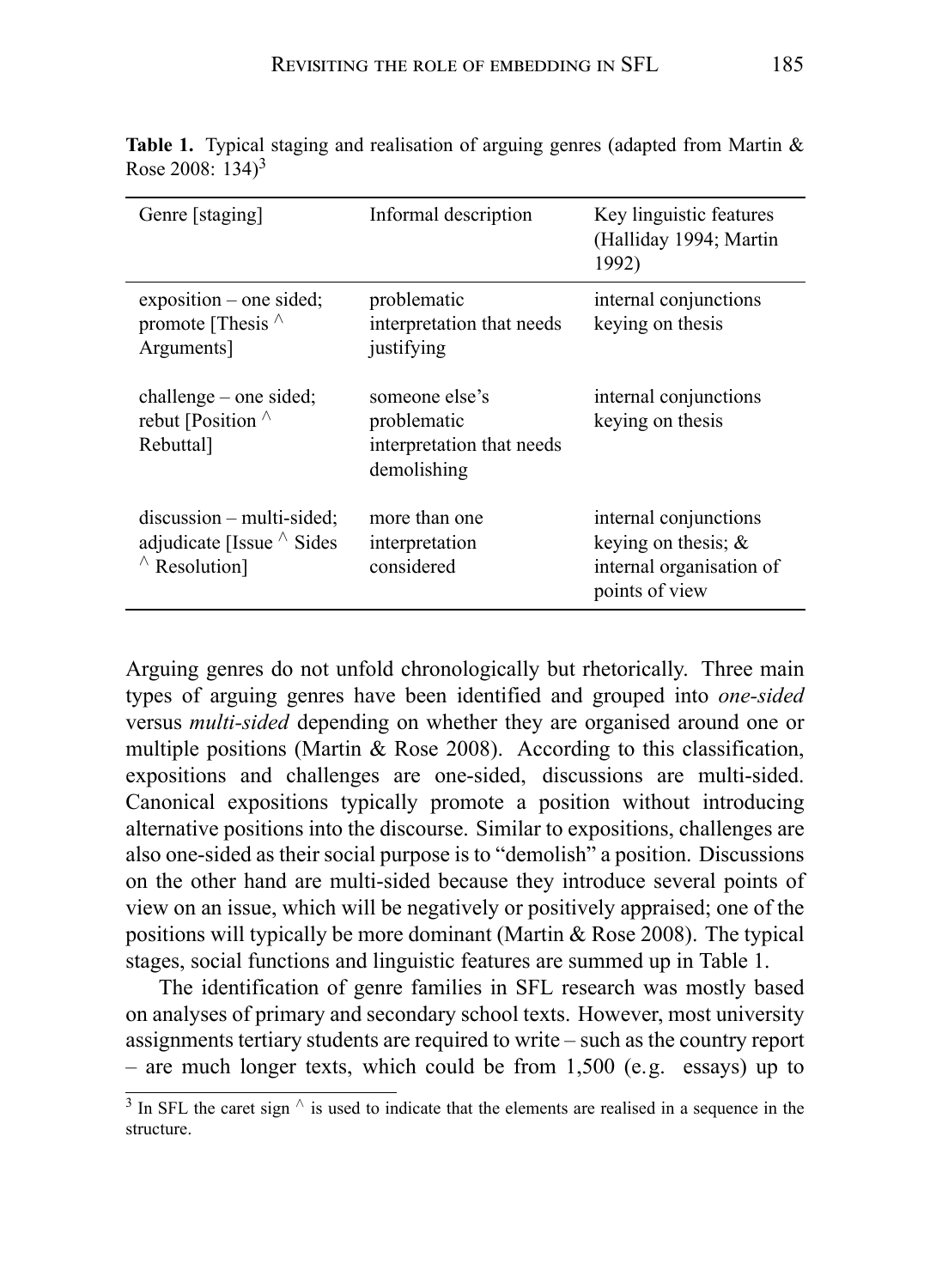4,000–5,000 words (e.g. research reports). In fact, a common argument in studies focusing on tertiary assignments is that students need to move from controlling genres learnt in high school to writing longer and more complex texts at university. Examining knowledge-building in the field of undergraduate biology, Humphrey & Hao (2013) map key genres in core biology courses, for example, explanation genres within the lab report macrogenre. Hao (2015) points out the complexity involved in producing tertiary assignments and its implications for analysing the various genres, e.g. procedural recounts within research reports, that play a role in construing these texts. Humphrey's (2013) work on biology textbooks arrives at the same conclusion. Similarly, Drury's (2006) research on short-answer tasks in undergraduate first-year biology identified a range of elemental genres such as reports, explanations and expositions. Humphrey & Dreyfus (2012) analyse approximately 2,000-word postgraduate *interpretive genres* in the field of applied linguistics. These texts were found to have a Research context *∧* Results/Discussion *∧* Conclusion staging. Even though not stated explicitly in Humphrey & Dreyfus' (2012) paper, this finding is significant since it implies that despite their length, these linguistic interpretation essays are structured as elemental genres. The researchers focus on smaller units of analysis such as phases and moves within these stages in order to explore more delicate linguistic resources linguistics students draw on to "make a point". This research is significant because it can provide a model for future research on longer tertiary assignments.

Based on analyses of literacy needs for constructing valued disciplinary knowledge in tertiary contexts, there have been continued calls for explicit, scaffolded genre-based instruction in higher education contexts (see e.g. Hood 2004; 2008; 2010; Jones 2004; Drury 2006; 2011; Dreyfus et al. 2008; Coffin & Donohue 2014; Humphrey & Economou 2015; Humphrey & Macnaught  $2015$ ).<sup>4</sup> While important (as demonstrated by the research interest in tertiary writing discussed above), research on long tertiary assignments can be challenging due to the time-consuming nature of manual analyses that SFL-based text analysis requires (Martin 1992: 571). Each of the studies reviewed above has highlighted that compared to primary and high school genres, university assignments demonstrate far more complexity; therefore,

<sup>4</sup> See especially Humphrey et al. (2010), Dreyfus et al. (2015) and Martin (2011) on the SLATE (Scaffolding Literacy in Academic and Tertiary Environments) project; Gardner & Nesi (2013) and Nesi & Gardner (2012) on corpus-assisted genre analyses of university student writing in the U.K.; and Ravelli & Ellis (2004) on analyses of undergraduate academic writing.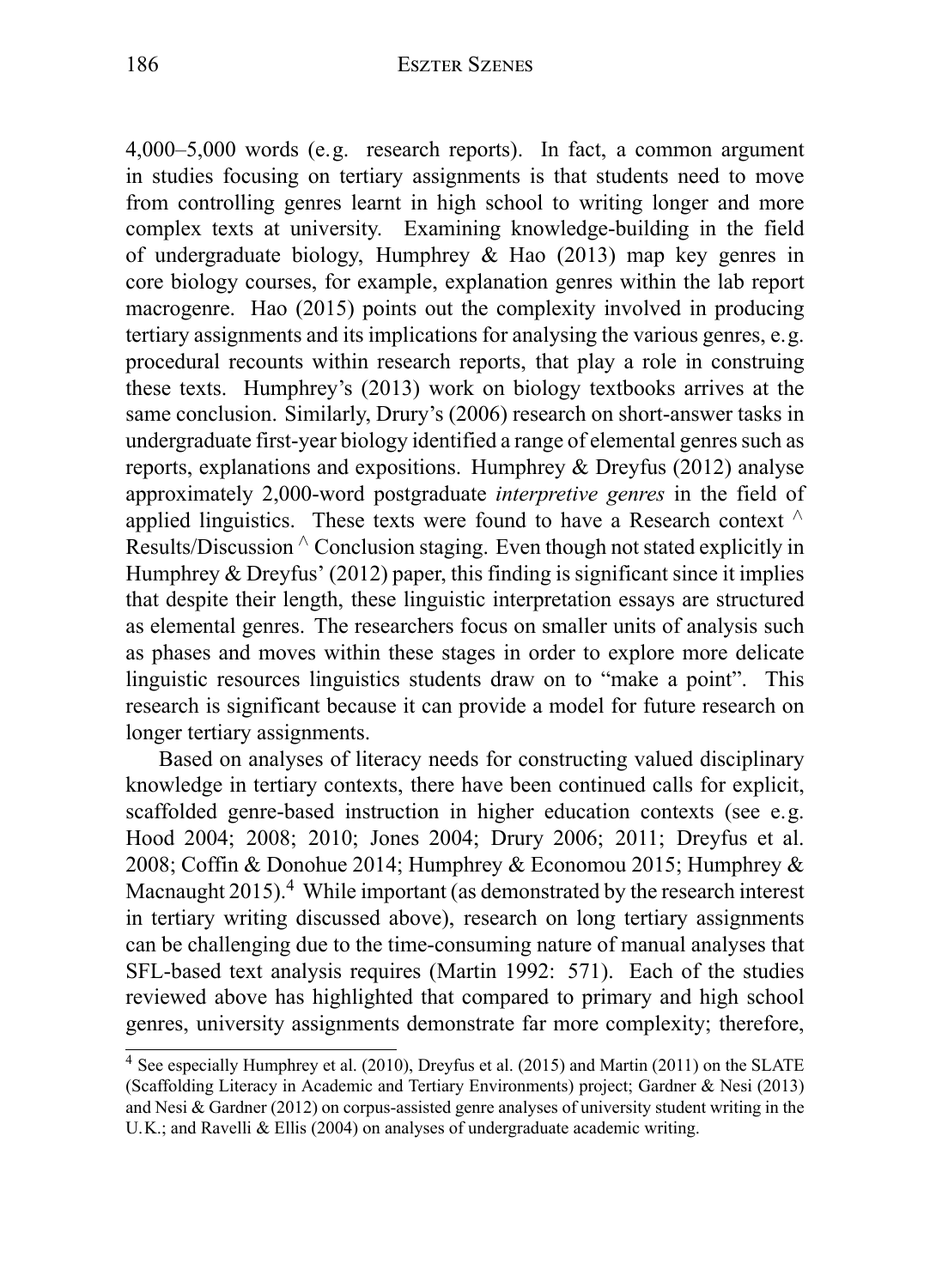researching successful models of tertiary assignments remains an important area for research. The following sections revisit Martin's question of how texts "get bigger than a page" (1994: 29) and review SFL research focusing on texts that may combine or include not only one genre but also several genres in a single text, such as the tertiary assignments studied in this research.

## **3.4 "How big texts grow bigger than a page": complexing versus embedding**

Martin's early work on text structuring principles in "big texts" has established that longer texts "get bigger than a page" (1994: 29) in two typical ways: complexing or embedding (1994; 1995). The combination of several elemental genres into a univariate serial structure has been termed *serial expansion* or *complexing*. The elemental genres combined within a text represent the "parts" in the univariate sequence (termed *linear ordering* by Halliday 1981: 29). The types of texts that combine "familiar elemental genres such as recount, report, explanation, exposition and so on" (Martin 1997: 16) have been termed *genre complexes* or *macrogenres* (Martin 1994; 1995; 1996; 1997; 2002; 2012; for detailed discussions see also Christie 1997; 2002; Jordens 2002; Muntigl 2004; 2006; Martin & Rose 2008). The elemental genres that make up a macrogenre are linked together by the logico-semantic relationships of *expansion*, i.e. linking clauses to other clauses within clause complexes, and *projection*, i.e. the reporting or quoting of speech or thought (Halliday 1985; Halliday & Matthiessen 2004). Building on Halliday's (1985; 2002b) work Martin (1994) has found that if "a text is like a clause" (Halliday 2002b: 234), then "big texts" that are macrogenres are proportional to clause complexes.

One challenge of analysing longer texts arises from questions such as what counts as a macrogenre and whether all big texts are macrogenres.<sup>5</sup> This might lead to terminological confusion and has implications for replicability. In fact, the automatic treatment of longer texts as macrogenres may pose a challenge

<sup>5</sup> The notions of *hybrid genres* and *genre mixing/blending* have also been applied to explain the structure of longer texts. Related work in SFL explores hybridity (see e.g. Miller & Bayley 2015) and register mixing or hybridity of registers (see Matthiessen & Teruya 2015). However, simply because texts may include different kinds of genres, it does not mean that they are hybrids; instead of mixed genres they can be referred to as "mixed *texts*" (Martin 2002; emphasis mine). Indeed, the country reports analysed for this study – despite their inclusion of several genres from the arguing, explaining and reporting genre families – are *not* mixed or hybrid genres but *mixed texts* that expand their meaning potential through embedded genres.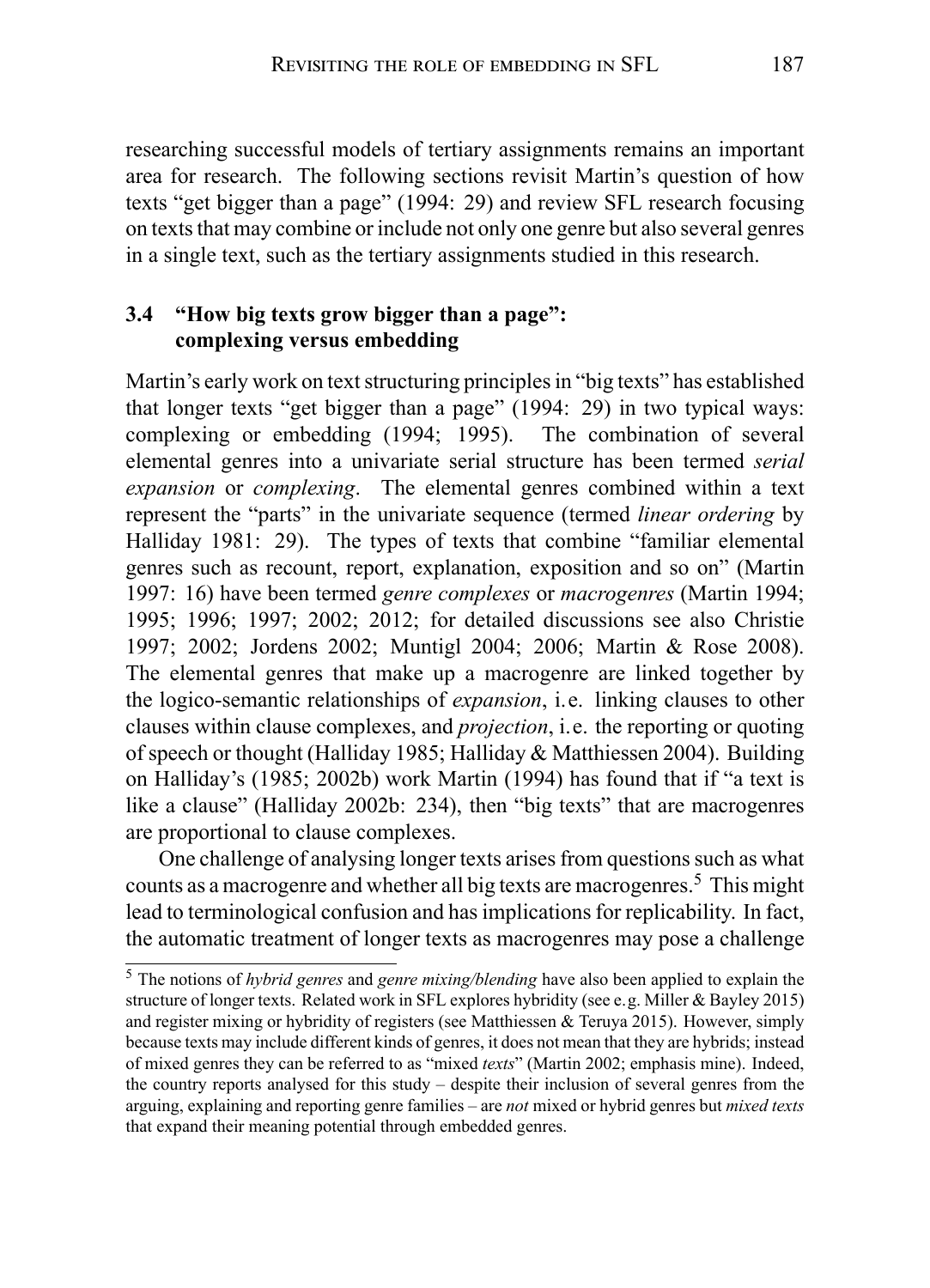for *analysis* and *representation*, i.e. maintaining descriptive conventions and extending work in our field. Due to some inconsistencies in the SFL literature and our insufficient understanding of long tertiary assignments, it was thus necessary to revisit Martin's description of the occurrence of embedded genres as "a relatively rare phenomenon" (Martin 2012: 002) and examine the role they might play in expanding the meaning potential of big texts.

Apart from combining genres into a serial univariate structure, longer texts can also grow bigger through *embedding* genres. This means that elemental genres can function as stages of another genre in a multivariate structure. Analogising from the structure of the clause, macrogenres were found to be proportional to clause complexes and elemental genres proportional to clauses. Following Halliday's (1994; Matthiessen & Halliday 2009) conceptualisation of the fractal properties of language, Martin (1995) extended this principle to embedding: the same properties of language operating at larger scales can be observed on smaller scales (Martin 2008), i.e. all levels of language. Therefore, if an elemental genre is proportional to the clause, then an embedded genre is proportional to the embedded clause:

macrogenre : clause complex :: genre : clause :: embedded genre : embedded clause

## **3.5 Analytical process and the data**

Since texts can also grow bigger through embedding, this paper explores the nature of embedded genres in building long texts. Identification of expositions, discussions and challenges from the arguing genre family is based on the descriptions of arguing genres outlined in Martin & Rose (2008: 134). The specific genres embedded in the texts were analysed as configurations of linguistic resources selected from the discourse semantic systems of PERIODICITY (i.e. information flow and texture, the "rhythm of discourse"), CONNEXION (i.e. connecting events and processes through resources of conjunctive relationships), IDEATION (i.e. representing experience, the content of a discourse) and APPRAISAL (i.e. the language of evaluation, negotiating attitudes) (Martin 1992; Martin & Rose 2003).<sup>6</sup> Genre stage boundaries were confirmed based on the resources of CONNEXION.

<sup>6</sup> For a detailed presentation of discourse semantic analyses see Szenes (2021).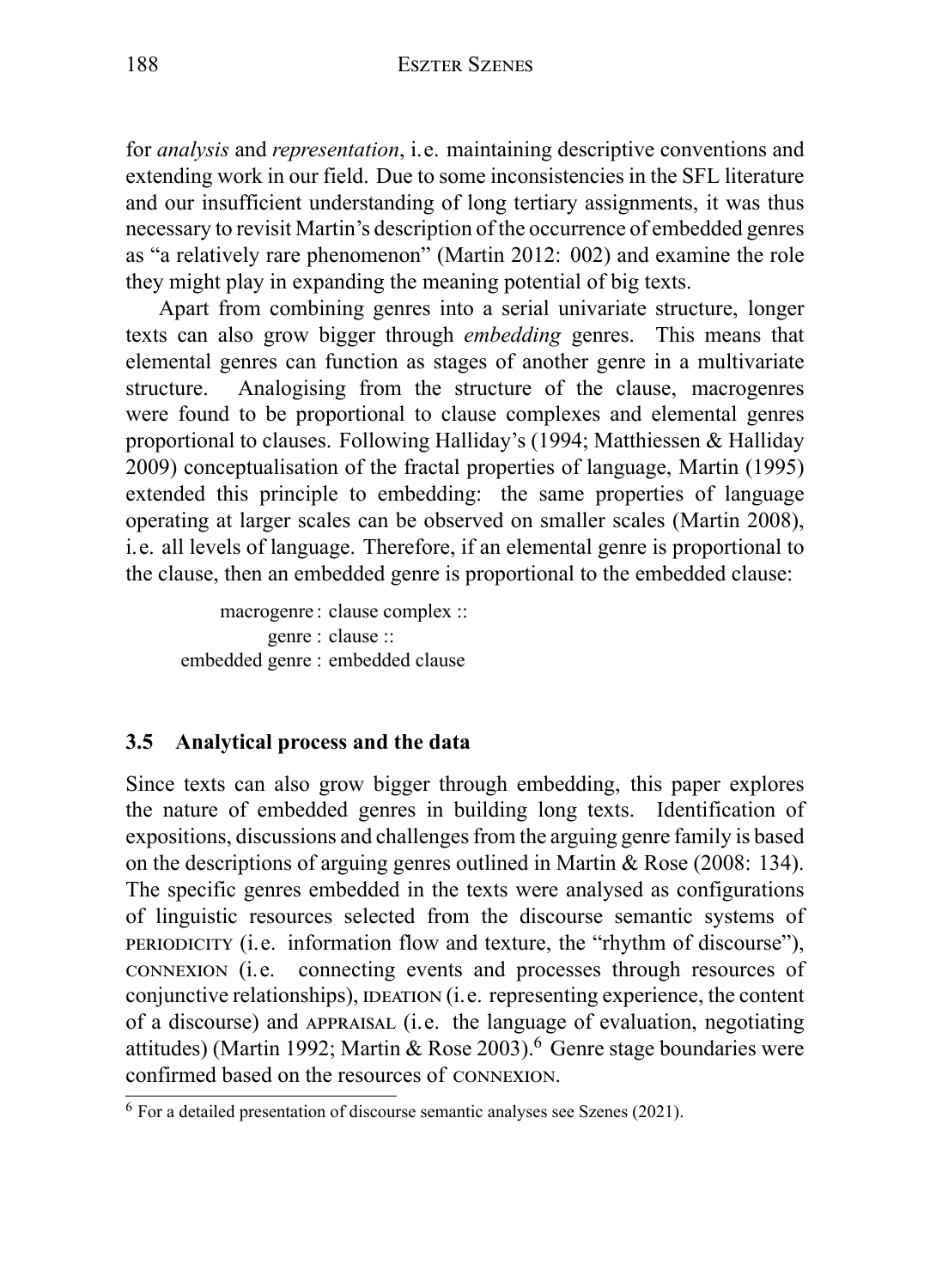The data for this research comprise approximately 3,000 to 3,500-word business country reports prepared for a core senior interdisciplinary unit of study in international business at a metropolitan Australian university. Students were assigned a business scenario, based on which they were to select a country for market analysis. Using the PESTLE framework, i.e. the external business environments of the selected market, as the assigned methodology, students were then required to research relevant factors from the political, economic, socio-cultural, technological, legal and ethical external environments in which companies and businesses operate (Morrison 2006) and conclude their reports with a recommendation for or against investment. 64 students consented to the collection and analysis of their marked country reports after securing ethics approval for the project by the Human Research Ethics Committee. Due to the time-consuming nature of SFL-informed manual text analyses and the length of the texts the ten highest scoring assignments were analysed in order to identify *successful* student assignments that met the complex literacy demands of writing the country report. The identifying details of students were removed. No distinction was made between local and international high-scoring student texts, which were then numbered as Texts 1 to 10 and renamed based on the name of the target market selected for analysis, e.g. "Canada Report", "China Report". Two of these ten texts, the Canada Report and the China Report, were used as models of exemplary business country reports in an academic literacy intervention project in the unit (Stenglin et al. 2009).

For reasons of space, only the generic structure of the China Report will be illustrated in full in the following section below, while the other high-scoring texts analysed for this study will be reviewed from a synoptic perspective to describe overarching patterns and generic structure potential.

## **4 Construing depth through three layers of embedding: the generic structure of the China Report**

#### **4.1 The superstructure of the China Report**

Generically the China Report is an elemental analytical discussion whose social purpose is to evaluate the viability of investment and make a proposal about whether the Australian company should enter the emerging market of China to export solar panels. This text achieves its social purpose by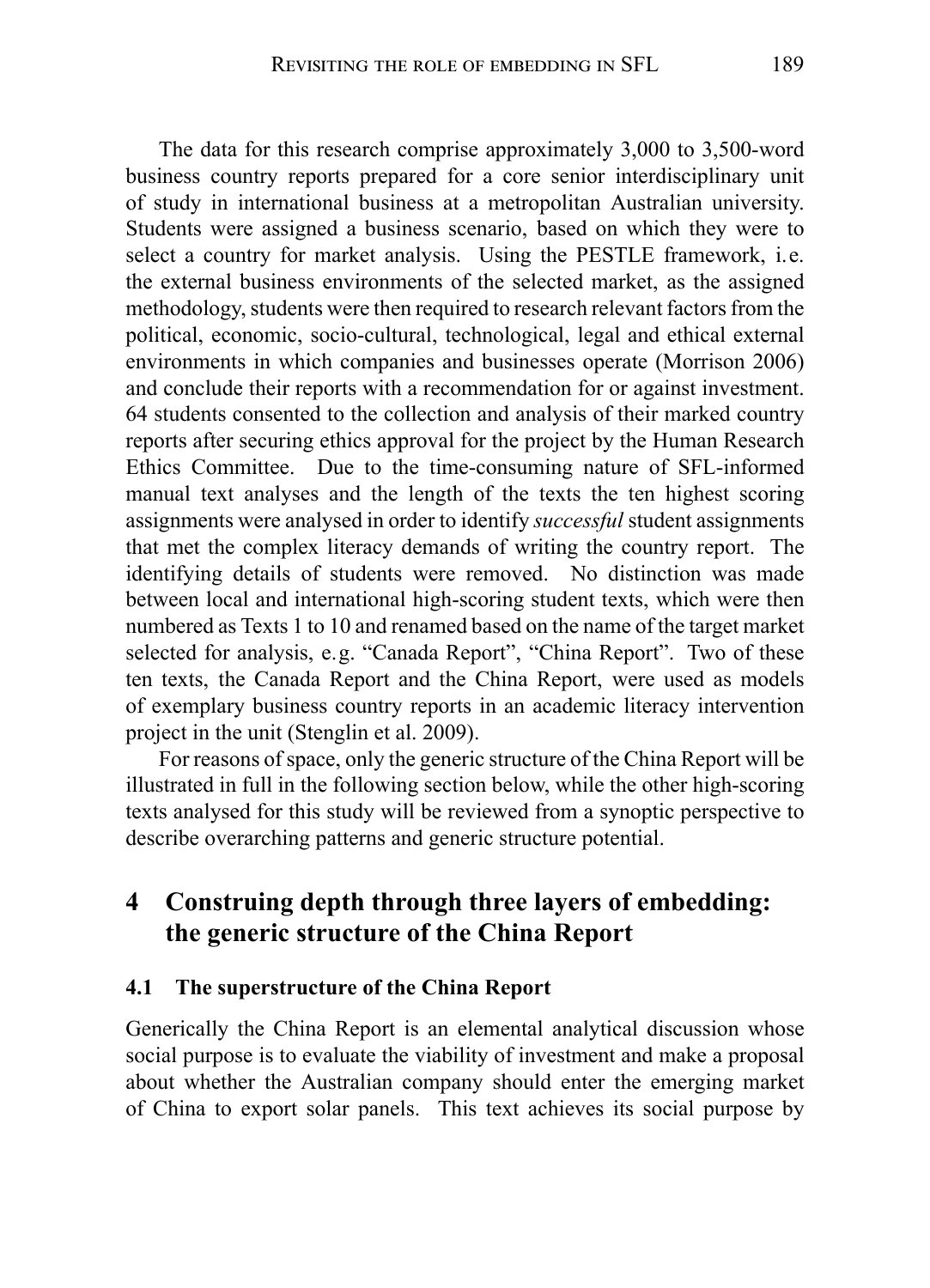moving through four distinct stages: the **ISSUE**, two **PERSPECTIVES** and a final **RESOLUTION**. <sup>7</sup> The opening **ISSUE** stage functions to put forward a general proposition as to whether the Chinese energy market is conducive to producing and selling solar panels for the Australian company conducting the market analysis. The **PERSPECTIVE 1** puts forward a proposition in favour of investment (or a canonical argument for) by arguing throughout the stage that the economic, political, technological and socio-cultural environments of China provide opportunities for the Australian firm conducting this market analysis. These opportunities include PESTLE factors such as market size, economic growth, government policies that support the renewable energy industry and China's collectivist culture.<sup>8</sup> The **PERSPECTIVE 2** stage on the other hand is concerned with an analysis of risk factors selected from PESTLE. It functions to promote the proposition (or a canonical argument against) that poverty and economic inequality, domestic competition and protectionism, a weak legal framework, corruption and Confucianism, and weak IPR laws present economic, technological, political, legal and socio-cultural risks for investment. The final **RESOLUTION** stage (the canonical conclusion and recommendation section of country reports) presents the conclusive recommendation that instead of eliminating the Chinese market from the list of viable markets to export solar panels to, the firm should continue further research.

The remainder of this paper will show that each stage of the superstructure of the China Report is realised by an elemental genre, which functions as a multivariate stage. Focusing on this ideational perspective, then, these stages of the analytical discussion can be represented as functional constituents or parts of a whole (cf. Martin 1994; 1995; 1996; Halliday 2002a). As reviewed in § 3.4 above, when an elemental genre is downranked to the level of a genre stage in a multivariate structure, it becomes an embedded genre (indicated by the double brackets similarly to the representation of embedded clauses). As illustrated by the constituency representation in Figure 3, the **ISSUE** stage is realised by a [[challenge]]; both **PERSPECTIVES** and the final

<sup>7</sup> Following SFL notational conventions, the names of individual genres will be written in lower case (e.g. discussion) and their functional stages in capital letters (e.g. Issue). Bold capital letters will be used throughout this paper in order to distinguish the stages of the superstructure of the country reports (e.g. **PERSPECTIVE** 2 versus Argument 1 of an embedded [[ [[analytical exposition]]]).

<sup>8</sup> In this paper *factor* in lower case refers to components of the PESTLE framework to distinguish *Factor* with a capital F as a stage in a factorial explanation in SFL.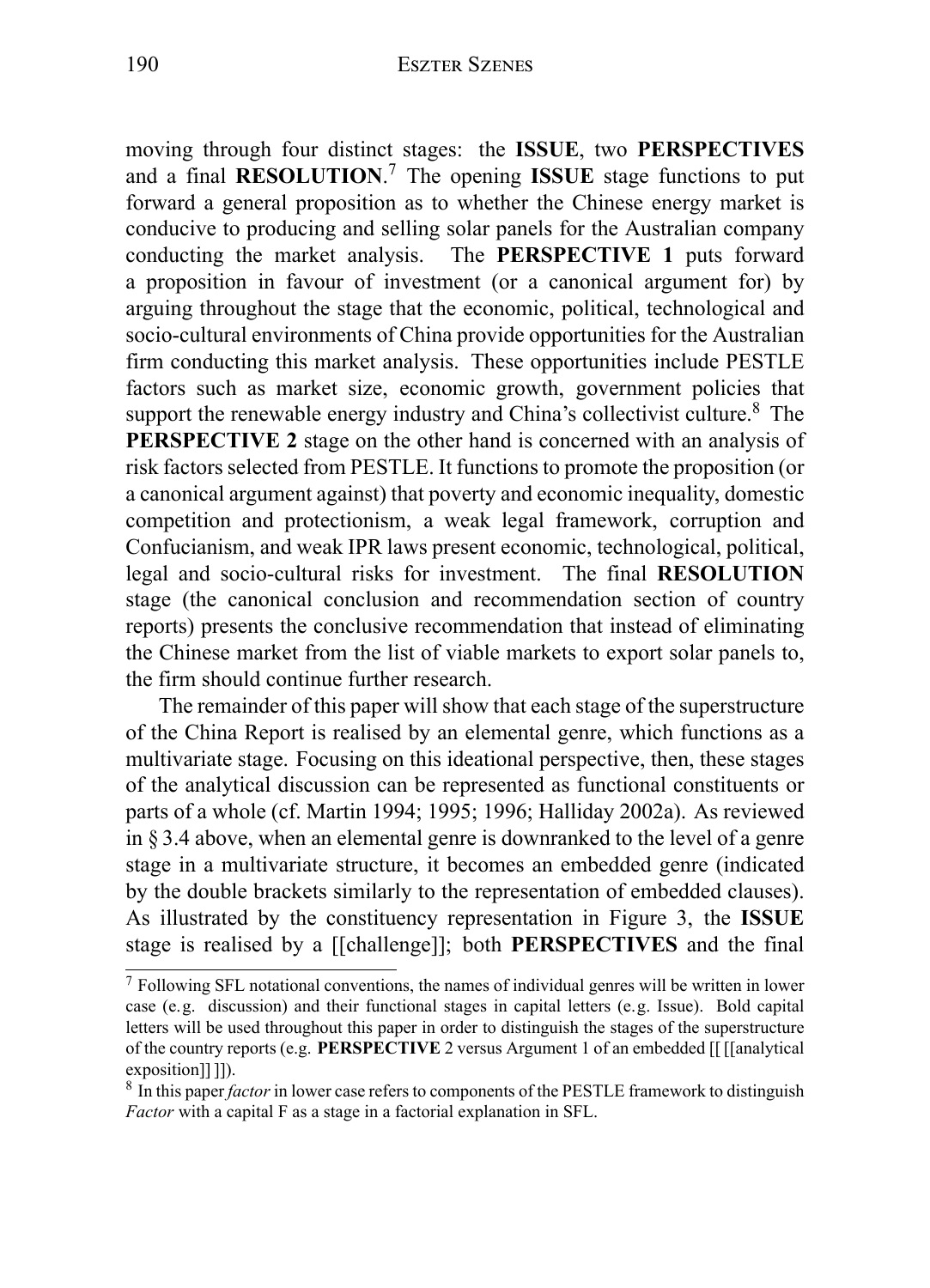

**Figure 3.** Embedded genres realising the generic structure of the China Report

**RESOLUTION** are realised by [[analytical exposition]] genres.

The kind of constituency representation exemplified by the structure of the China Report in Figure 3 implies a whole, realised by the analytical discussion of the China Report that can be broken down into its parts, or stages. As noted in § 3.4, Martin's early work on macrogenres (1994; 1995) reveals that the functional segments of a genre could in fact be construed as embedded wholes. In other words, a genre, which is a whole in itself, could potentially realise a stage in a genre and become one of its parts or constituents. As it will be demonstrated below, this kind of embedding happens in the business country reports analysed in this study – where, for instance, a challenge genre is made to function as a stage in an analytical discussion. The following section will illustrate how the stages of the analytical discussion of the China Report draw on embedding to expand their meaning potential and achieve their social purpose.

### **4.2 Defeating a position: embedded [[challenge]] in the ISSUE stage of the China Report**

The opening **ISSUE** stage is concerned with the proposition as to whether the Chinese energy market is conducive for the company as far as producing and selling solar panels is concerned. As shown in Figure 4, this stage is realised by a canonical elemental challenge genre, which moves through three obligatory stages (a **Position challenged**, a **Rebuttal Arguments** and an **Anti-thesis**) and an optional **Background** stage to achieve its social purpose. From a top-down perspective, it is clear that these stages are parts of a whole, and together they construe the whole of an elemental challenge genre.

However, it can be seen in Figure 4 that this challenge genre does not stand on its own in a sequence of genres; rather, it becomes a part of the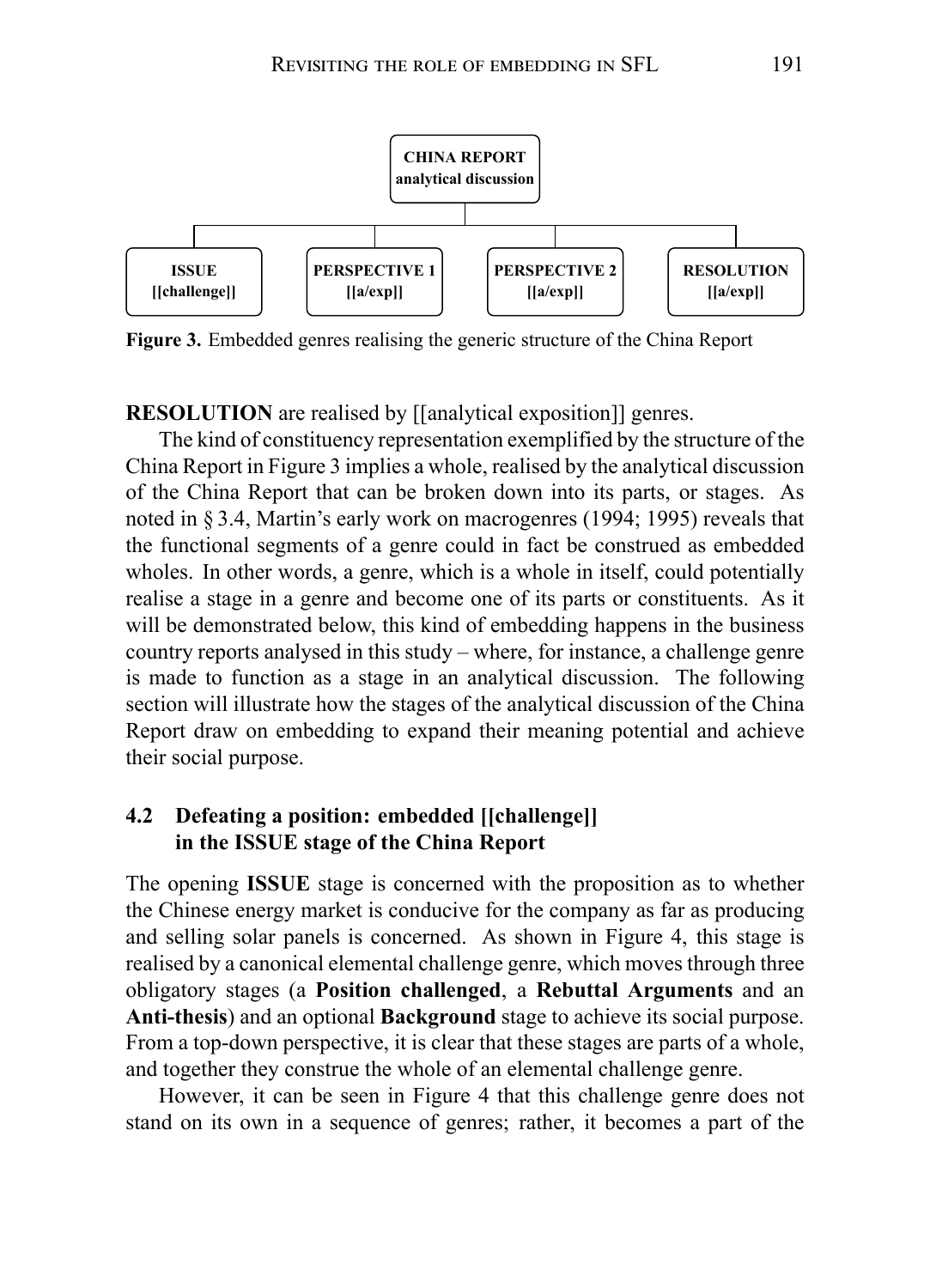

**Figure 4.** An embedded [[challenge]] providing the **ISSUE** stage of the China Report

superstructure of the whole China Report. By having been down-ranked to the level of a genre stage, the whole has become a part; this means that it now functions as the **ISSUE** stage of the analytical discussion that realises the China Report. In other words, by taking the place of a part it has become an embedded [[challenge]] genre functioning as a multivariate stage. Figure 4 outlines this part/whole staging as a multivariate structure where each part functions to play a different role (as signalled by the multivariate labelling). It is important to mention that compared to a canonical analytical discussion genre that moves directly through various Side or Perspective stages (Martin & Rose 2008) to reach a final Resolution stage, the **ISSUE** stage of the China Report does not merely introduce an issue. After identifying potential opportunities and risks, it also previews the final recommendation by evaluating how likely the risks are; and it concludes that the firm should invest in more research before committing to investment, as in Table 2. Experientially, then, it can be concluded that the embedded arguing [[challenge]] genre realises the **ISSUE** stage; it develops the depth of the stage in order make room for another layer of experiential meaning potential.

Thus, it is through the structure of a [[challenge]] that an initial favourable position on investment is defeated by a negative assessment of the Chinese marketplace. Setting up a preferred position that will be further scaffolded throughout the **PERSPECTIVE** stages to be presented as the final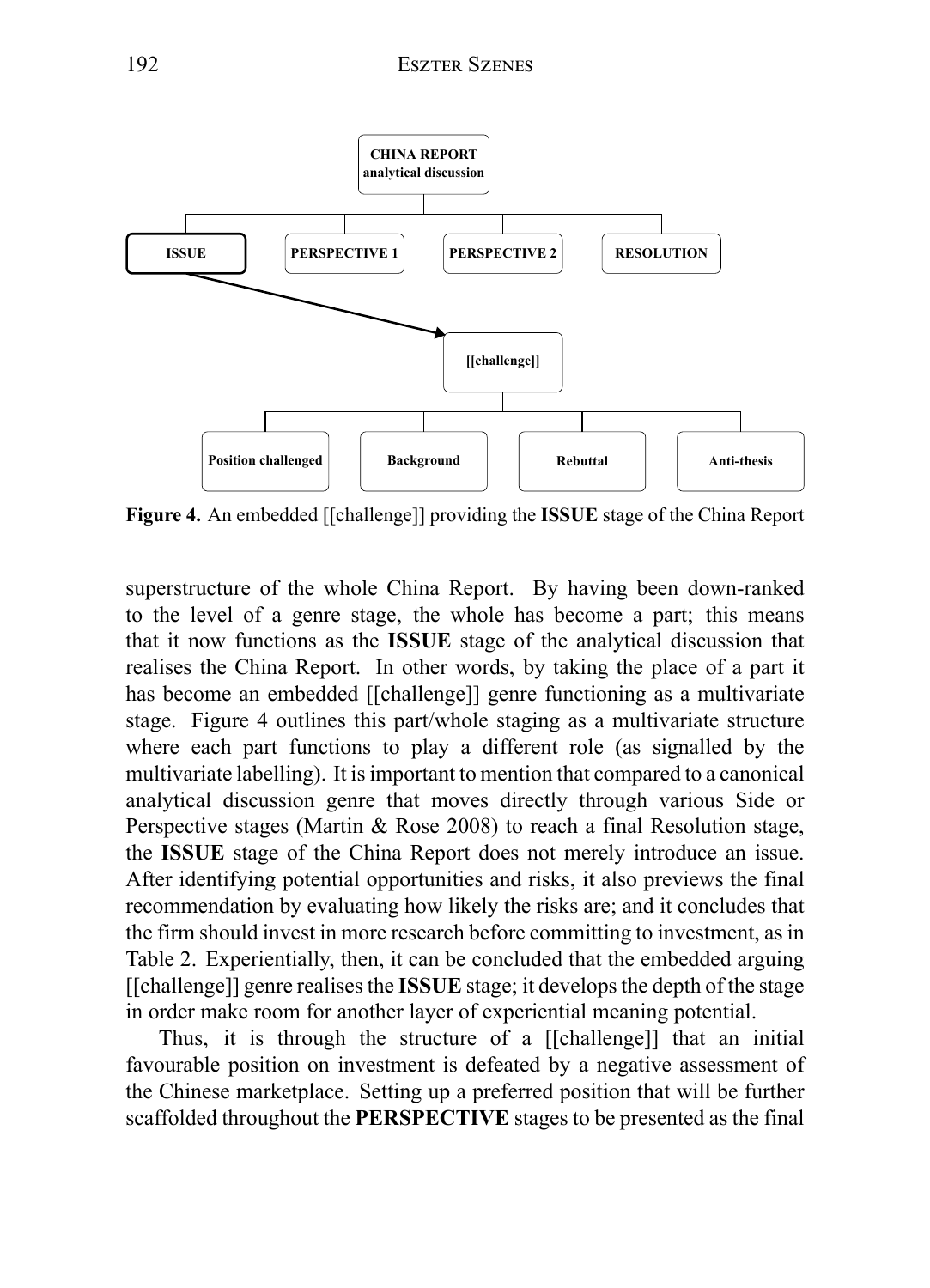| <b>ISSUE</b><br>[[challenge]]       | Text                                                                                                                                                                                                                                                                                                                                                                                                                                                                                                                                                                                                                                                                                                                                                                                                                               |
|-------------------------------------|------------------------------------------------------------------------------------------------------------------------------------------------------------------------------------------------------------------------------------------------------------------------------------------------------------------------------------------------------------------------------------------------------------------------------------------------------------------------------------------------------------------------------------------------------------------------------------------------------------------------------------------------------------------------------------------------------------------------------------------------------------------------------------------------------------------------------------|
| <b>Position</b><br>challenged       | <b>INTRODUCTION</b><br>In the search for a viable market to export solar panels,<br>the emerging market of China seems at first glance to be<br>overwhelmingly attractive.                                                                                                                                                                                                                                                                                                                                                                                                                                                                                                                                                                                                                                                         |
| <b>Background</b>                   | With a population of 1.3 billion (Chinese Statistical Yearbook<br>2007) and a growth rate averaging above 10% in the past<br>decade, China is now the world's fourth largest economy<br>(Dorsch 2008; Lambe 2008). Such growth has led to China's<br>energy consumption escalating to the point at which it now<br>accounts for 10.8 percent of world consumption, surpassed<br>only by the US (Xorte 2008). Increased consumption of<br>energy, compounded by its inefficient use, has, moreover,<br>resulted in a rapidly worsening environmental crisis: eight<br>out of the ten most polluted cities can be found in China<br>(Cavusgil, Knight and Riesenberger 2008). The need for<br>renewable energy solutions is clear and urgent, and the<br>Chinese Government has certainly set ambitious renewable<br>energy targets. |
| <b>Rebuttal</b><br><b>Arguments</b> | This report commences by presenting and evaluating the key<br>- largely economic - opportunities offered by this market. Yet<br>at the same time, there are considerable risks which suggest<br>that a foreign exporter such as ourselves would face significant<br>obstacles in trying to realise these opportunities. This report<br>then goes on to assess these risks, which are argued to be<br>largely political in nature.                                                                                                                                                                                                                                                                                                                                                                                                  |
| <b>Anti-thesis</b>                  | While the concluding recommendation of this report is that<br>we should continue to invest the time and resources into<br>further investigation of the Chinese market, it is clear at this<br>stage of our analysis that a case for entering China is yet to be<br>established.                                                                                                                                                                                                                                                                                                                                                                                                                                                                                                                                                    |

**Table 2.** The **ISSUE** stage in the analytical discussion of the China Report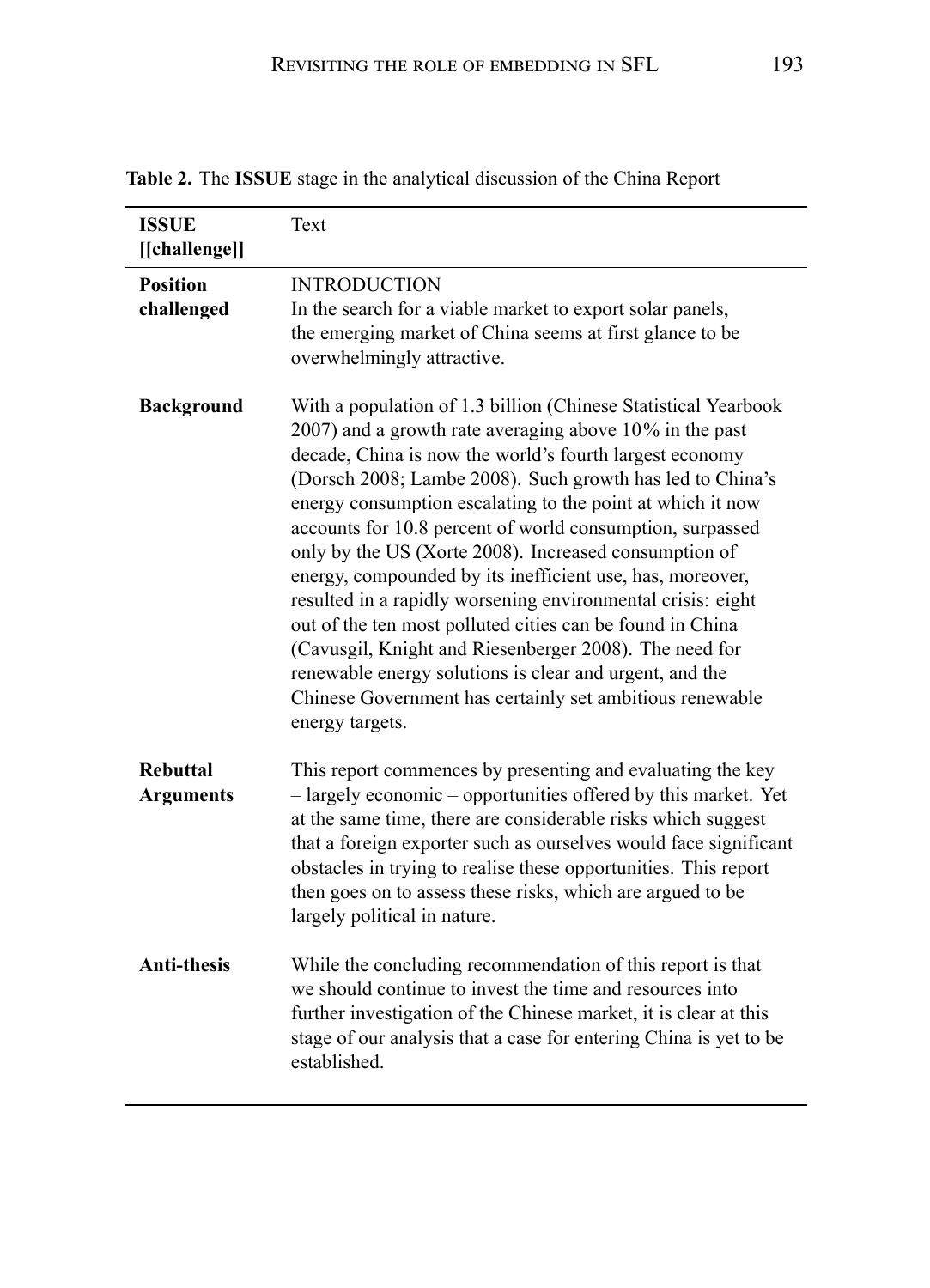| <b>GENRE STAGES</b> | [[embedded genre stages]]                                                                                           |
|---------------------|---------------------------------------------------------------------------------------------------------------------|
| ISSUE               | [[challenge]]<br><b>Position challenged</b><br><b>Background</b><br><b>Rebuttal Arguments</b><br><b>Anti-thesis</b> |

**Table 3.** A synoptic overview of the [[challenge]] providing the **ISSUE** stage of the China Report

recommendation in the final **RESOLUTION** stage is one of the features that all high-scoring texts in this data set share. Table 3 provides a synoptic overview of the generic structure of this **ISSUE** stage.

The opening **ISSUE** stage of the China Report is followed by two **PERSPECTIVE** stages before reaching the final **RESOLUTION**. Both **PERSPECTIVES** are realised by embedded [[analytical exposition]] genres. Canonical expositions scaffold a position through a number of arguments, which may or may not be followed up by the reiteration of the thesis promoted by the exposition (Coffin 1996; Martin & Rose 2008). The genre analysis of the China Report found that the two **PERSPECTIVE** stages following the **ISSUE** promote one particular position each to arrive at the final recommendation: **PERSPECTIVE 1** scaffolds a pro- and **PERSPECTIVE 2** an anti-investment position through the staging of expositions. The following section will discuss in detail how these **PERSPECTIVE** stages draw on elemental arguing genres to build the depth of genre simplexes that are significantly longer than a page.

## **4.3 Promoting a position through multiple embedding: building depth in the PERSPECTIVE 1 stage of the China Report**

The **PERSPECTIVE 1** stage promotes a position *in favour of* investment in the Chinese solar energy market. It instantiates an embedded [[analytical exposition]] genre that moves through four stages. As summarised in Table 4, its **Thesis** puts forwards the writer's pro-investment position that China's market size, economic growth and the government's economic policies provide mainly economic opportunities, supported by three **Arguments**.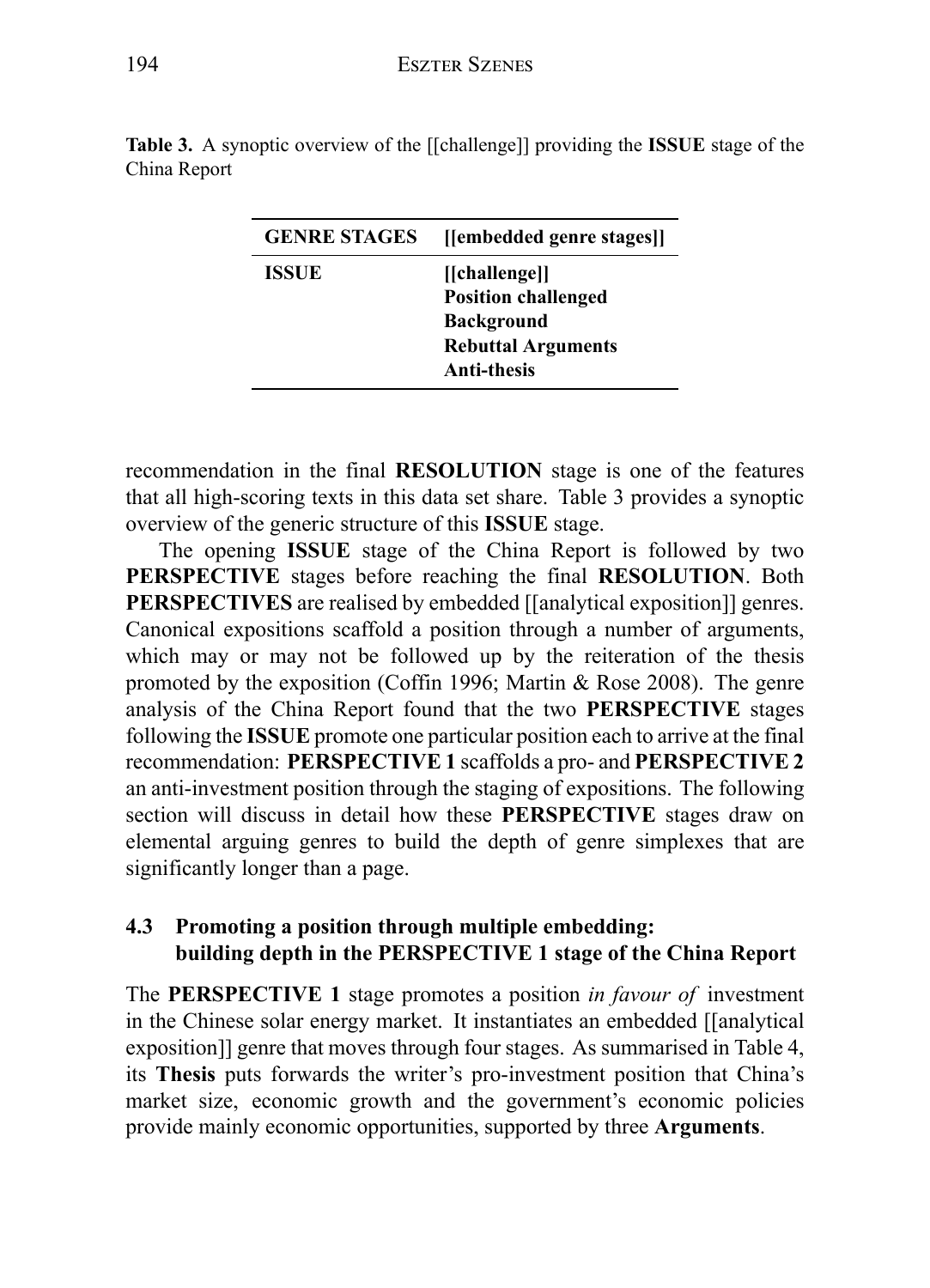| analytical<br>exposition | Text<br><b>OPPORTUNITIES</b>                                                                                                                      |
|--------------------------|---------------------------------------------------------------------------------------------------------------------------------------------------|
| <b>Thesis</b>            | China's market size and growth and the government's<br>economic reforms present economic opportunities for<br>investment.                         |
| <b>Argument 1</b>        | Growing purchasing power parity signals market potential for<br>solar panels in China.                                                            |
| <b>Argument 2</b>        | Demand for solar power in China is expected to increase as<br>government policies support renewable energy.                                       |
| Argument 3               | China's collectivist culture and community awareness about<br>environmental degradation should therefore encourage<br>investment in solar panels. |

**Table 4.** The **PERSPECTIVE 1** stage of the China Report: an analytical exposition

In the following sections, a closer look at the **Argument** stages will show that two of these are in fact construed by elemental arguing genres. For example, **Argument 1** is an analytical exposition genre, which achieves its social purpose by moving through three stages, a Thesis and two Arguments:

```
Thesis ∧ Argument 1 ∧ Argument 2
```
By functioning as parts, the three multivariate stages introduced above construe the whole of an elemental analytical exposition genre – as captured by the constituency representation in Figure 5. Accordingly, following the convention of representing embedded clauses with double brackets in grammar, the two embedded arguing genres at the bottom layer that provide the **Argument** stages are represented as [[ [[analytical exposition]] ]] for instance; and the analytical exposition realising the **PERSPECTIVE 1** is represented as [[analytical exposition]]. Thus, this double bracketing indicates the status of each embedded genre in the overall superstructure: the more brackets, the lower the order of the genre in the overall multivariate superstructure. The constituency representation in Figure 5 shows that the four multivariate stages of **PERSPECTIVE 1** expand their meaning potential through two layers of embedded genres. **Argument 1** and **3** are both second-order [[ [[analytical exposition]] ]] genres.

The two expositions are the only second-order embedded genres in **PERSPECTIVE 1**. By taking on the function of **Arguments**, these arguing genres function as embedded genres – as indicated by the double square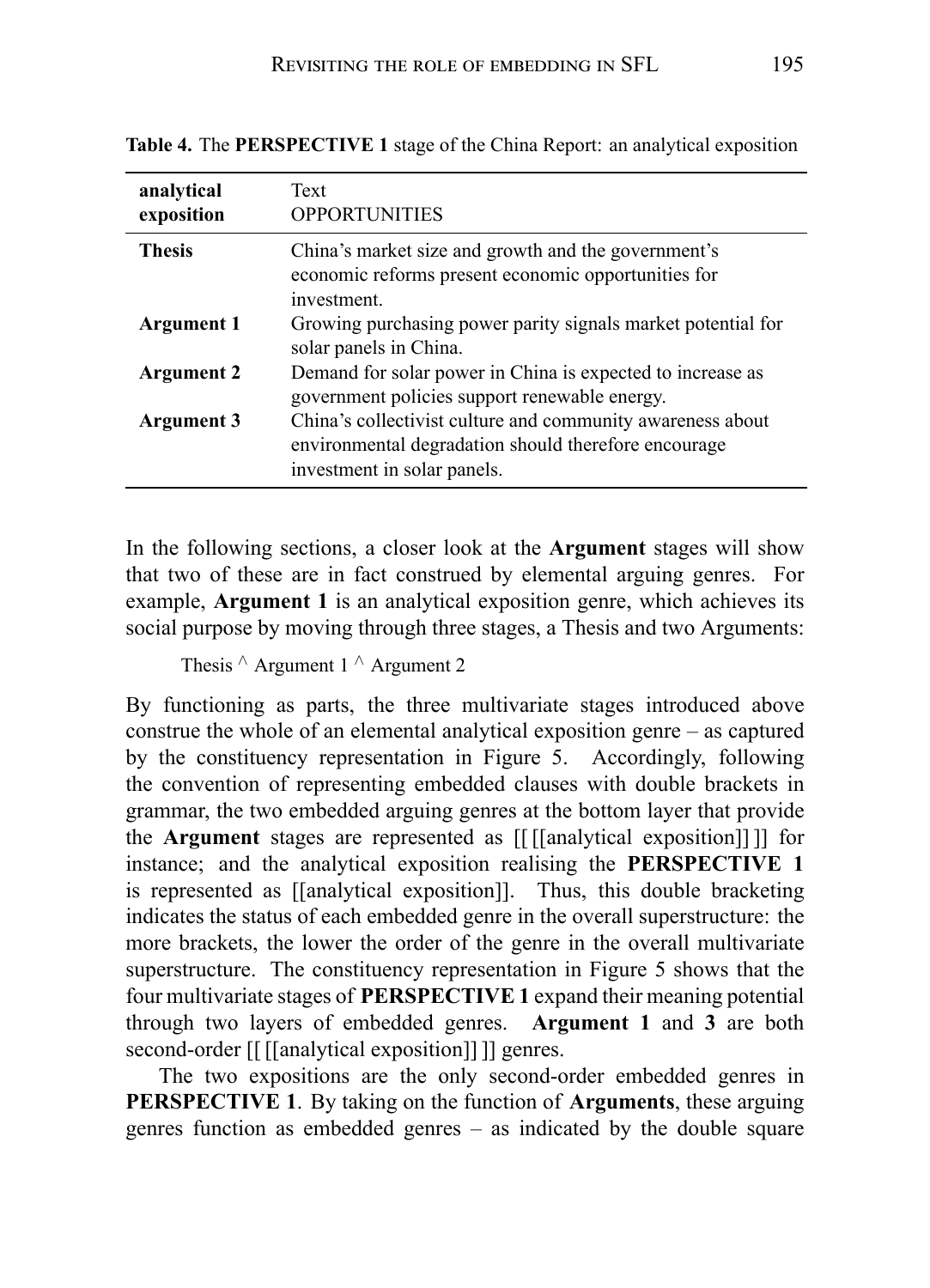

**Figure 5.** Two layers of embedded arguing genres in the **PERSPECTIVE 1** stage of the China Report

brackets [[ [[…]] ]] in Table 5. In order to provide a full view of how depth is constructed in **PERSPECTIVE 1**, Table 5 shows the full generic staging of the two layers of embedded genres that have been identified in this stage.

Thus, the writer's overall position about the opportunities provided by the economic environment of China has been staged as an embedded [[analytical exposition]] genre, which unfolds through four multivariate stages. When considering the function of these stages in relation to each other, this section has demonstrated the crucial role they play in building depth in the superstructure of the genre simplex of the China Report. This is consolidated in the synoptic overview in Table 6: a snapshot of the **PERSPECTIVE 1** stage as construed by two layers of embedded arguing genres.

It is the **PERSPECTIVE 2** stage of the China Report where the most layers of embeddings were found in this data set. The following section will illustrate how the depth of this stage is built through three layers of embedded arguing genres, such as challenges, analytical discussions and expositions, and an explaining genre, a consequential explanation.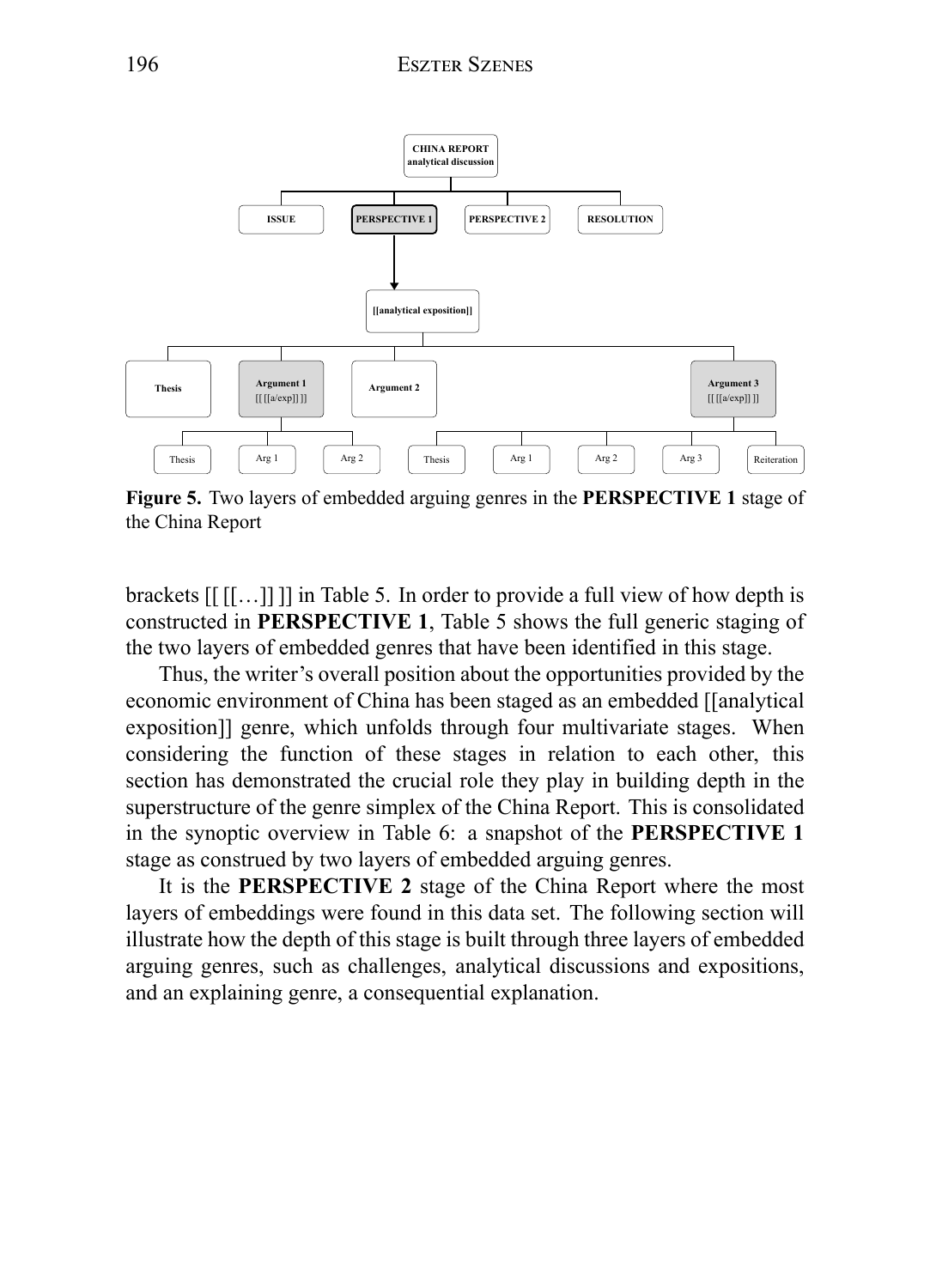| <b>PERSPECTIVE 1</b><br>[[analytical<br>exposition]] | Text<br><b>OPPORTUNITIES</b>                                                   |
|------------------------------------------------------|--------------------------------------------------------------------------------|
| <b>Thesis</b>                                        | China's market size, economic growth and the                                   |
|                                                      | government's economic reforms present economic<br>opportunities for investment |
| <b>Argument 1</b>                                    | Market Size & Growth                                                           |
| <b>II</b> IIanalytical                               |                                                                                |
| exposition]] ]]                                      |                                                                                |
| Thesis                                               | despite concerns that economic growth may slow                                 |
|                                                      | down, China's economy is expected to remain                                    |
|                                                      | stable due to increasing economic prosperity                                   |
|                                                      | brought about by new economic reforms                                          |
| Argument 1                                           | the market potential of China is signaled by                                   |
|                                                      | growing purchasing power parity (PPP) and                                      |
|                                                      | the rise in private consumption and disposable                                 |
|                                                      | incomes<br>increased government spending on social services                    |
| Argument 2                                           | has resulted in a stronger social safety net, which                            |
|                                                      | provides market potential for renewable energy                                 |
|                                                      | due to greater spending power                                                  |
| <b>Argument 2</b>                                    | Political and Cultural Support for                                             |
|                                                      | Renewable Energy Options                                                       |
|                                                      | China's economic growth together with low                                      |
|                                                      | energy efficiency has resulted in an environmental                             |
|                                                      | crisis, which will drive an increased demand for                               |
|                                                      | solar energy                                                                   |
| <b>Argument 3</b>                                    |                                                                                |
| [[[[analytical                                       |                                                                                |
| exposition]] ]]                                      |                                                                                |
| <b>Thesis</b>                                        | China's collectivist culture would be compatible                               |
|                                                      | with a green movement<br>because the needs of the wider community are          |
| Argument 1                                           | considered before the individual                                               |
| Argument 2                                           | because social harmony is achieved by social                                   |
|                                                      | commitment and hierarchy                                                       |
| Argument 3                                           | because cultural practices can impact                                          |
|                                                      | consumption patterns                                                           |
| Reiteration of                                       | because despite the cost of solar energy                                       |
| Thesis                                               | community awareness about the environmental                                    |
|                                                      | crisis should encourage change in energy                                       |
|                                                      | consumption habits                                                             |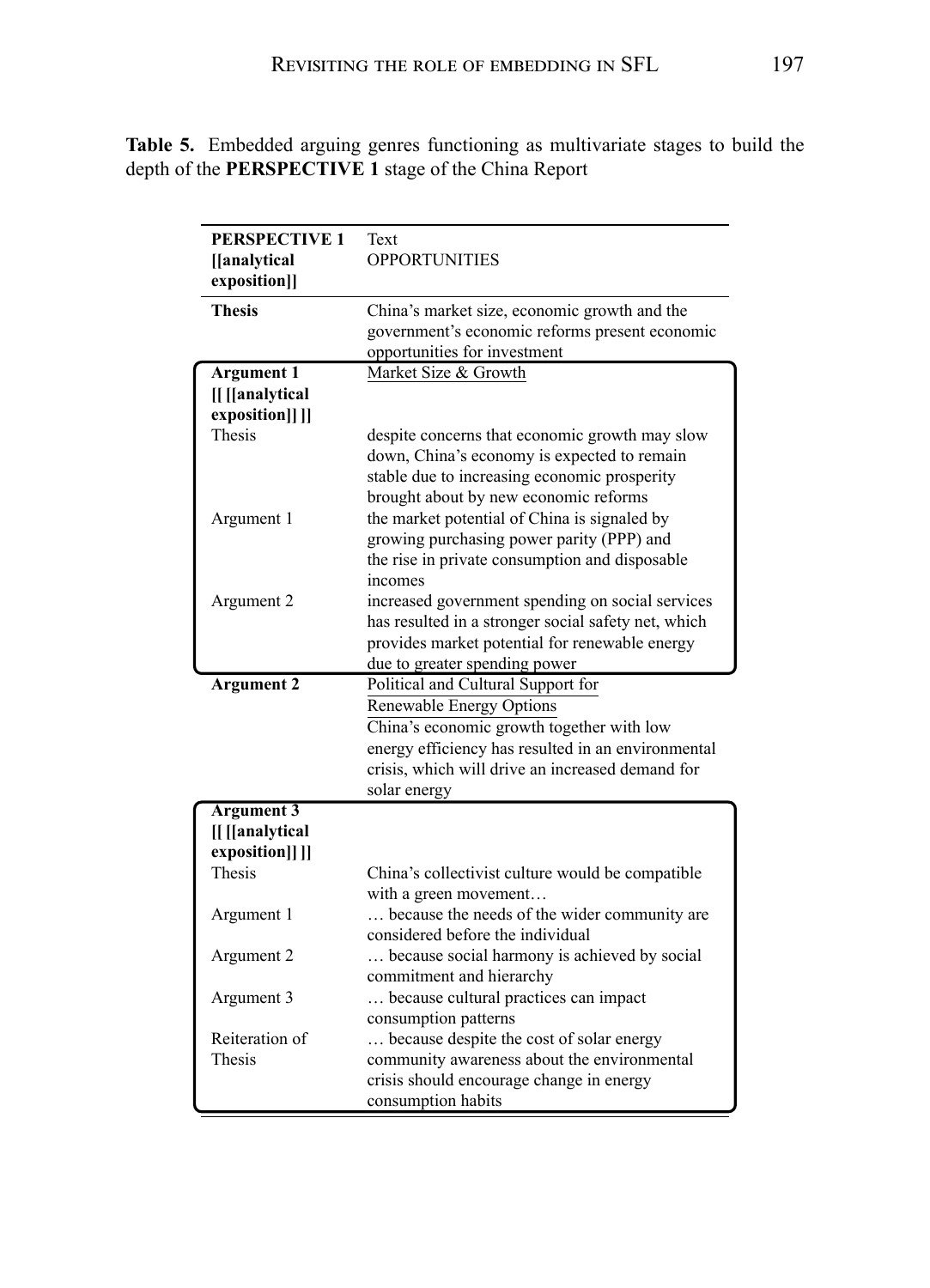**Table 6.** Synoptic view of the generic structure of the [[analytical exposition]] realising the **PERSPECTIVE 1** stage of the China Report



**Figure 6.** Second-order [[ [[analytical expositions]] ]] realising **Arguments** in the **PERSPECTIVE 2** stage of the China Report

## **4.4 Building depth through three layers of embedding in the PERSPECTIVE 2 stage of the China Report**

The **PERSPECTIVE 2** stage analyses the economic, technological, political, legal and socio-cultural external business environments of the Chinese solar energy market. The constituency representation in Figure 6 shows that generically it is an embedded [[analytical exposition]]. Its **Thesis** contra investment is scaffolded through a series of four **Argument** stages (without a final **Reiteration** stage). Three of these **Arguments** (**1**, **3** and **4**) are second-order [[ [[analytical exposition]] ]] genres as shown in Figure 6.

Table 7 shows the generic staging of **PERSPECTIVE 2**. Each of the four **Argument** stages that scaffold the **Thesis** is concerned with PESTLE factors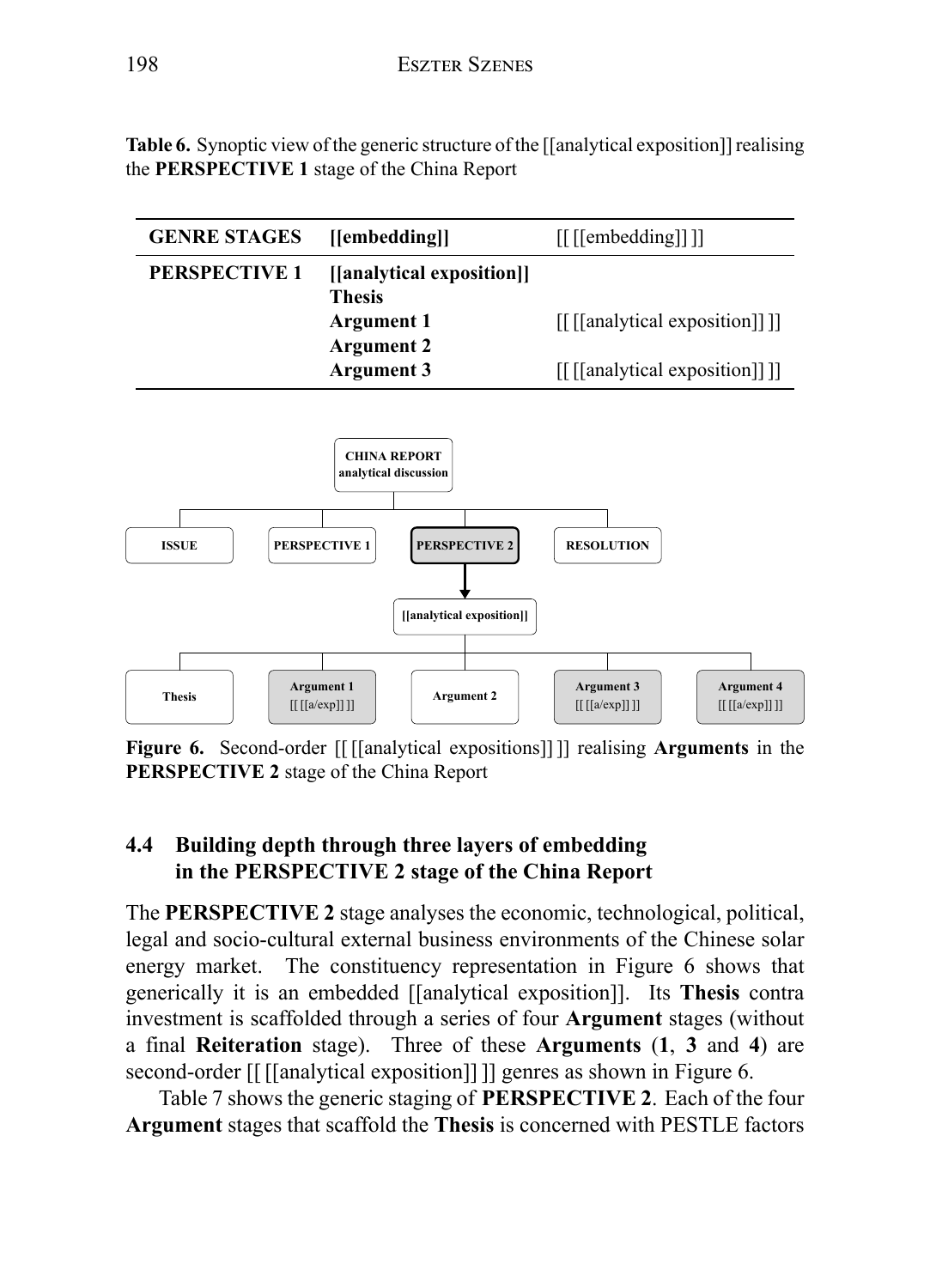**Table 7.** Second order embedded arguing genres functioning as multivariate stages to build the depth of the **PERSPECTIVE 2** stage of the China Report

| <b>PERSPECTIVE 2</b><br>[[analytical | Text<br><b>RISKS</b>                                                                                         |
|--------------------------------------|--------------------------------------------------------------------------------------------------------------|
| exposition]]                         |                                                                                                              |
| <b>Thesis</b>                        | risks such as the rise in inequality, social unrest and political instability;                               |
|                                      | protectionism, the absence of the rule of law and insufficient intellectual                                  |
|                                      | property protection may present our company with prohibitive costs and                                       |
| <b>Argument 1</b>                    | barriers<br>Poverty and Economic Inequality                                                                  |
| [[ [[analytical                      |                                                                                                              |
| exposition[]]                        |                                                                                                              |
| Thesis                               | the risks associated with economic disparity place a limit on market size and                                |
|                                      | growth                                                                                                       |
| Argument 1                           | economic development has resulted in growing income inequality, especially                                   |
|                                      | between coastal and rural regions                                                                            |
| Argument 2                           | extreme poverty and the prohibitive cost of solar energy limit China's                                       |
| [[[[[[analytical                     | consumer market size                                                                                         |
| exposition]]]]]                      |                                                                                                              |
| Argument 3                           | poverty brings the threat of social unrest, which may erode the country's                                    |
| [[[[[consequential]                  | political stability                                                                                          |
| explanation]]]]]                     |                                                                                                              |
| Reiteration of Thesis                | growing economic inequality among regions and the rising unemployment in                                     |
| <b>Argument 2</b>                    | cities may create a challenging environment for foreign businesses<br>Domestic Competition and Protectionism |
|                                      | due to more than 150 Chinese producers of photovoltaic cells, intense local                                  |
|                                      | competition may present a risk to the company                                                                |
|                                      |                                                                                                              |
|                                      |                                                                                                              |
| Argument 3                           | Weak Legal Framework and Corruption                                                                          |
| [[ [[analytical<br>exposition]] ]]   |                                                                                                              |
| <b>Thesis</b>                        | market-based economic development is undermined by corruption still                                          |
|                                      | prevalent in many business transactions                                                                      |
| Argument 1                           | corruption is a deeply embedded practice which could only be eradicated by                                   |
|                                      | fundamental political reform, due to the lack of any independent system of                                   |
|                                      | accountability                                                                                               |
| Argument 2                           | China's cultural practices arising out of Confucianism could make difficult                                  |
|                                      | for the company to deal with bribery                                                                         |
| Argument 3                           | despite the government's attempts to eradicate corruption, a lack of                                         |
| [[[[[[challenge]]]]]]                | transparency and conflicting regulations could pose a risk to the company                                    |
| Argument 4                           | corruption is a result of the weak legal system, which is tied to political                                  |
|                                      | influence                                                                                                    |
| Reiteration of Thesis                | the weak legal system and absence of rule of law pose a serious threat to the<br>company                     |
| <b>Argument 4</b>                    |                                                                                                              |
| [[ [[analytical                      | Weak Intellectual Property Rights                                                                            |
| exposition]]]                        |                                                                                                              |
| Thesis                               | local protectionism and weak law enforcement has resulted in serious                                         |
|                                      | intellectual property rights (IPR) infringements                                                             |
| Argument 1                           | the government's attempts to combat intellectual property crime are                                          |
|                                      | insufficient                                                                                                 |
| Argument 2                           | China's cultural and political practices and weak IPR protection laws can                                    |
| [[[[[[analytical<br>exposition]]]]]  | pose significant operational risk to the company                                                             |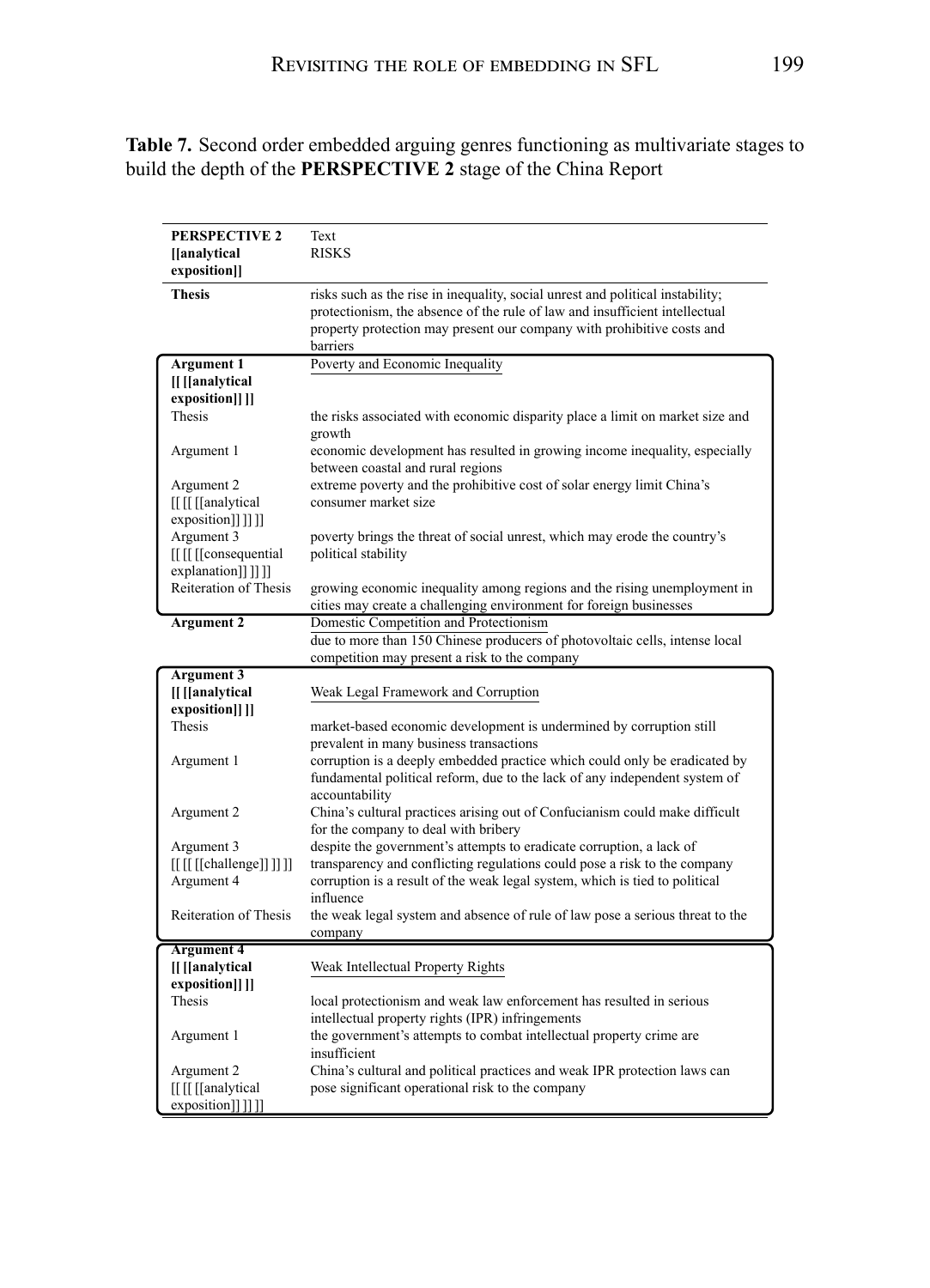selected from the economic, political and legal environments. These factors (poverty and economic inequality, domestic competition and protectionism, a weak legal framework, corruption and Confucianism, and weak IPR laws) are all evaluated as potential risk factors for investing in solar power in China through the staging of first- and second-order embedded [[ [[analytical expositions]] ]].

The presentation so far has shown that two layers of embedded arguing genres construe the depth of some **Argument** stages in the China Report. The following section takes a closer look at the **Argument** stages realised by second-order [[ [[exposition]] ]] genres. The analysis found that these genres further embed third-order genres made to function as their Argument stages such as [[ [[ [[exposition]] ]] ]] and [[ [[ [[challenge]] ]] ]] genres that construe a further layer of meaning potential in the China Report. Apart from these arguing genres, a fourth text type was identified from the family of explaining genres: a third-order [[ [[ [[consequential explanation]] ]] ]].

## **4.4.1 Explaining a position: third-order [[ [[ [[consequential explanation]] ]] ]] in the PERSPECTIVE 2 stage of the China Report**

A closer analysis of **Argument 1** of the **PERSPECTIVE 2** stage of the China Report reveals an instance of a consequential explanation from the genre family of explanations. The Argument 3 stage of **Argument 1** investigates economic factors from a political perspective to prove that the threat of social unrest will have a negative impact on investment. The constituency representation in Figure 7 illustrates the generic staging of the text as it moves through four multivariate stages, a Phenomenon, two Consequences and a Reinforcement of Consequences stage. It is realised by a third-order text type, a [[ [[ [[consequential explanation]] ]] ]], indicated by the triple bracketing.

Canonical consequential explanations unfold through several *Effect* or *Consequence* stages in order to explain the impacts and consequences of various factors or phenomena. A similarity these text types share with arguing genres is that they unfold rhetorically rather than chronologically (Coffin 2006; Martin & Rose 2008). The opening obligatory stage of a consequential explanation is termed *Input* in the Disadvantaged School Program materials (Coffin 1996) and *Input* or *Phenomenon* in Martin & Rose (2008). For the China Report the term *Phenomenon* is more appropriate than *Input* since it introduces the economic factor of poverty as an already existing significant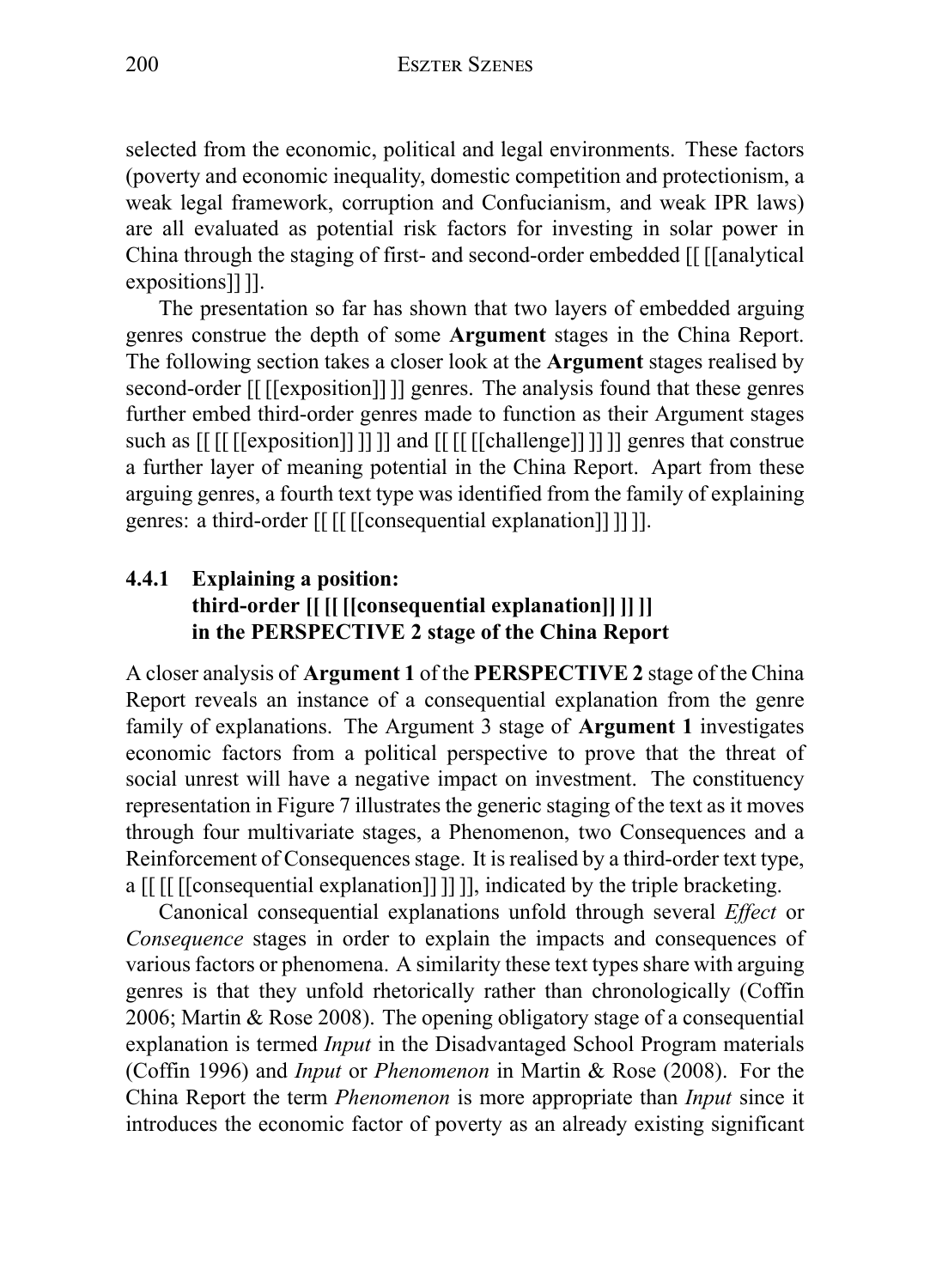

**Figure 7.** A third-order  $[[ [[ [[cossequential explanation]]]]]]$  providing Argument 3 of **Argument 1** of the **PERSPECTIVE 2** stage of the China Report

risk for investment. This stage sets up the *result* of widespread poverty (*the threat of social unrest*) as a risk. This is followed by two Consequence stages that elaborate this Phenomenon: the Consequence 1 stage explains that this threat resulted in the government's attempts to reduce poverty in rural areas; Consequence 2 shows urban poverty as another reason for social unrest. The final Reinforcement of Consequences stage concludes that these effects will reduce market potential if social unrest is a threat to China's political stability. It is worth pointing out here that the evaluation of social unrest as a threat is achieved in this stage tacitly rather than overtly. The factor of political stability is considered the basis for development, a necessary condition for a company aiming to invest in China. While the nominal group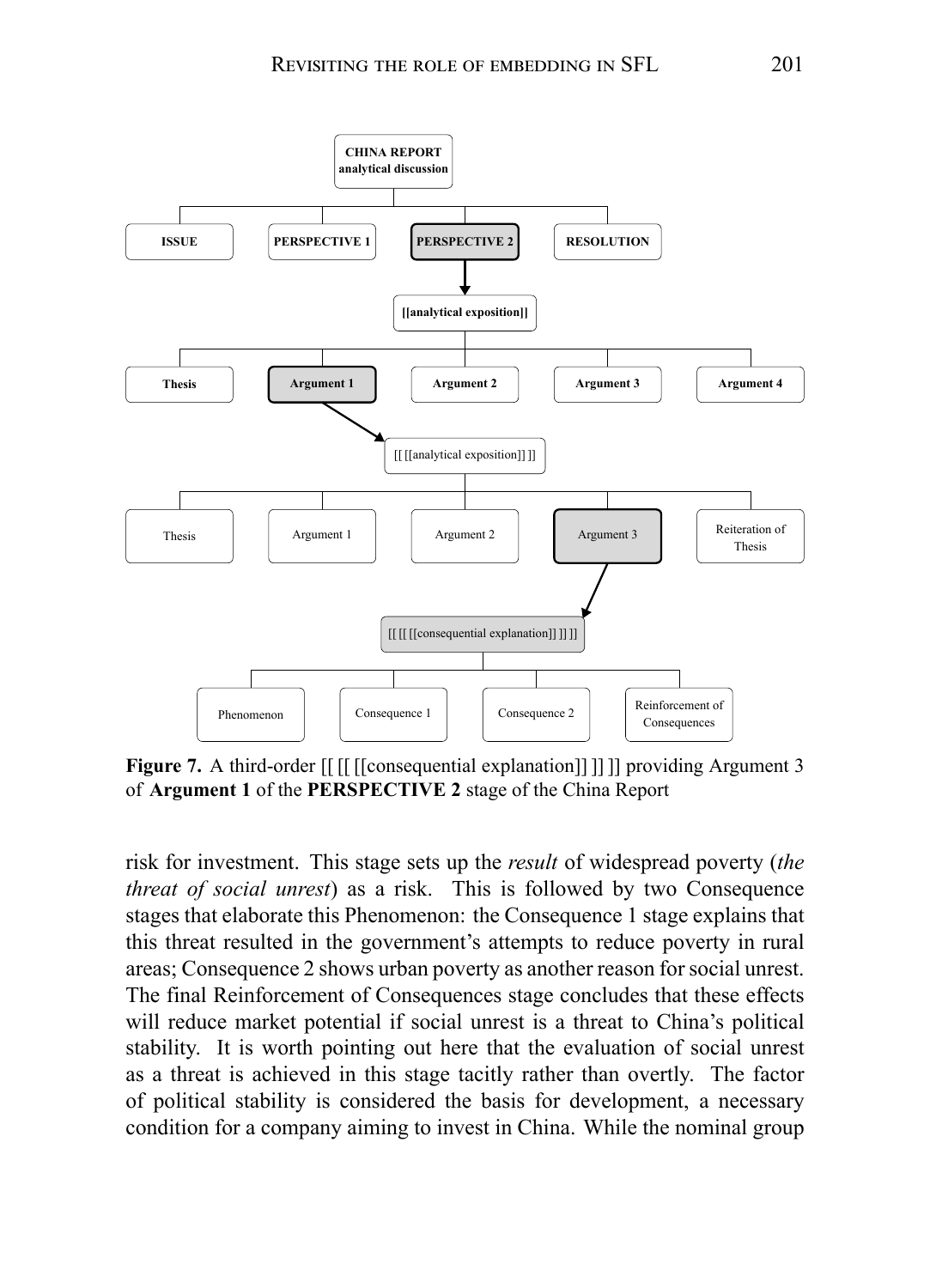| <b>PERSPECTIVE 2</b>   | Text                                                          |
|------------------------|---------------------------------------------------------------|
| Argument 1             | Poverty and Economic Inequality                               |
| Argument 3             |                                                               |
| [[ [[ [[ consequential |                                                               |
| explanation]]]]]       |                                                               |
| Phenomenon             | As well as constraining the size of the market, poverty       |
|                        | brings with it the threat of social unrest.                   |
| Consequence 1          | This has been acknowledged by the government's                |
|                        | measures to redress rural poverty, which include an end       |
|                        | to arbitrary taxes, the securing of farmers' land rights, and |
|                        | improved health and education (Batson 2008).                  |
| Consequence 2          | Social unrest has also affected urban areas, where the        |
|                        | restructuring of state-owned enterprises has led to           |
|                        | large-scale redundancies and subsequent feelings of           |
|                        | resentment towards the Government (Rosenberger 2007).         |
| Reinforcement of       | In the long term, inequality may erode the country's          |
| Consequences           | political stability, which until now has been the basis for   |
|                        | China's development.                                          |

**Table 8.** The staging of a third-order  $\left[ \right]$   $\left[ \right]$   $\left[ \left[ \right]$  consequential explanation $\left[ \right]$   $\left[ \right]$   $\left[ \right]$  in the **PERSPECTIVE 2** stage of the China Report

*political stability* contains a Classifier signalling which PESTLE environment the factor is chosen from, the Classifier *economic* is missing from the nominal group realising the factor of *development*. Even though the writer does not try to convince the reader through the structure of an arguing genre that the lack of political stability is an investment risk, Table 8 illustrates how the staging of this third-order [[ [[ [[ [[ consequential explanation]] ]] ]] scaffolds an anti-investment position from a *political* perspective that poverty would result in social unrest. The writer's analysis of an *economic* factor (*poverty*) is linked to other *political* factors, i.e. factors from another PESTLE environment (*social unrest*, *political stability*). Thus through the staging of a [[ [[ [[consequential explanation]] ]] ]] different factors from different PESTLE environments are related to each other in terms of their negative impact on investment. This text becomes a *third-order* embedded genre by taking on the function of the Argument in the second-order [[ [[analytical exposition]] ]] realising **Argument 1**. Its status in the overall superstructure is indicated by the triple bracketing in Table 8. Table 9 highlights the total of four third-order embedded arguing and explaining genres (two expositions, a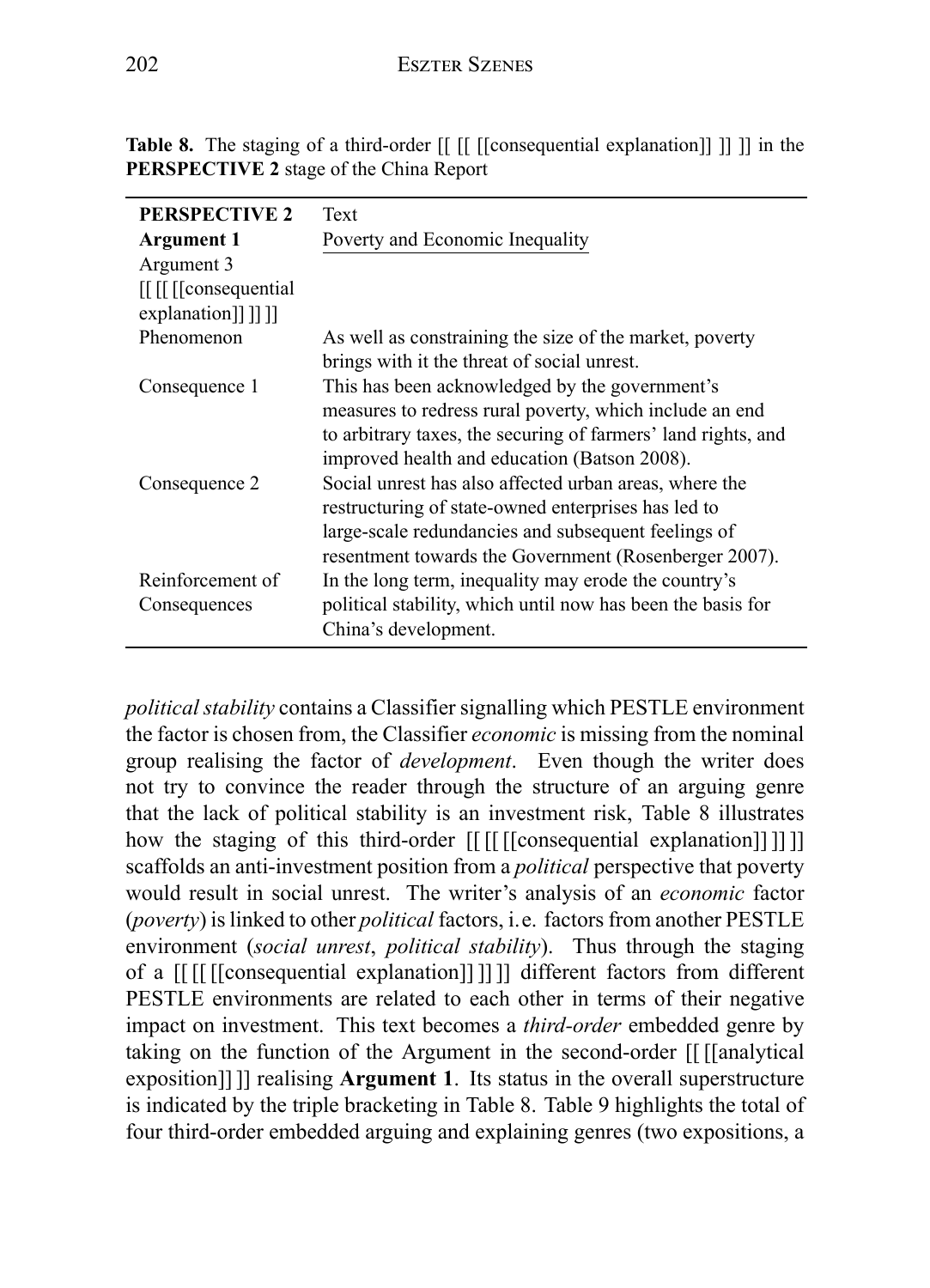|                                                                                                          | Text                                                                                                                                                                                                                                                                                                                                             |
|----------------------------------------------------------------------------------------------------------|--------------------------------------------------------------------------------------------------------------------------------------------------------------------------------------------------------------------------------------------------------------------------------------------------------------------------------------------------|
| <b>PERSPECTIVE 2</b><br>[[analytical]                                                                    | <b>RISKS</b>                                                                                                                                                                                                                                                                                                                                     |
| exposition]]                                                                                             |                                                                                                                                                                                                                                                                                                                                                  |
| <b>Thesis</b>                                                                                            | risks such as the rise in inequality, social unrest and political instability;                                                                                                                                                                                                                                                                   |
|                                                                                                          | protectionism, the absence of the rule of law and insufficient intellectual                                                                                                                                                                                                                                                                      |
|                                                                                                          | property protection may present our company with prohibitive costs and                                                                                                                                                                                                                                                                           |
|                                                                                                          | barriers                                                                                                                                                                                                                                                                                                                                         |
| Argument 1                                                                                               | Poverty and Economic Inequality                                                                                                                                                                                                                                                                                                                  |
| [[ [[analytical                                                                                          |                                                                                                                                                                                                                                                                                                                                                  |
| exposition]] ]]                                                                                          |                                                                                                                                                                                                                                                                                                                                                  |
| Thesis                                                                                                   | the risks associated with economic disparity place a limit on market size and                                                                                                                                                                                                                                                                    |
|                                                                                                          | growth                                                                                                                                                                                                                                                                                                                                           |
| Argument 1                                                                                               | economic development has resulted in growing income inequality, especially                                                                                                                                                                                                                                                                       |
|                                                                                                          | between coastal and rural regions                                                                                                                                                                                                                                                                                                                |
| Argument 2                                                                                               | extreme poverty and the prohibitive cost of solar energy limit China's                                                                                                                                                                                                                                                                           |
| [[ [[ [[analytical]                                                                                      | consumer market size                                                                                                                                                                                                                                                                                                                             |
| exposition]]]]]                                                                                          |                                                                                                                                                                                                                                                                                                                                                  |
| Argument 3                                                                                               | poverty brings the threat of social unrest, which may erode the country's                                                                                                                                                                                                                                                                        |
| II II IIconsequential                                                                                    | political stability                                                                                                                                                                                                                                                                                                                              |
| explanation]]]]]                                                                                         |                                                                                                                                                                                                                                                                                                                                                  |
| Reiteration of Thesis                                                                                    | growing economic inequality among regions and the rising unemployment in                                                                                                                                                                                                                                                                         |
|                                                                                                          | cities may create a challenging environment for foreign businesses                                                                                                                                                                                                                                                                               |
| <b>Argument 2</b>                                                                                        | Domestic Competition and Protectionism                                                                                                                                                                                                                                                                                                           |
|                                                                                                          | due to more than 150 Chinese producers of photovoltaic cells, intense local                                                                                                                                                                                                                                                                      |
|                                                                                                          | competition may present a risk to the company                                                                                                                                                                                                                                                                                                    |
| <b>Argument 3</b><br>[[ [[analytical                                                                     | Weak Legal Framework and Corruption                                                                                                                                                                                                                                                                                                              |
| exposition]] ]]                                                                                          |                                                                                                                                                                                                                                                                                                                                                  |
| Thesis                                                                                                   | market-based economic development is undermined by corruption still                                                                                                                                                                                                                                                                              |
|                                                                                                          | prevalent in many business transactions                                                                                                                                                                                                                                                                                                          |
| Argument 1                                                                                               | corruption is a deeply embedded practice which could only be eradicated by                                                                                                                                                                                                                                                                       |
|                                                                                                          | fundamental political reform, due to the lack of any independent system of                                                                                                                                                                                                                                                                       |
|                                                                                                          | accountability                                                                                                                                                                                                                                                                                                                                   |
| Argument 2                                                                                               | China's cultural practices arising out of Confucianism could make difficult                                                                                                                                                                                                                                                                      |
|                                                                                                          | for the company to deal with bribery                                                                                                                                                                                                                                                                                                             |
| Argument 3                                                                                               | despite the government's attempts to eradicate corruption, a lack of                                                                                                                                                                                                                                                                             |
| $\left[\left[\right][\left[\text{[challenge]} \right]]\right]\right]$                                    | transparency and conflicting regulations could pose a risk to the company                                                                                                                                                                                                                                                                        |
| Argument 4                                                                                               | corruption is a result of the weak legal system, which is tied to political                                                                                                                                                                                                                                                                      |
|                                                                                                          | influence                                                                                                                                                                                                                                                                                                                                        |
|                                                                                                          |                                                                                                                                                                                                                                                                                                                                                  |
|                                                                                                          |                                                                                                                                                                                                                                                                                                                                                  |
|                                                                                                          |                                                                                                                                                                                                                                                                                                                                                  |
|                                                                                                          |                                                                                                                                                                                                                                                                                                                                                  |
|                                                                                                          |                                                                                                                                                                                                                                                                                                                                                  |
|                                                                                                          |                                                                                                                                                                                                                                                                                                                                                  |
|                                                                                                          |                                                                                                                                                                                                                                                                                                                                                  |
|                                                                                                          |                                                                                                                                                                                                                                                                                                                                                  |
| Argument 2                                                                                               | China's cultural and political practices and weak IPR protection laws can                                                                                                                                                                                                                                                                        |
| [[ [[ [[analytical]                                                                                      | pose significant operational risk to the company                                                                                                                                                                                                                                                                                                 |
| exposition]]]]]                                                                                          |                                                                                                                                                                                                                                                                                                                                                  |
| Reiteration of Thesis<br><b>Argument 4</b><br>[[ [[analytical<br>exposition]] ]]<br>Thesis<br>Argument 1 | the weak legal system and absence of rule of law pose a serious threat to the<br>company<br>Weak Intellectual Property Rights<br>local protectionism and weak law enforcement has resulted in serious<br>intellectual property rights (IPR) infringements<br>the government's attempts to combat intellectual property crime are<br>insufficient |

**Table 9.** Embedded arguing and explaining genres functioning as multivariate stages to build the depth of the **PERSPECTIVE 2** stage of the China Report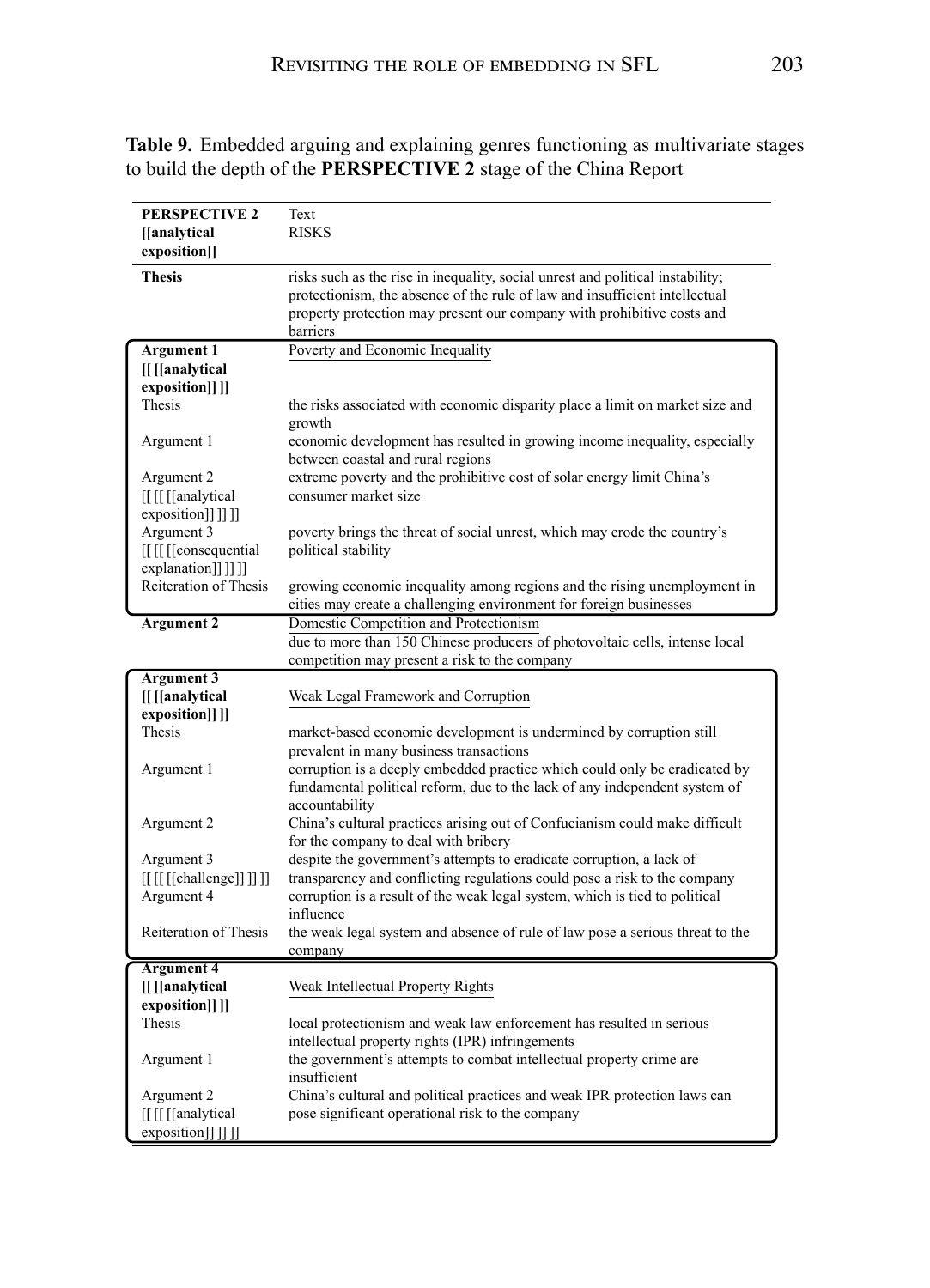| <b>GENRE STAGES</b>  | [[embedding]]                                  | $\left[\left[\right]\left[\right]$ [ $\left[\right]$ [ $\left[\right]$ $\left[\right]$ ] $\left[\right]$ | $\left[\left[\right]\right]\left[\left[\right]$ [[embedding]]]]]                                                                                           |
|----------------------|------------------------------------------------|----------------------------------------------------------------------------------------------------------|------------------------------------------------------------------------------------------------------------------------------------------------------------|
| <b>PERSPECTIVE 2</b> | [[analytical]<br>exposition]]<br><b>Thesis</b> |                                                                                                          |                                                                                                                                                            |
|                      | <b>Argument 1</b>                              | [[[analytical]<br>$exposition$ [1]                                                                       |                                                                                                                                                            |
|                      |                                                | Argument 2                                                                                               | [[I[[analytical]<br>$exposition$ [1]]]                                                                                                                     |
|                      |                                                | Argument 3                                                                                               | [[I] [[consequential]<br>explanation]]]]]                                                                                                                  |
|                      | <b>Argument 2</b>                              |                                                                                                          |                                                                                                                                                            |
|                      | Argument 3                                     | [[[analytical]<br>exposition]]]                                                                          |                                                                                                                                                            |
|                      | <b>Argument 4</b>                              | Argument 3<br>[[[analytical]<br>exposition]]]                                                            | $\left[\begin{array}{cc} \left[ \left[ \begin{array}{ c c} \left[ \left[ \text{Challenge} \right] \right] \end{array} \right] \right] \end{array} \right]$ |
|                      |                                                | Argument 2                                                                                               | [[[[[analytical]<br>exposition]]]]]                                                                                                                        |

**Table 10.** Synoptic view of the generic structure of the [[analytical exposition]] realising the **PERSPECTIVE 2** stage of the China Report

challenge and an explanation) that take on the function of Argument stages in higher order [[ [[analytical exposition]] ]] genres. These second-order expositions also function as **Arguments** in the [[analytical exposition]] realising **PERSPECTIVE 2**.

#### **4.4.2 Summary: a synoptic representation of three layers of embedding**

The synoptic overview of **PERSPECTIVE 2** in Table 10 highlights the depth of this stage construed by three layers of embedded arguing and explaining genres, with its **Argument 1** containing the most layers of embedding.

The discussion above illustrated that each **PERSPECTIVE** stage of the China Report achieves its social purpose by the resource of embedding to expand its meaning potential and build its depth. Each scaffolds a *one-sided* position on investment potential in the Chinese solar energy market. For this reason, it is not very surprising that both **PERSPECTIVE** stages instantiate [[analytical exposition]] genres in order to achieve their social purpose of promoting one position throughout their respective stages. **PERSPECTIVE**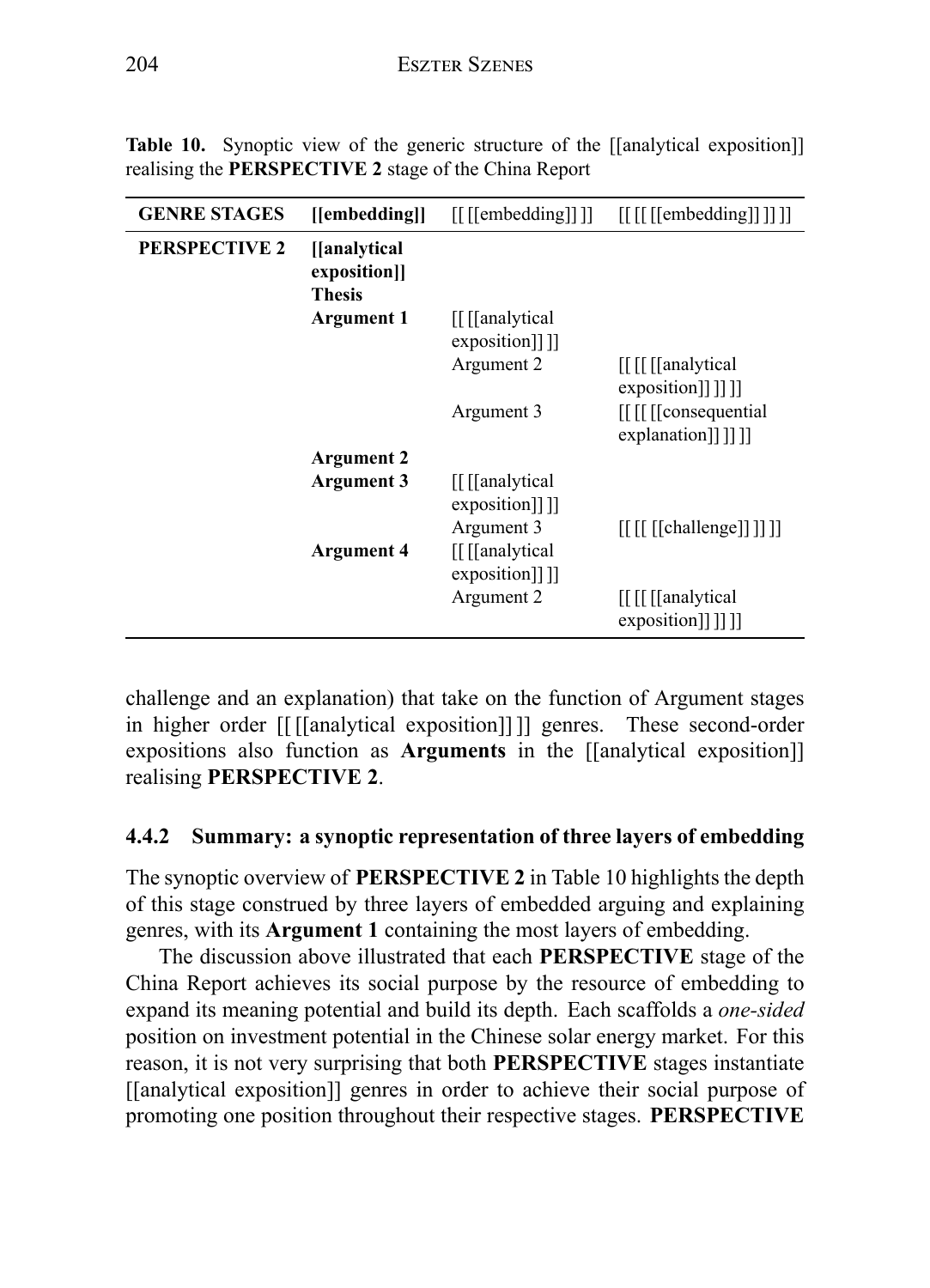**2** is the stage that was demonstrated to contain the most layers of embedding – in other words, to construe its depth through *three* layers of embedded genres. Table 11 provides a synoptic snapshot of the three layers of embedded genres that build the depth of the whole text of the China Report.

The reason for foregrounding the exposition genre has to do with the organisation of the **PERSPECTIVES** with regards to the PESTLE framework and the factors selected for evaluation from each of its environments. These **PERSPECTIVES** evaluate factors from *different* PESTLE environments. Successful country report writers link factors to other relevant factors from the same or a different environment rather than breaking them down into sub-factors. These factors are evaluated as *either* an opportunity *or* a risk in terms of their impact on investment potential. This *promoting* of a one-sided position thus necessitates the staging of the writer's arguments through exposition genres. Since there are only two contrasting voices within the whole discussion genre that realises the China Report, one pro-investment (**PERSPECTIVE 1**) and one anti-investment voice (**PERSPECTIVE 2**), the China Report only needs two **PERSPECTIVES**: one concerned with promoting factors as opportunities only and the other concerned with promoting factors as risks only. Because there are only two **PERSPECTIVES**, the text needs to build more depth through three layers of embedded genres.

In comparison to the three layers found in the China Report, the Canada Report (the other exemplar text used in the intervention mentioned above) construes its depth through two layers of embedded genres, as shown in Table 12, mostly realised by [[analytical discussion]] genres in four **PERSPECTIVES**. 9

This section was concerned with particulate realisation, i.e. a constituency-based perspective on text structuring principles (Martin 1994; 1995). More specifically, it focused on constituency representation for experiential meanings realised by multivariate part/whole structures. The following section seeks to answer some questions about the superstructures of the student business reports realised by analytical discussion genre simplexes. What elements of structure are obligatory in order for these texts to be considered complete in their social and cultural context? In what order do they occur? And what elements are optional and where would they occur? In order

<sup>9</sup> Except for **PERSPECTIVE 1**, which is an [[analytical exposition]] but still embeds primarily analytical discussions as second-order genres to achieve this social purpose.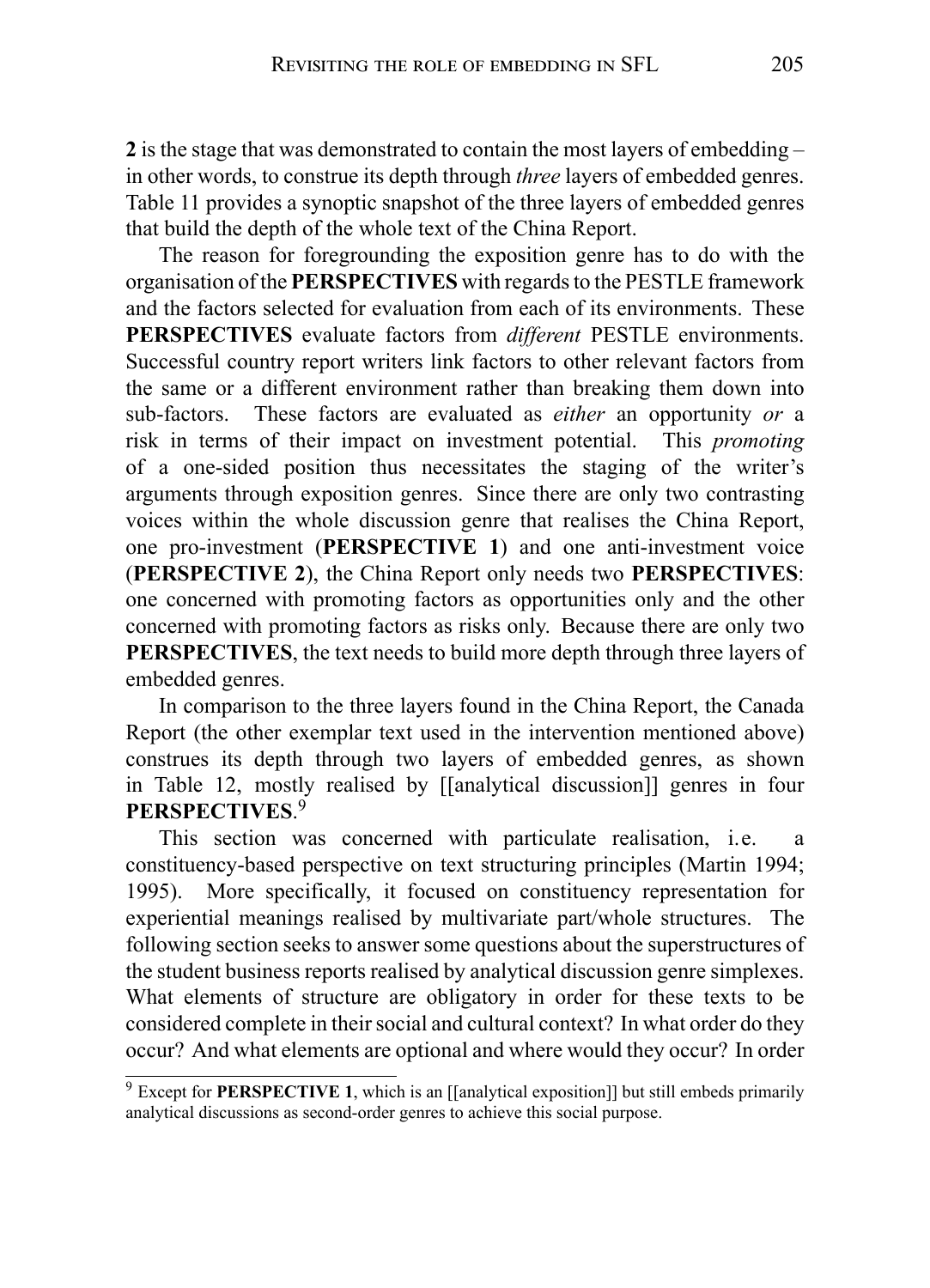**Table 11.** Synoptic view of the generic structure of the analytical discussion realising the China Report

| <b>GENRE STAGES</b>                  | [[embedding]]                                                  | $[[[[\text{embedding}]]]]]$         | $[[[[[[\n    [embedding]]]]]]$                                                                 |
|--------------------------------------|----------------------------------------------------------------|-------------------------------------|------------------------------------------------------------------------------------------------|
|                                      |                                                                |                                     |                                                                                                |
| <b>ISSUE</b><br><b>PERSPECTIVE 1</b> | [[challenge]]<br>[[analytical<br>exposition]]<br><b>Thesis</b> |                                     |                                                                                                |
|                                      | <b>Argument 1</b>                                              | [[[analytical]<br>exposition]]]]    |                                                                                                |
|                                      | <b>Argument 2</b><br>Argument 3                                | [[[analytical]                      |                                                                                                |
|                                      |                                                                | exposition]]]]                      |                                                                                                |
| <b>PERSPECTIVE 2</b>                 | [[analytical<br>exposition]]<br><b>Thesis</b>                  |                                     |                                                                                                |
|                                      | <b>Argument 1</b>                                              | [[[analytical]<br>exposition]]]     |                                                                                                |
|                                      |                                                                | Argument 2                          | [[ [[ [[analytical]<br>exposition]] ]] ]]                                                      |
|                                      |                                                                | Argument 3                          | [[[[[Consequential]<br>explanation]]]]]                                                        |
|                                      | <b>Argument 2</b>                                              |                                     |                                                                                                |
|                                      | <b>Argument 3</b>                                              | [[[analytical]<br>exposition]]]]    |                                                                                                |
|                                      | <b>Argument 4</b>                                              | Argument 3<br>[[ [[analytical       | $\left[\begin{array}{cc} \left[ \left[ \text{[challenge]} \right] \right] \end{array} \right]$ |
|                                      |                                                                | exposition]]]]<br>Argument 2        | [[ [[ [[analytical<br>exposition]]]]]                                                          |
| <b>RESOLUTION</b>                    | [[analytical]<br>exposition]]                                  |                                     |                                                                                                |
|                                      | <b>Thesis</b>                                                  | [[[[Challenge]]]                    |                                                                                                |
|                                      | <b>Argument 1</b><br><b>Argument 2</b>                         | [[[[challenge]]]]<br>[[[[analytical |                                                                                                |
|                                      | <b>Reiteration</b>                                             | exposition]]]                       |                                                                                                |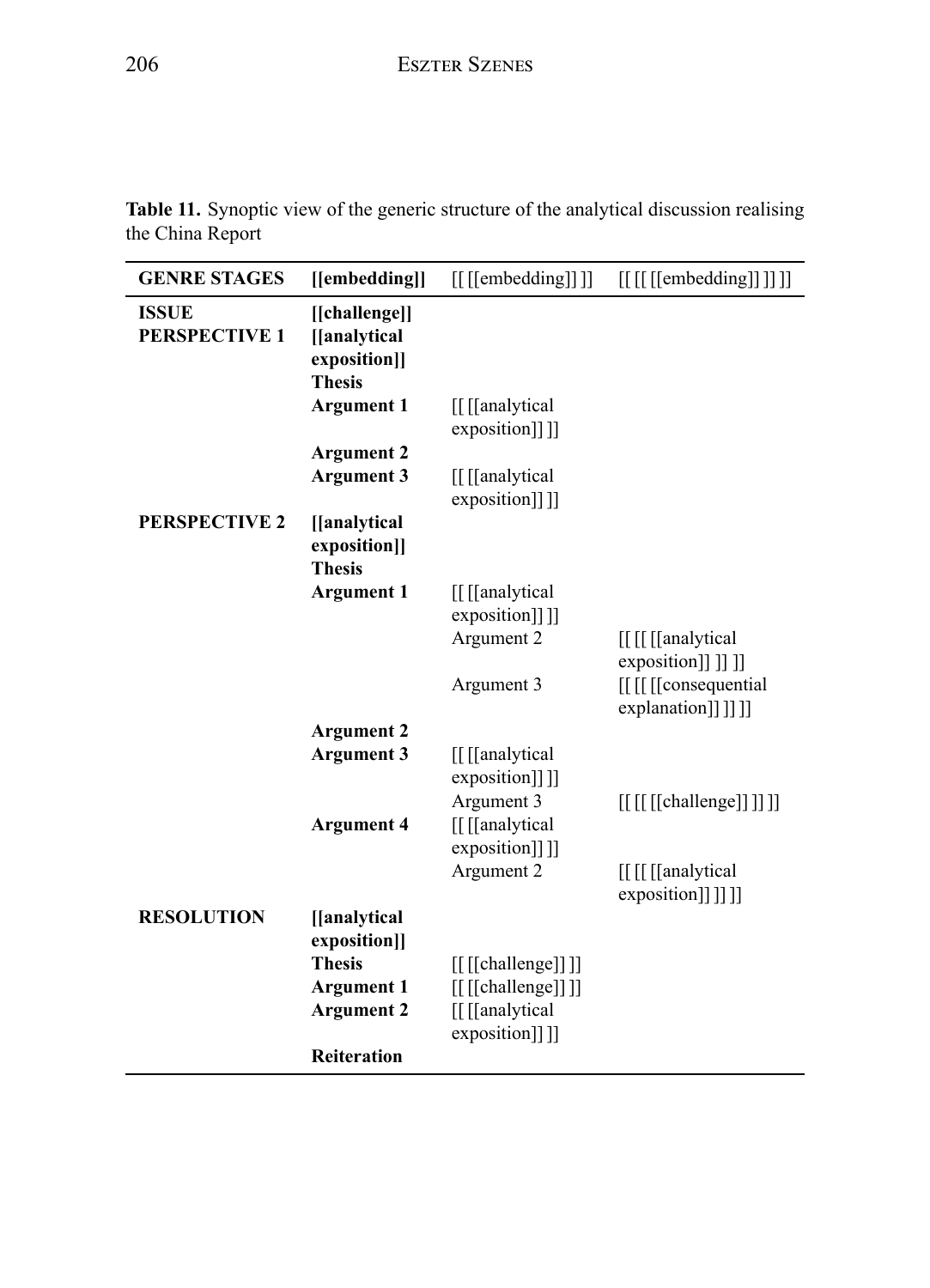**Table 12.** Synoptic view of the generic structure of the analytical discussion realising the Canada Report

| <b>GENRE STAGES</b>  | [[embedded genre          | [[[embedded genre]            |
|----------------------|---------------------------|-------------------------------|
|                      | stages]]                  | stages]]]                     |
| <b>ISSUE</b>         | [[challenge]]             |                               |
| <b>BACKGROUND</b>    | [[report]]                |                               |
| <b>PERSPECTIVE 1</b> | [[analytical exposition]] |                               |
|                      | <b>Thesis</b>             |                               |
|                      | <b>Argument 1</b>         | [[[analytical discussion]]]]  |
|                      | <b>Argument 2</b>         | [[[[analytical discussion]]]] |
|                      | <b>Argument 3</b>         | [[[[analytical discussion]]]] |
|                      | <b>Argument 4</b>         | [[[[challenge]]]]             |
| <b>PERSPECTIVE 2</b> | [[analytical discussion]] |                               |
|                      | <b>Issue</b>              |                               |
|                      | <b>Perspective 1</b>      |                               |
|                      | <b>Perspective 2</b>      |                               |
|                      | <b>Perspective 3</b>      | [[[[challenge]]]]             |
|                      | <b>Resolution</b>         |                               |
| <b>PERSPECTIVE 3</b> | [[analytical discussion]] |                               |
|                      | <b>Issue</b>              |                               |
|                      | <b>Perspective 1</b>      |                               |
|                      | Perspective 2             | [[[analytical exposition]]]]  |
|                      | Perspective 3             |                               |
|                      | <b>Perspective 4</b>      |                               |
| <b>PERSPECTIVE 4</b> | [[analytical discussion]] |                               |
|                      | <b>Issue</b>              |                               |
|                      | Perspective 1             | [[[[Challenge]]]              |
|                      | <b>Perspective 2</b>      | [[[[analytical exposition]]]] |
|                      | Perspective 3             |                               |
| <b>RESOLUTION</b>    | [[challenge]]             |                               |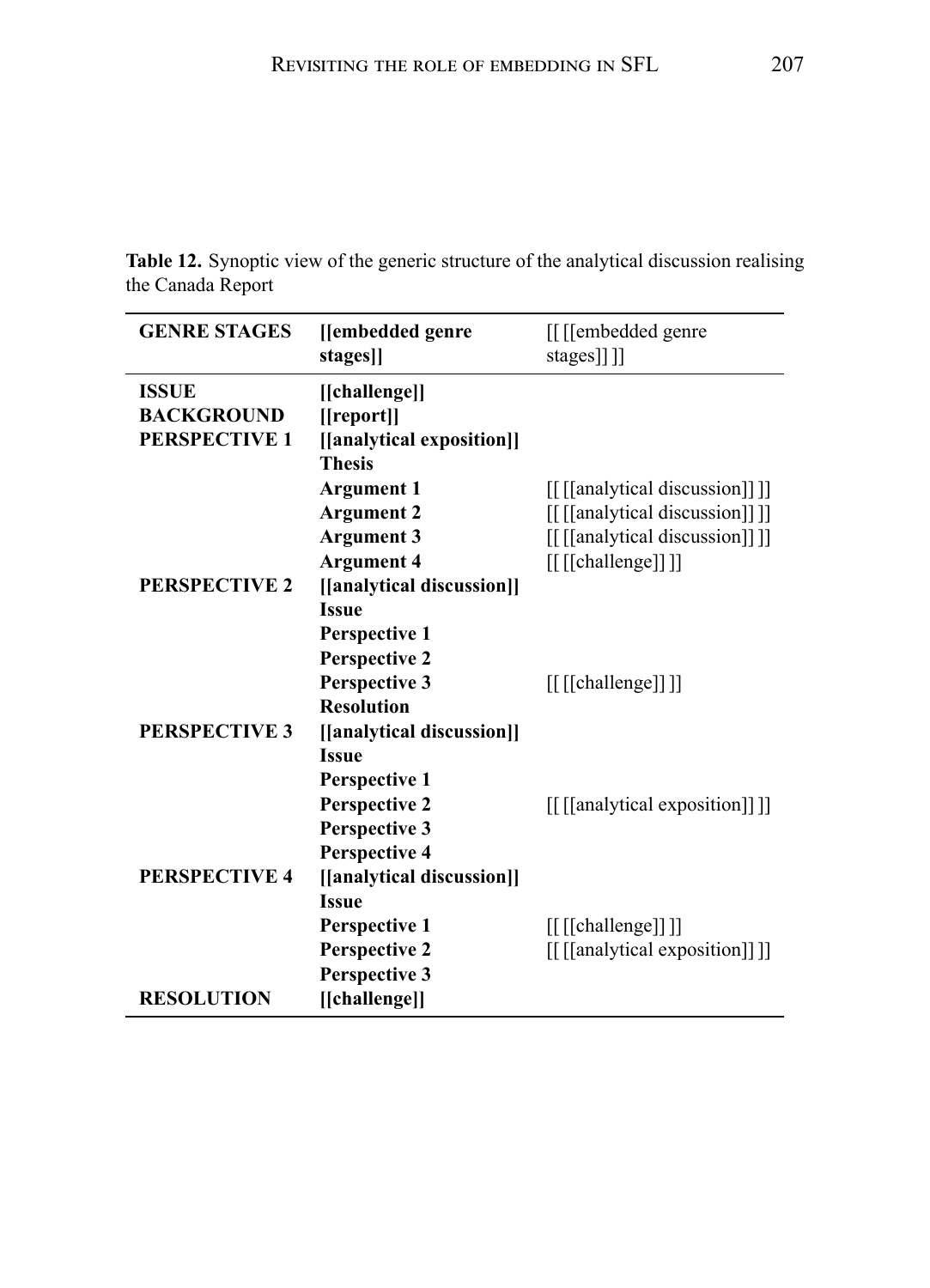to answer these questions, it is necessary to examine the generic structure of all ten high-scoring texts analysed for the purposes of this research.

# **5 An axial perspective: proposed system network for business country reports**

The genre analyses found that all undergraduate country reports are realised by analytical discussion genre simplexes from the genre family of arguing genres, summarised in Table 13. It shows that nine out of the ten texts contain an **ISSUE**, four **PERSPECTIVES** and a **RESOLUTION** stage. One of these texts, Text 1 or the Canada Report, contains an additional **BACKGROUND** stage sandwiched between the **ISSUE** and the first **PERSPECTIVE** stage. Only one text, Text 2 or the China Report, contains only two **PERSPECTIVE** stages following the **ISSUE** and preceding the **RESOLUTION**. Thus, we can identify the **ISSUE**, a minimum of two **PERSPECTIVE** stages and the final **RESOLUTION** stage as obligatory elements in the texts' structure. An additional optional **BACKGROUND** stage following the **ISSUE** and two optional **PERSPECTIVE** stages following the first two **PERSPECTIVES** may also occur, represented by the brackets signalling this optionality in the expected sequence of these stages:

**ISSUE** *∧* **(BACKGROUND** *∧***) PERSPECTIVE 1** *∧* **PERSPECTIVE 2** *∧* **(PERSPECTIVE 3** *∧* **PERSPECTIVE 4** *∧***) RESOLUTION**

Each stage of this superstructure is realised by embedded genres. The obligatory **ISSUE** stage may be realised by three types of arguing genres: an embedded [[challenge]], an [[analytical discussion]] or an [[analytical exposition]]. The optional **BACKGROUND**, only present in the Canada Report, is realised by an embedded [[descriptive report]] genre. Furthermore, both the obligatory and the optional **PERSPECTIVE** stages in each text can instantiate either an [[analytical discussion]] or an [[analytical exposition]]. Finally, similarly to the opening **ISSUE** stage, the last obligatory stage, the **RESOLUTION**, can also be realised by the arguing [[challenge]], [[discussion]] or [[exposition]] genres. Table 14 illustrates what type of embedded genres stand in as multivariate stages of the analytical discussion genres realising the ten country reports analysed for this study.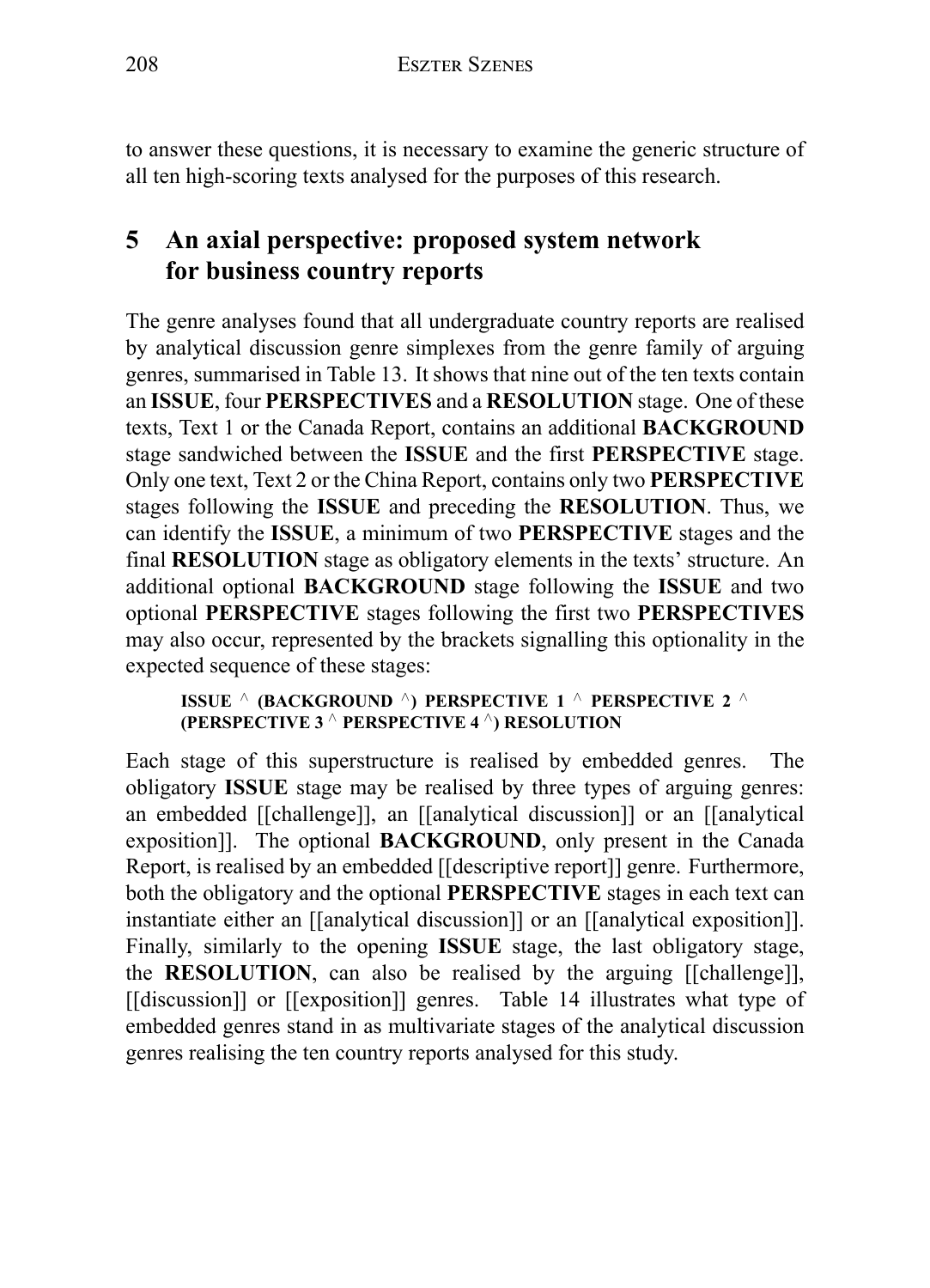| <b>Texts</b>    | Staging of the analytical discussions realising<br>undergraduate business reports                                                   |
|-----------------|-------------------------------------------------------------------------------------------------------------------------------------|
| Text 1 (Canada) | ISSUE $\wedge$ BACKGROUND $\wedge$ PERSPECTIVE 1 $\wedge$<br>PERSPECTIVE 2 ^ PERSPECTIVE 3 ^ PERSPECTIVE<br>$4^{\wedge}$ RESOLUTION |
| Text 2 (China)  | ISSUE $\wedge$ PERSPECTIVE 1 $\wedge$ PERSPECTIVE 2 $\wedge$<br><b>RESOLUTION</b>                                                   |
| Text $3-10$     | ISSUE $^\wedge$ PERSPECTIVE 1 $^\wedge$ PERSPECTIVE 2 $^\wedge$<br>PERSPECTIVE 3 ^ PERSPECTIVE 4 ^ RESOLUTION                       |

**Table 13.** Undergraduate business country reports staged as analytical discussion genre simplexes

These options can be formalised as a system network as shown in Figure 8. The modelling of undergraduate business country reports analysed in this study as a system network follows the labelling conventions presented in Martin  $(2013)$ <sup>10</sup>. The system is read from left to right and its entry condition is ARGUING GENRES written in small caps. In this particular system three opposing choices, or features, are introduced: [challenge], [exposition] and [discussion]. In running text these options or features are indicated by square brackets, a logical "or" relation: a selection must be made from these features. This means that the option of a discussion genre must be chosen from the family of arguing genres. The realisation statements, i.e. particular linguistic configurations and their order, for structuring this discussion are indicated by the downward arrow next to the feature [discussion]. The function +*Issue; I: ch, exp, disc* means that the Issue stage of this discussion must be realised by an embedded challenge, exposition or discussion genre. As indicated by +*Perspectives; P: exp, disc* the Perspective stages must be realised by either exposition or discussion genres. Finally, inserting the function +*Resolution; R: ch, exp, disc* means that the Resolution must be realised by a challenge, an exposition or a discussion genre.

While both the Issue and Resolution stages of business country reports can be realised by the same structures, the obligatory Perspectives can be realised by two different structures and the Background is a non-obligatory choice. These choices are introduced into the system by the right facing curly

<sup>&</sup>lt;sup>10</sup> Martin (2013) contains a detailed discussion of system networks and the most current labelling conventions.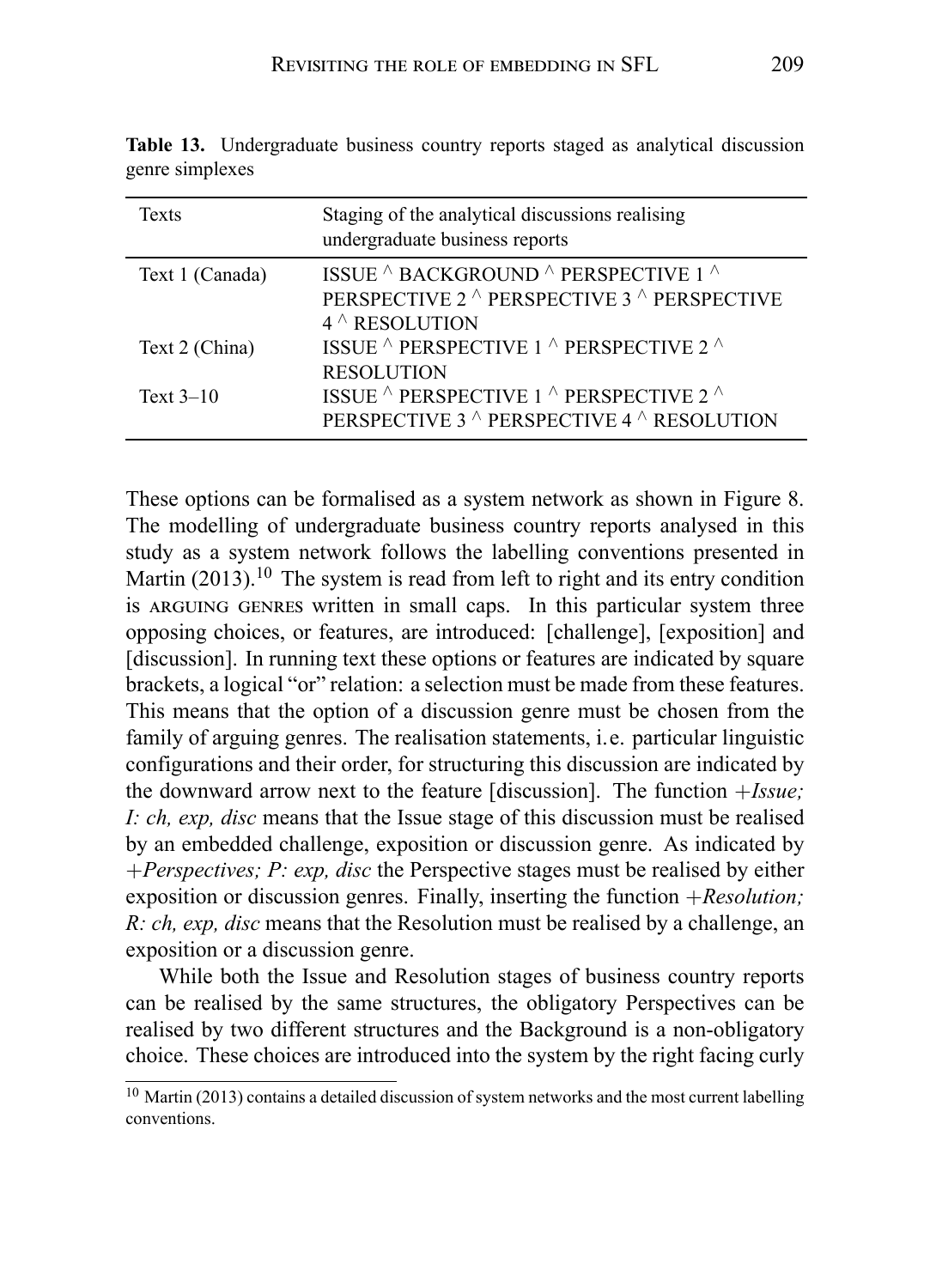|  |  | <b>Table 14.</b> Embedded arguing genres as multivariate stages of the superstructure                               |  |  |
|--|--|---------------------------------------------------------------------------------------------------------------------|--|--|
|  |  | of the analytical discussion realising undergraduate business reports ( $\bf{B}$ G =                                |  |  |
|  |  | <b>BACKGROUND, P = PERSPECTIVE, RES = RESOLUTION, [[ch]] = challenge,</b>                                           |  |  |
|  |  | $\lfloor \frac{a}{\exp} \rfloor$ = analytical exposition, $\lfloor \frac{a}{\deg} \rfloor$ = analytical discussion) |  |  |

| Texts                   | stages of a/disc                              |            |                                               |                                               |                                                    |                                               |                                               |  |  |
|-------------------------|-----------------------------------------------|------------|-----------------------------------------------|-----------------------------------------------|----------------------------------------------------|-----------------------------------------------|-----------------------------------------------|--|--|
|                         | <b>ISSUE</b>                                  | ВG         | <b>P1</b>                                     | <b>P2</b>                                     | P3                                                 | <b>P4</b>                                     | <b>RES</b>                                    |  |  |
| Text 1<br>Canada        | [[ch]]                                        | [[report]] | $\left[ \left[ a/disc \right] \right]$        | $\left[ \left[ a/disc \right] \right]$        | $\left[ \left[ a/disc \right] \right]$             | $\left[ \left[ a/disc \right] \right]$        | [[ch]]                                        |  |  |
| Text 2<br>China         | [[ch]]                                        |            | $\left[ \left[ \alpha / \exp \right] \right]$ | $\left[ \left[ \alpha / \exp \right] \right]$ |                                                    |                                               | $\left[ \left[ \alpha / \exp \right] \right]$ |  |  |
| Text 3<br><b>Brazil</b> | [[ch]]                                        |            | $\lceil \lceil a/disc \rceil \rceil$          | $\left[ \left[ \alpha / \exp \right] \right]$ | $\left[ \left[ a/disc \right] \right]$             | $\left[ \left[ \alpha / \exp \right] \right]$ | $\left[ \left[ \alpha / \exp \right] \right]$ |  |  |
| Text 4<br>India         | [[ch]]                                        |            | $\left[ \left[ \alpha / \exp \right] \right]$ | $\left[ \left[ \alpha / \exp \right] \right]$ | $\left[ \left[ a/disc \right] \right]$             | $\left[ \left[ a/disc \right] \right]$        | $\left[ \left[ a/disc \right] \right]$        |  |  |
| Text 5<br>India         | $\left[ \left[ a/disc \right] \right]$        |            | $\left[ \left[ a/disc \right] \right]$        | $\left[ \left[ \alpha / \exp \right] \right]$ | $\left[ \left[ a/disc \right] \right]$             | $\left[ \left[ \alpha / \exp \right] \right]$ | $\left[ \left[ a/disc \right] \right]$        |  |  |
| Text 6<br>Hungary       | $\left[ \left[ \alpha / \exp \right] \right]$ |            | $\left[ \left[ \alpha / \exp \right] \right]$ | $\left[ \left[ a/disc \right] \right]$        | $\left[ \left[ \alpha / \exp \right] \right]$      | $\left[ \left[ a/disc \right] \right]$        | [[ch]]                                        |  |  |
| Text 7<br>Spain         | [[ch]]                                        |            | $\left[ \left[ a/disc \right] \right]$        | $\left[ \left[ a/disc \right] \right]$        | $\left[ \left[ a/disc \right] \right]$             | $\left[ \left[ \alpha / \exp \right] \right]$ | $\left[ \left[ a/disc \right] \right]$        |  |  |
| Text 8<br><b>Brazil</b> | $\left[ \left[ a/disc \right] \right]$        |            | $\left[ \left[ a/disc \right] \right]$        | $\left[ \left[ a/disc \right] \right]$        | $\left[ \left[ \alpha / \exp \right] \right]$      | $\left[ \left[ a/disc \right] \right]$        | $\left[ \left[ \alpha / \exp \right] \right]$ |  |  |
| Text 9<br>Poland        | $\left[ \left[ a/disc \right] \right]$        |            | $\left[ \left[ \alpha / \exp \right] \right]$ | $\left[ \left[ a/disc \right] \right]$        | $\left[ \left[ a/disc \right] \right]$             | $\left[ \left[ a/disc \right] \right]$        | [ch]                                          |  |  |
| Text 10<br>U.K.         | $\left[ \left[ a/disc \right] \right]$        |            | $\left[ \left[ a/disc \right] \right]$        | $\left[ \left[ a/disc \right] \right]$        | $\left[ \left[ \alpha/\text{disc} \right] \right]$ | $\left[ \left[ \alpha/disc \right] \right]$   | $\left[ \left[ \alpha / \exp \right] \right]$ |  |  |

bracket as simultaneous systems that have the feature [discussion] as their entry condition. These systems represent the different choices writers have when structuring the obligatory Perspective stages and the non-obligatory Background stage.

The system network at the top formalises the options available to organise the Perspectives. Its two features are [oppositional] and [perspectival]. Choosing the feature [oppositional] means that the discussion realising the country report has to include two Perspective stages. That one of these Perspectives must promote a *pro*-investment rhetoric and the other an *anti*-investment rhetoric is indicated by the functions  $+P^+; +P^-$ . The realisation statement *P* <sup>+</sup> *·<sup>P</sup> −* means that these Perspectives can be sequenced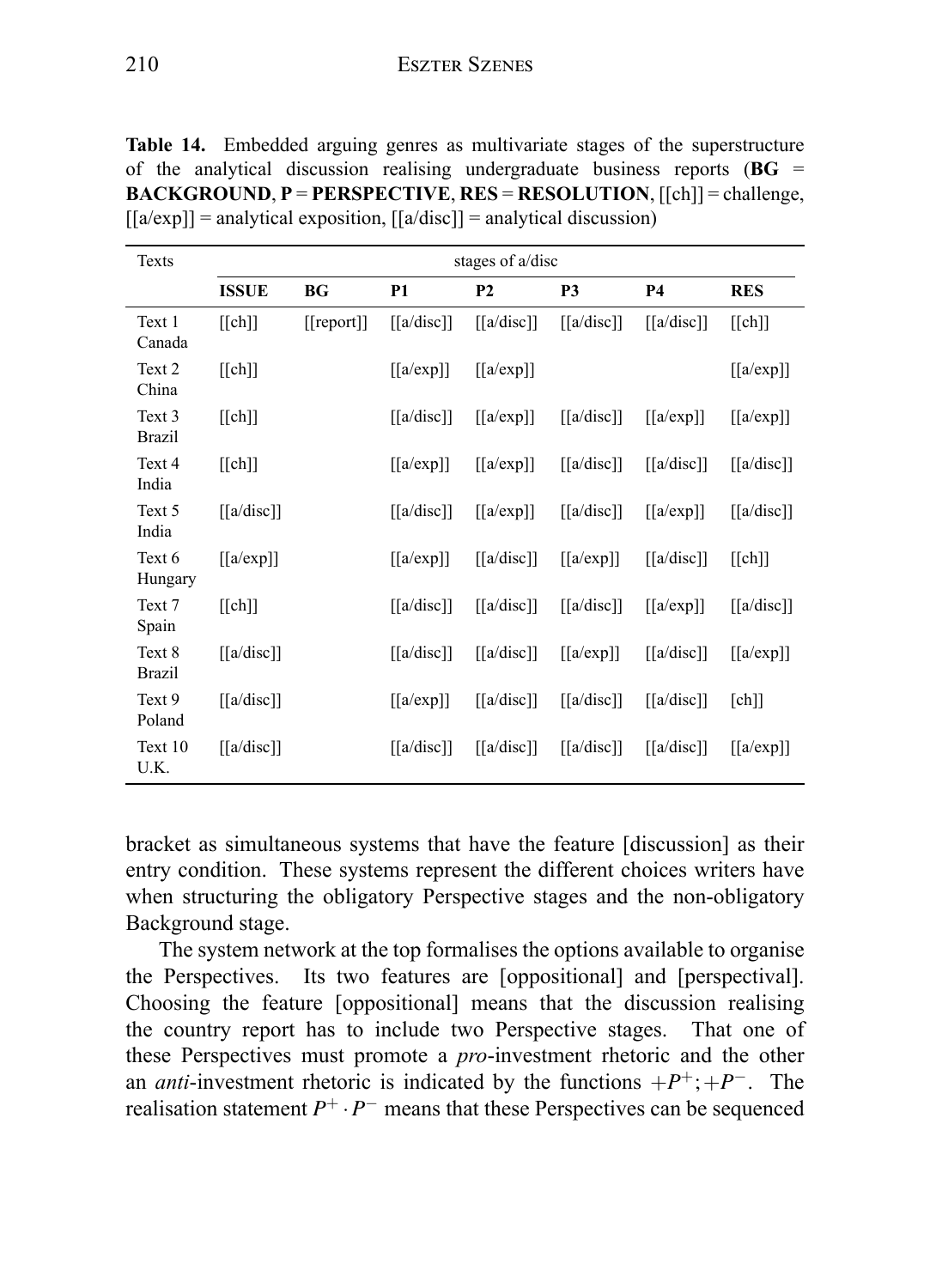

**Figure 8.** The system network for the superstructure of undergraduate business country reports

or presented in any order. Finally, both these Perspectives must be realised by exposition genres as indicated by *P: exp*. In this data set, structuring the Perspectives based on these choices was taken up only in the China Report. The second feature in this system, [perspectival], refers to the option available to structure the country report with four Perspective stages. This choice is indicated by inserting the function  $+P<sup>4</sup>$ . The following realisation statement *P: exp, disc* means that each of the four Perspectives can be realised by either exposition or discussion genres. Apart from the China Report, all texts in this data set, i.e. nine out of ten, took up the option of including four Perspective stages. $^{11}$ 

The system network at the bottom shows that writers have the option of including a non-obligatory stage that presents the scope of the market analysis. This choice is indicated by drawing it as an optional system with the feature [scope] and the dash (–) to show that this option may or may not be taken up. If the writer includes a Background stage, it must be realised by a descriptive report as per the realisation rule +*Background; B: report*. In this data set, this non-obligatory Background stage was only found in the Canada Report.

The system network explained above illustrates the choices of genres available to structure the individual obligatory and non-obligatory stages of

<sup>&</sup>lt;sup>11</sup> Based on the assignment brief, the students were given the PESTLE model to choose factors from but they did not choose factors from all six external business environments in any country reports: if the [perspectival] option was taken up from the system, four environments were analysed consistently (also not three and not five).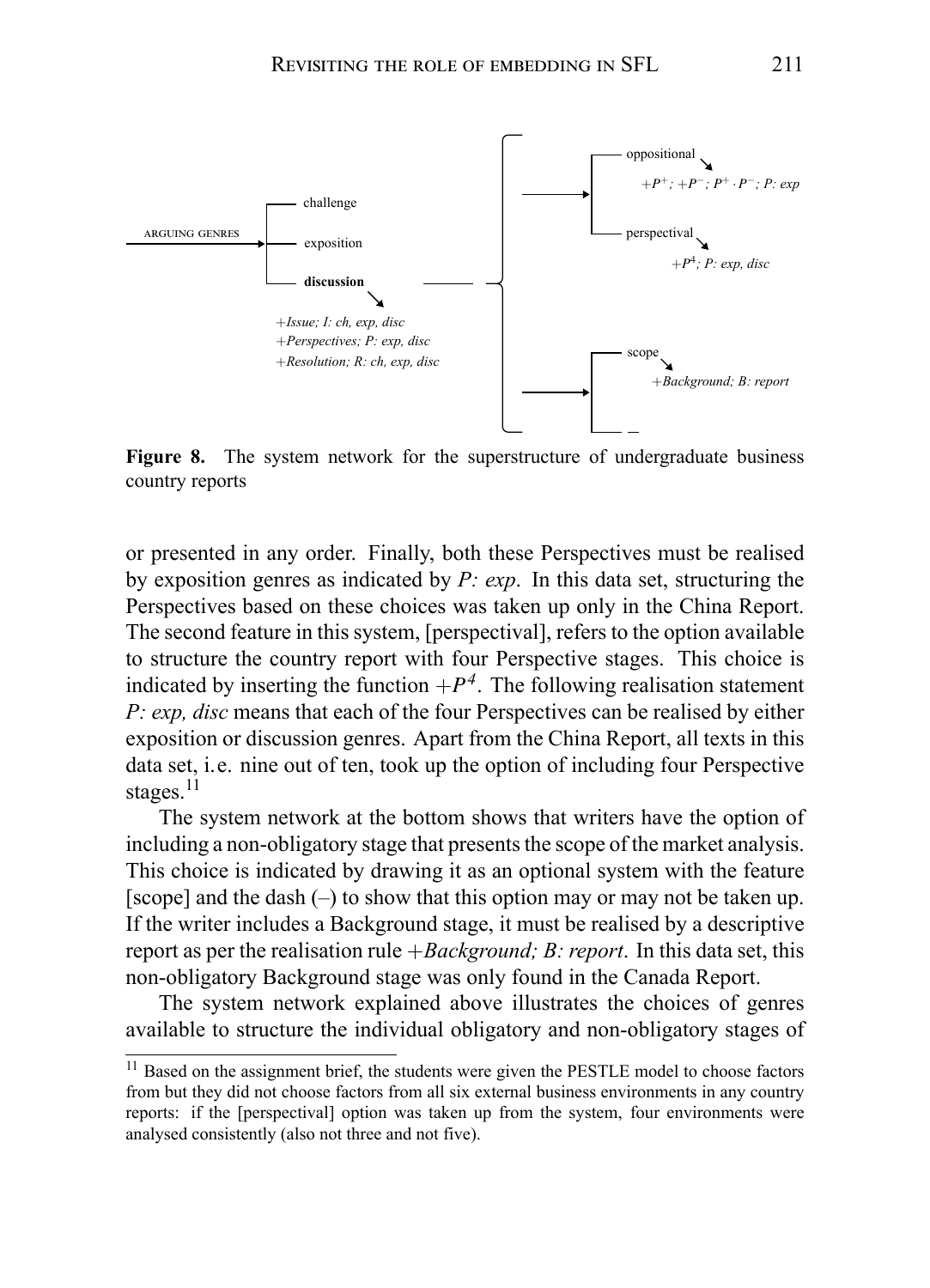the superstructure that realises a business country report, i.e. a discussion genre. We can distinguish these options as choices from the *arguing* genre family for staging the obligatory stages of the country reports and from the family of *reporting* genres for the non-obligatory Background stage. From a theoretical point of view, the presentation in this paper has also shown in detail that the analyses of lower-order embedded genres in these texts should provide sufficient evidence that they play a fundamental role in expanding these undergraduate business reports into "big texts".

# **6 Concluding remarks**

This paper has argued that the stages of the ten country reports realised by analytical discussions are not in a part/part relationship in the univariate serial structure of a genre complex, but rather function as parts in a part/whole relationship in a multivariate structure of a genre simplex. As the presentation above has shown, in the grammar of the clause the grammatical resource that makes it possible for a whole to become a part is down-ranking or embedding. In this data set, lower-level embeddings beyond third-order embedded genres were not found but there is no theoretical reason why more layers could not occur. As noted in § 3, the meaning potential of long texts can be opened up by cyclical recursion (Halliday 1981), i.e. every layer of genre embedding construes a further layer of meaning potential. In terms of *representation*, for the purposes of this study the traditional constituency tree was found useful for modelling multivariate structures. Specifically, the tree lends itself to representing the several layers of downranked genres embedded as multivariate stages in a superstructure. For reasons of a more economical representation, this paper has also proposed a *synoptic* representation of the generic structure of long genre simplexes that contain several layers of embedded genres. In order to indicate their status among the layers of embedded genres, this paper proposed extending the bracketing convention used for first-order embedded genres based on the conventional representation of embedded clauses, i.e. enclosing embedded genres within square brackets ([[…]]). This means that second-order embedded genres will be indicated by double bracketing and third-order embedded genres by triple bracketing as shown below.

[[embedded genre]] [[ [[second-order embedded genre]] ]]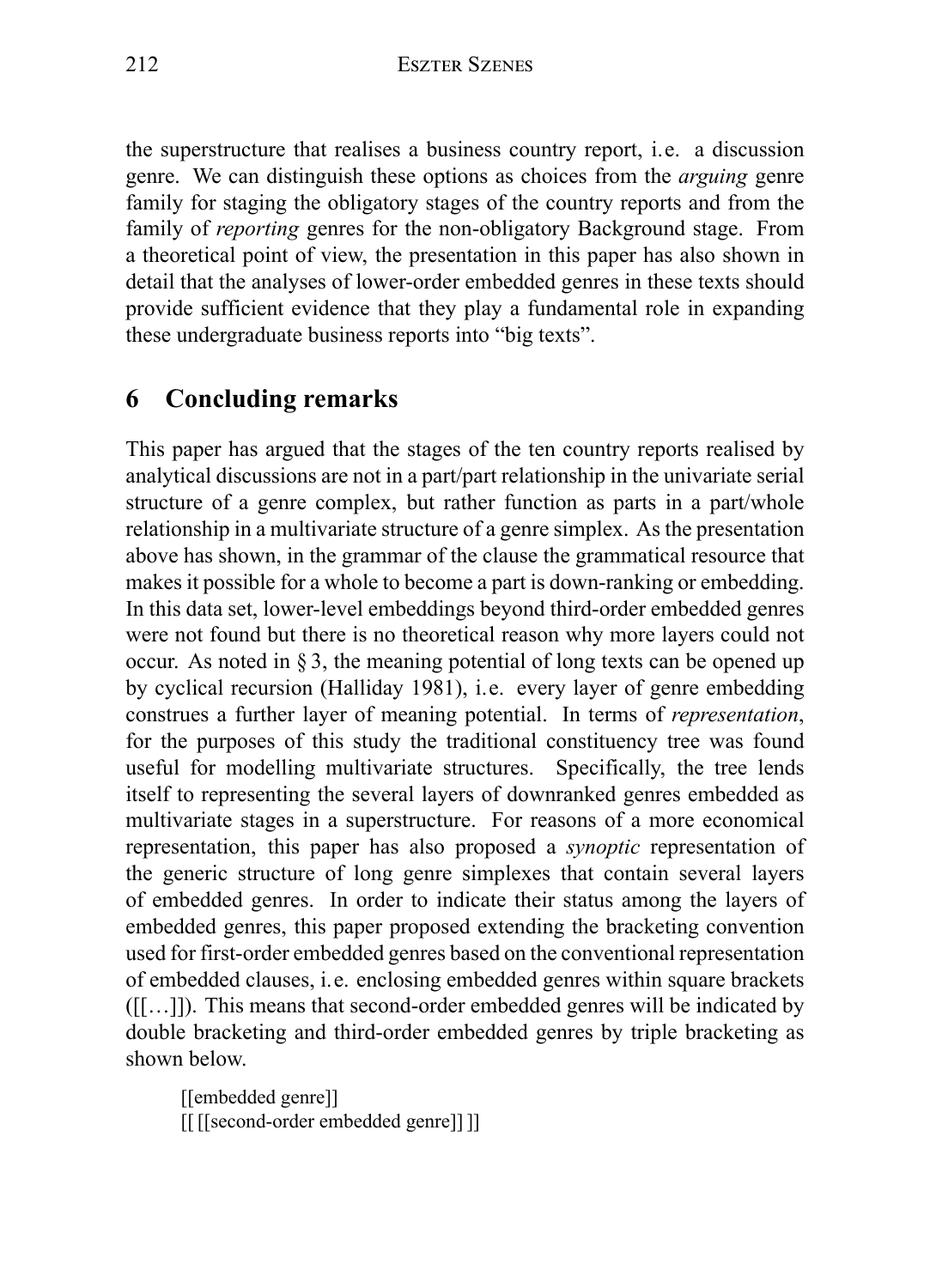[[ [[ [[third-order embedded genre]] ]] ]]

…

Thus, even though existing work on embedded genres has so far theorised that they are "a relatively rare phenomenon" (Martin 2012: 002), this paper has shown that if a clause can contain several embedded clauses, then an elemental genre can also embed within itself multiple elemental genres that have been down-ranked to the level of a genre stage. As this paper has demonstrated, these stages themselves could be realised by another down-ranked elemental genre, and this process will result in multiple layers of embedding that build the depth of genre simplexes such as the undergraduate business country reports studied in this research. In fact, the business country reports second-year undergraduate students are expected to write may include as many as 16 elemental genres (e.g. the China Report), which become embedded in the overall superstructure of these long texts. This paper has proposed a system network for the representation of these academically valued choices available for writing successful undergraduate business county reports whose complexity is better managed through embedding. By complementing and extending existing research on the analysis and representation of lengthy university assignments, this research provides the missing link in the theoretical conceptualisation of the "nature of big texts" (Martin 1994; 1995) in SFL.

The findings of this study point to future directions for research. There is a need for more work on phasal analysis. In current SFL research phases are defined as "smaller phases of meaning within each stage, that are more variable, and sensitive to register variations such as a text's field" (Rose 2006: 185); in other words, they are the intermediate units between genre stages at the level of genre and messages at the level of lexicogrammar (Rose 2006: 187). It would be especially interesting to re-analyse the final Reiteration and Resolution stages of expositions and discussions in order to explore whether phasal analyses would reveal the phasing of "making a point" in undergraduate business reports, i.e. what Humphrey & Dreyfus (2012) refer to as the "nub" of an argument. Apart from studying their social purpose in more detail, another linguistic issue concerns the identification of phase boundaries within genre stages. The criteria for distinguishing phases need to be explicitly determined in order to understand their realisation within stages. Based on these issues, the study of these kinds of phases would open up an interesting future avenue for SFL genre research. As for modelling "big texts" in SFL, researching successful models of tertiary assignments remains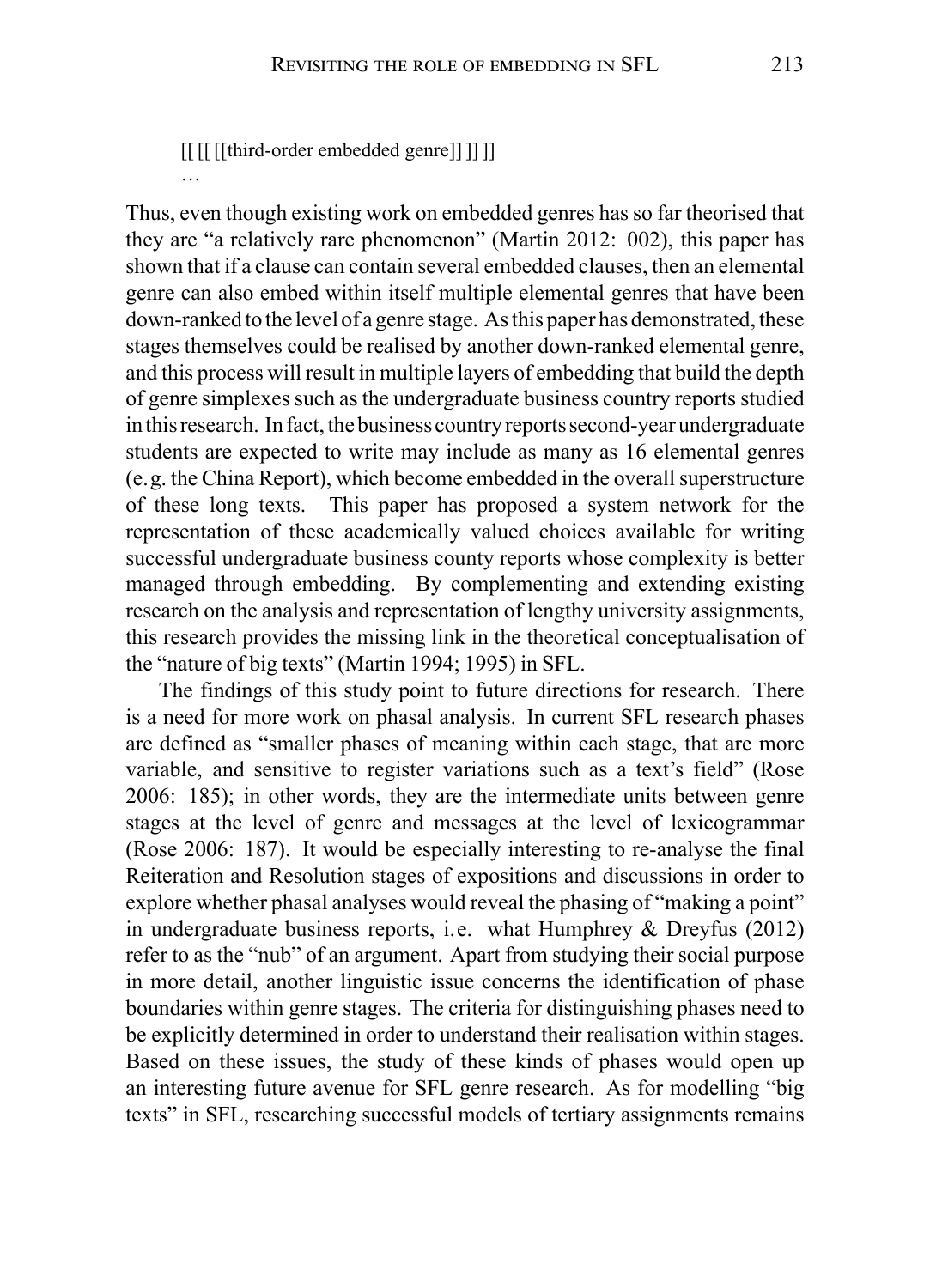an important area. The review of genre research in higher education in § 3.3 above has shown that there is extra complexity involved when tertiary students are expected to build genres learnt in primary and secondary school into long university assignments. Future research could explore further whether long and complex tertiary assignments across a wider range of academic disciplines tend to be realised by macrogenres, elemental genres with several layers of embedding as a device to expand meaning potential, or a combination of both.

## **References**

- Backhouse, Roger & Dudley-Evans, Tony & Henderson, Willie (eds.). 1993*. Economics and language*. London: Routledge.
- Bargiela-Chiappini, Francesca. 2009*. The handbook of business discourse*. Edinburgh: Edinburgh University Press.
- Bhatia, Vijay K. 1993*. Analysing genre: Language use in professional settings*. New York: Longman.
- 2000. Genres in conflict. In Trosborg, Anna (ed.), *Analysing professional genres*, 147–162. Amsterdam: John Benjamins.
- Christie, Frances. 1997. Curriculum macrogenres as forms of initiation into culture. In Christie, Frances & Martin, James R. (eds.), *Genre and institutions: Social processes in the workplace and school*, 134–160. London: Cassell Academic.
- 2002*. Classroom discourse analysis*. London: Continuum.
- 2012*. Language education throughout the school years: A functional perspective*. Chichester: Wiley-Blackwell.
- Christie, Frances & Derewianka, Beverley. 2008*. School discourse*. London: Continuum.
- Christie, Frances & Martin, James R. (eds.). 1997*. Genre and institutions: Social processes in the workplace and school*. London: Cassell.
- Coffin, Caroline. 1996*. Exploring literacy in school history*. Sydney: Metropolitan East Disadvantaged Schools Program, NSW Department of School Education.
- 1997. Constructing and giving value to the past: An investigation into secondary school history. In Christie, Frances & Martin, James R. (eds.), *Genre and institutions: Social processes in the workplace and school*, 196–230. London: Cassell.
- 2006*. Historical discourse: The language of time, cause and evaluation*. London: Pinter.
- Coffin, Caroline & Donohue, James. 2014*. A language as social semiotic based approach to teaching and learning in higher education*. (Language Learning Monograph Series 64: Suppl. 1). Malden, MA: John Wiley & Sons.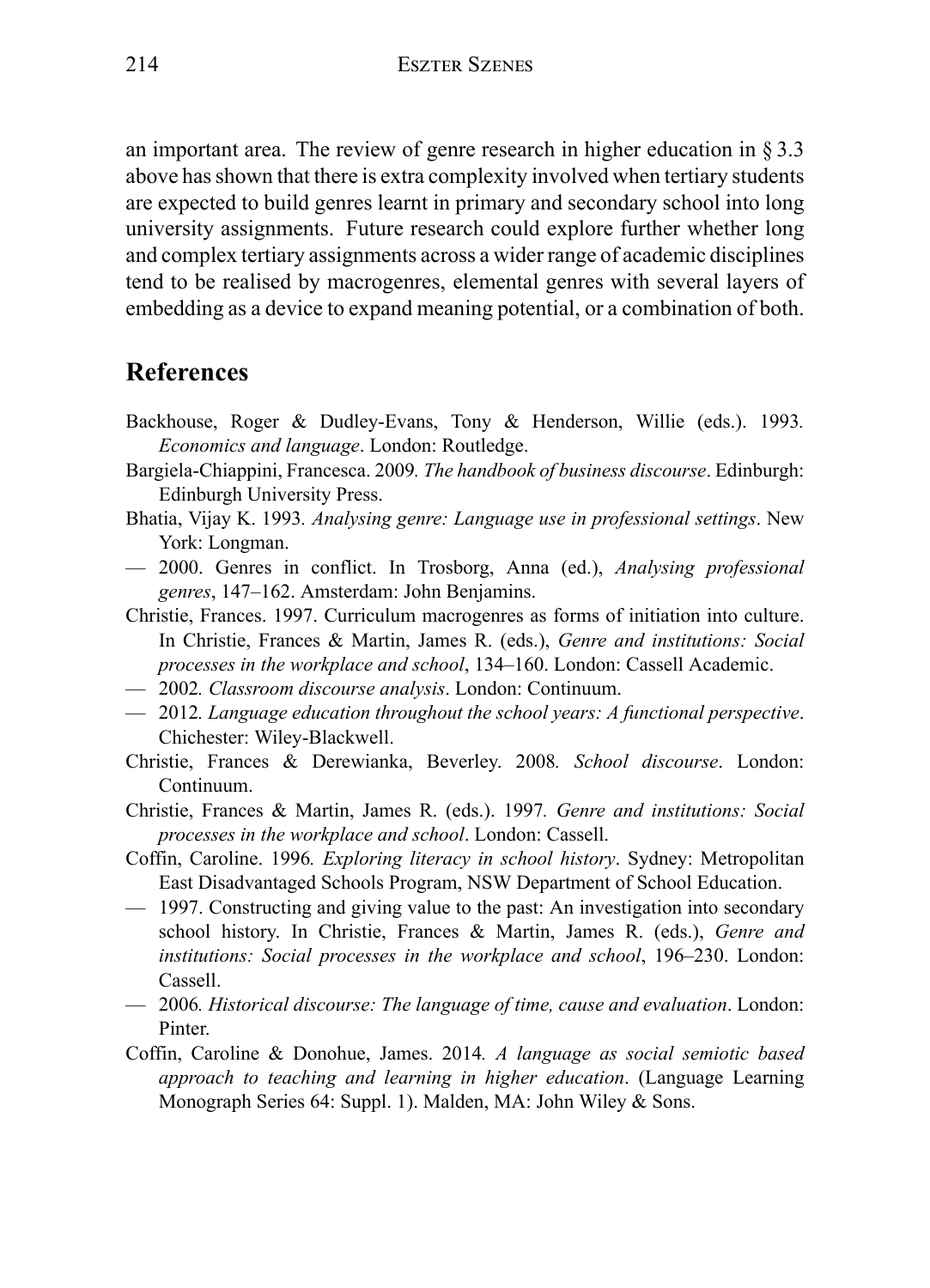- Dreyfus, Shoshana & Humphrey, Sally & Mahboob, Ahmar & Martin, James R. 2015*. Genre pedagogy in higher education: The SLATE project*. Basingstoke: Palgrave Macmillan.
- Dreyfus, Shoshana & Macnaught, Lucy & Humphrey, Sally. 2008. Understanding joint construction in the tertiary context. *Linguistics and the Human Sciences* 4(2). 135–160.
- Drury, Helen. 2006. Short answers in first-year undergraduate science writing: What kind of genres are they. In Hewings, Martin (ed.), *Academic writing in context: Implications and applications. Papers in honor of Tony Dudley-Evans*, 104–121. London: Continuum.
- 2011. Introducing WRiSE: The Write reports in science and engineering website. *Synergy* 31. 53–58.
- Flowerdew, John & Wan, Alina. 2010. The linguistic and the contextual in applied genre analysis: The case of the company audit report. *English for Specific Purposes* 29(2). 78–93.
- Gardner, Sheena & Nesi, Hilary. 2013. A classification of genre families in university student writing. *Applied Linguistics* 34(1). 25–52.
- Halliday, M. A. K. 1969. Options and functions in the English clause. *Brno Studies in English* 8. 81–88.
- 1976. The form of a functional grammar. In Kress, Gunther R. (ed.), *Halliday: System and function in language*, 7–25. London: Oxford University Press. (Originally presented at the Seminar on the Construction of Complex Grammars, Cambridge, MA, 1970).
- 1978*. Language as social semiotic*. London: Edward Arnold.
- 1979. One child's protolanguage. In Bullowa, Margaret (ed.), *Before speech: The beginning of interpersonal communication*, 171–190. Cambridge: Cambridge University Press Archive.
- 1981. Types of structure. In Halliday, M. A. K. & Martin, James R. (eds.), *Readings in Systemic Linguistics*, 29–41. London: Batsford. (Originally published in 1965; reprinted from *Working paper for the O.S.T.I. programme in the linguistic properties of scientific English*).
- 1985*. An introduction to functional grammar*. London: Edward Arnold.
- 1994*. An introduction to functional grammar*. 2nd edn. London: Edward Arnold.
- 2002a. Modes of meaning and modes of expression: Types of grammatical structure, and their determination by different semantic functions. In Webster, Jonathan J. (ed.), *On grammar*, 196–218. (Collected Works of M. A. K. Halliday 1). London: Continuum. (Originally published in 1979; reprinted from Holdcroft, David & Carney, Edward & Allerton, David J. (eds.), *Function and context in linguistic analysis: A festschrift for William Haas*, 57–59. Cambridge: Cambridge University Press).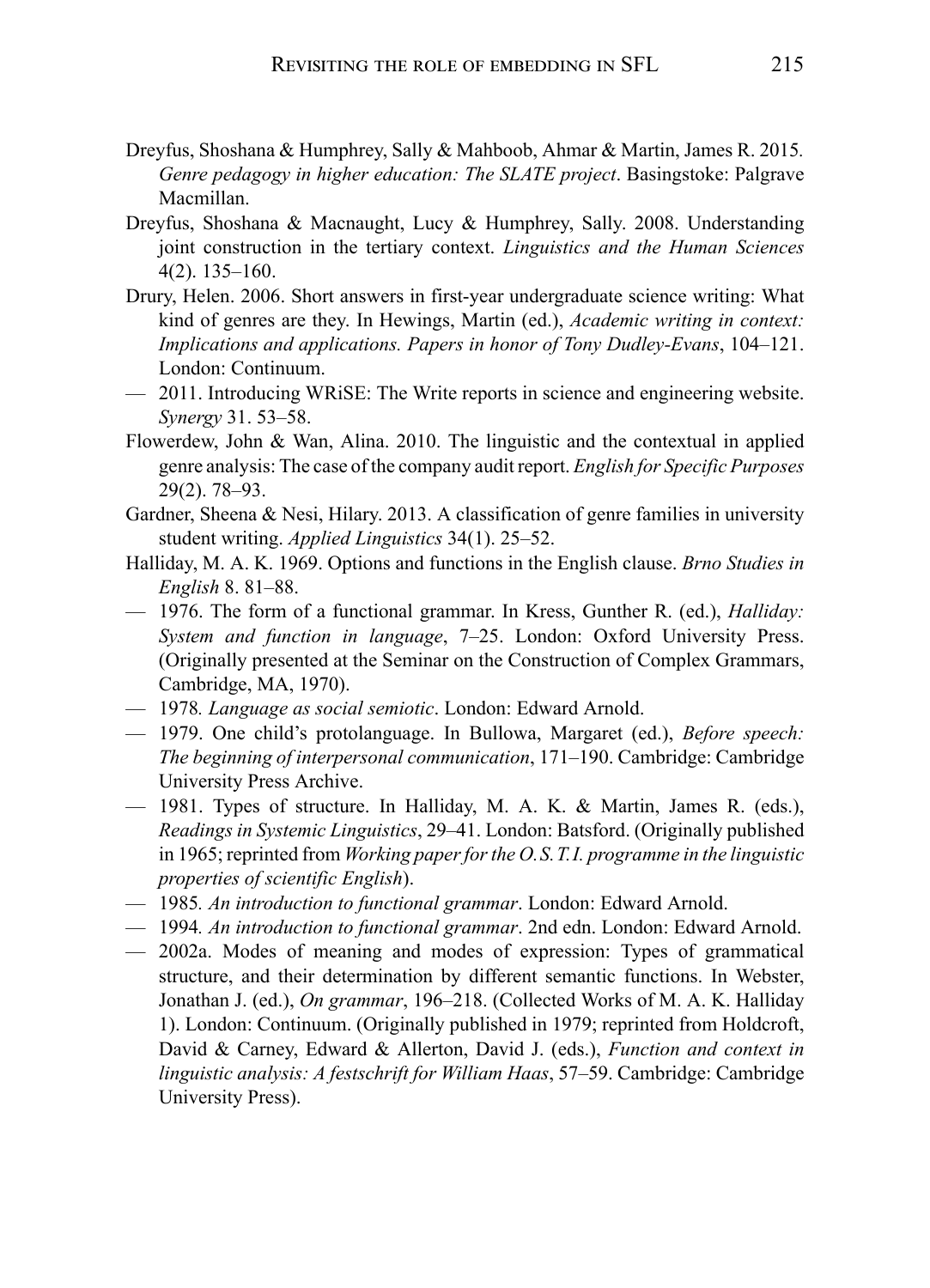- 2002b. Text semantics and clause grammar: How is a text like a clause? In Webster, Jonathan J. (ed.), *On grammar*, 219–260. (Collected Works of M. A. K. Halliday 1). London: Continuum. (Originally published in 1982; reprinted from Allen, Stu (ed.), *Text processing: Text analysis and generation, text typology and attribution*, 209–247. (Proceedings of Nobel Symposium 51). Stockholm: Almqvist & Wiksell International).
- 2003. The functional basis of language. In Webster, Jonathan J. (ed.), *On language and linguistics*, 298–322. London: Continuum. (Originally published in 1973; reprinted from Bernstein, Basil (ed.), *Applied studies towards a sociology of language, vol 2: Class, codes and control*, 343–366. London: Routledge).
- 2009. Method techniques problems. In Halliday, M. A. K. & Webster, Jonathan J. (eds.), *Continuum companion to Systemic Functional Linguistics*, 59–86. London: Continuum.
- Halliday, M. A. K. & Martin, James R. 1993*. Writing science: Literacy and discursive power*. London: Falmer Press.
- Halliday, M. A. K. & Matthiessen, Christian M. I. M. 1999*. Construing experience through meaning: A language-based approach to cognition*. London: Continuum. — 2004*. An introduction to functional grammar*. 3rd edn. London: Hodder Education.
- Hamp-Lyons, Liz. 2011. What is EAP? In Hinkel, Eli (ed.), *Handbook of research in*
- *second language teaching and learning,* vol. 2, 89–105. London: Routledge.
- Hao, Jing. 2015*. Construing biology: An ideational perspective*. Sydney: The University of Sydney. (Doctoral dissertation).
- Hood, Susan. 2004*. Appraising research: Taking a stance in academic writing*. Sydney: University of Technology. (Doctoral dissertation).
- 2008. Summary writing in academic contexts: Implicating meaning in processes of change. *Linguistics and Education* 19(4). 351–365.
- 2010*. Appraising research: Evaluation in academic writing*. London: Palgrave Macmillan.
- Humphrey, Sally. 2013. Designing a reading pedagogy for undergraduate biology students. *Linguistics and the Human Sciences* 7(1–3). 55–76.
- Humphrey, Sally & Dreyfus, Shoshana. 2012. Exploring the interpretive genre in applied linguistics. *Indonesian Journal of Systemic Functional Linguistics* 1(2). 156–174.
- Humphrey, Sally & Economou, Dorothy. 2015. Peeling the onion: A textual model of critical analysis. *Journal of English for Academic Purposes* 17. 37–50.
- Humphrey, Sally & Hao, Jing. 2013. Deconstructing written genres in undergraduate biology. *Linguistics and the Human Sciences* 7(1–3). 29–53.
- Humphrey, Sally & Macnaught, Lucy. 2015. Functional language instruction and the writing growth of English language learners in the middle years. *TESOL Quarterly* 50(4). 792–816.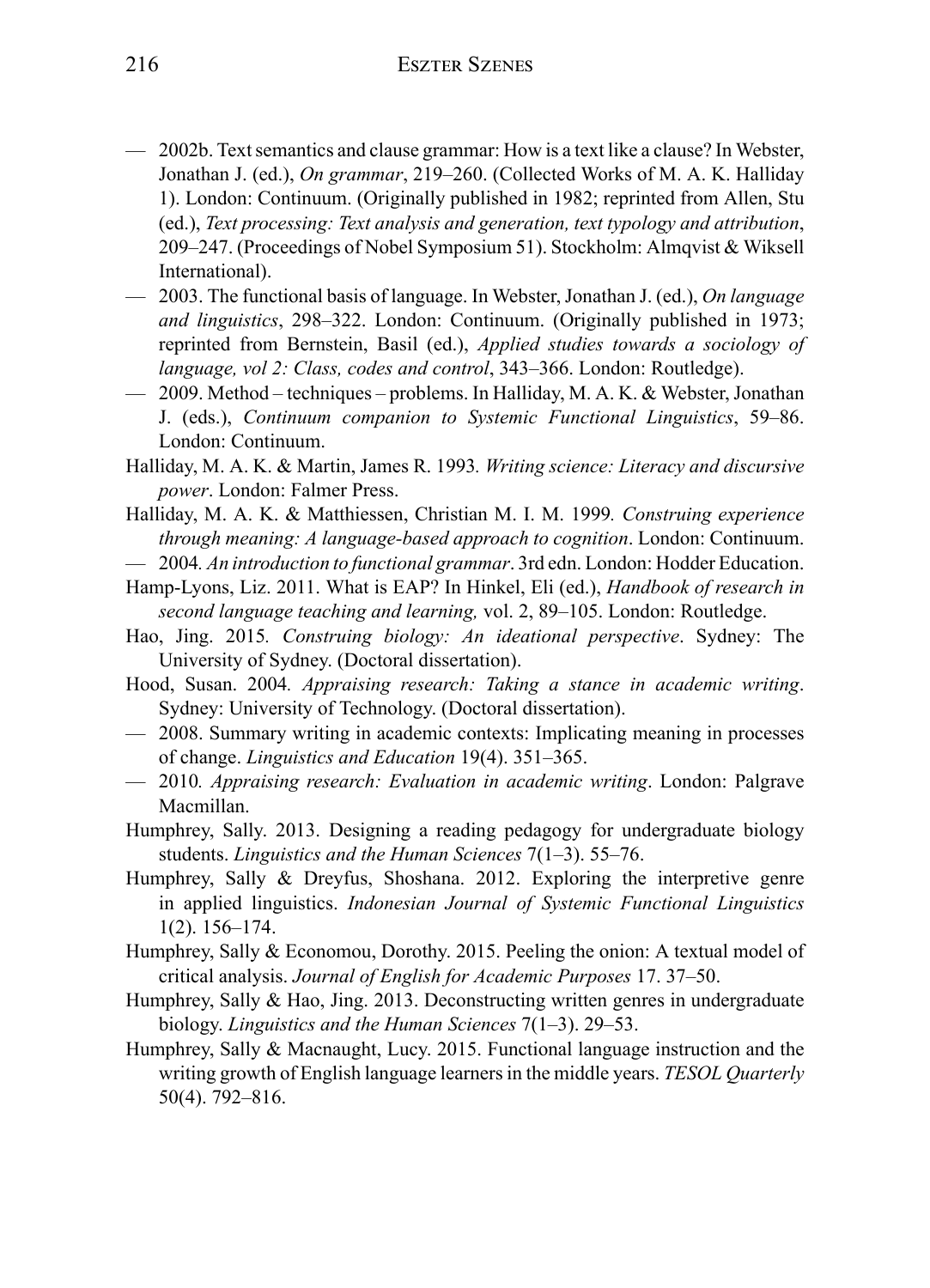- Humphrey, Sally & Martin, James R. & Dreyfus, Shoshana & Mahboob, Ahmar. 2010. The  $3\times3$ : Setting up a linguistic toolkit for teaching academic writing. In Mahboob, Ahmar & Knight, Naomi K. (eds.), *Appliable linguistics*, 185–199. London: Continuum.
- Hyland, Ken & Hamp-Lyons, Liz. 2002. EAP: Issues and directions. *Journal of English for Academic Purposes* 1(1). 1–12.
- Jones, Janet. 2004. Learning to write in the disciplines: The application of systemic functional linguistic theory to the teaching and research of student writing. In Ravelli, Louise & Ellis, Rod A. (eds.), *Analysing academic writing: Contextualized frameworks*, 253–273. London: Continuum.
- Jordens, Chris F. 2002*. Reading spoken stories for values: A discursive study of cancer survivors and their professional carers*. Sydney: The University of Sydney. (Doctoral dissertation).
- Martin, James R. 1992*. English text: System and structure*. Amsterdam: John Benjamins.
- 1994. Macrogenres: The ecology of the page. *Network* 21. 21–52.
- 1995. Text and clause: Fractal resonance. *Text* 15(1). 5–42.
- 1996. Types of structure: Deconstructing notions of constituency in clause and text. In Hovy, Eduard H. & Scott, Donia R. (eds.), *Computational and conversational discourse: Burning issues – An interdisciplinary account*, 39–66. (NATO ASI Series F: Computer and Systems Sciences 151). Heidelberg: Springer.
- 1997. Analysing genre: Functional parameters. In Christie, Frances & Martin, James R. (eds.), *Genre and institutions: Social processes in the workplace and school*, 3–39. London: Cassell.
- 2002. From little things big things grow: Ecogenesis in school geography. In Coe, Richard & Lingard, Lorelei & Teslenko, Tatiana (eds.), *The rhetoric and ideology of genre: Strategies for stability and change*, 243–271. Cresskill, NJ: Hampton Press.
- 2008. Innocence: Realisation, instantiation and individuation in a Botswanan town. In Mahboob, Ahmar & Knight, Naomi (eds.), *Questioning linguistics*, 32–76. Newcastle: Cambridge Scholars Publishing.
- 2011. Bridging troubled waters: Interdisciplinarity and what makes it stick. In Christie, Frances & Maton, Karl (eds.), *Disciplinarity: Functional linguistic and sociological perspectives*, 35–61. London: Continuum.
- 2012*. Genre studies*. (Collected Works of J. R. Martin 3). Shanghai: Shanghai Jiao Tong University Press. (Edited by Wang Zhenhua).
- 2013*. Systemic Functional Grammar: A next step into the theory Axial relations*. Beijing: Higher Education Press. (Transl. Yongsheng Zhu & Pin Wang. Bilingual English-Chinese edition).
- 2014a. Evolving systemic functional linguistics: Beyond the clause. *Functional Linguistics* 1(1). 1–24.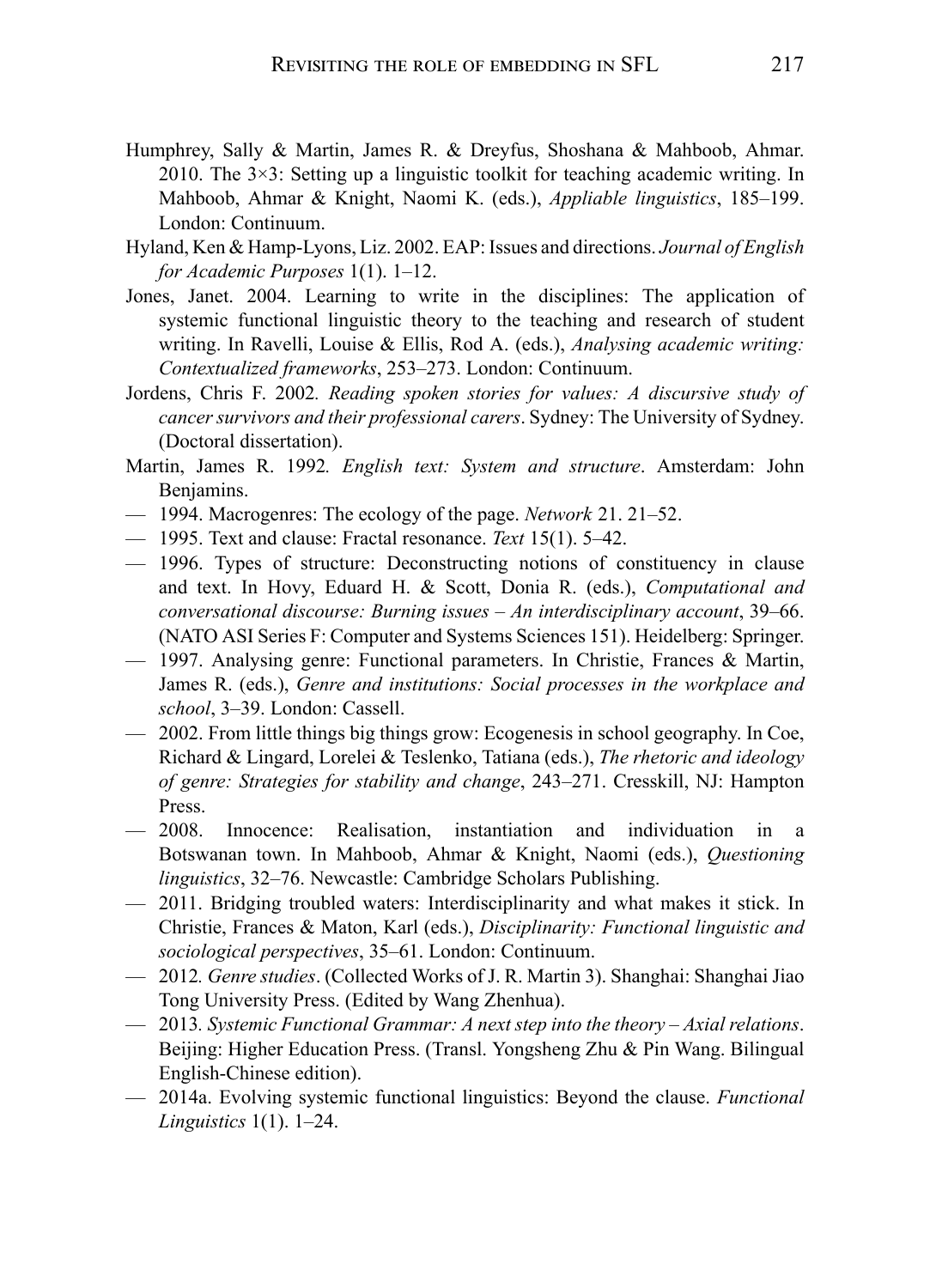- 2014b. Looking out: Functional linguistics and genre. *Linguistics and the Human Sciences* 9(3). 307–321.
- Martin, James R. & Rose, David. 2003*. Working with discourse: Meaning beyond the clause*. London: Continuum.
- 2008*. Genre relations*. London: Equinox.
- Matthiessen, Christian M. I. M. & Halliday, M. A. K. 2009*. Systemic functional grammar: A first step into the theory*. Beijing: Higher Education Press. (Bilingual edition, with introduction by Huang Guowen).
- Matthiessen, Christian M. I. M. & Teruya, Kazuhiro. 2015. Registerial hybridity: Indeterminacy among fields of activity. In Miller, Donna & Bayley, Paul (eds.), *Hybridity in Systemic Functional Linguistics: Grammar, text and discursive context*, 205–239. London: Equinox.
- Miller, Donna & Bayley, Paul (eds.). 2015*. Hybridity in Systemic Functional Linguistics: Grammar, text and discursive context*. London: Equinox.
- Morrison, Janet. 2006*. The international business environment: Global and local marketplaces in a changing world*. Basingstoke: Palgrave Macmillan.
- Muntigl, Peter. 2004*. Narrative counselling: Social and linguistic processes of change*. Amsterdam: John Benjamins.
- 2006. Macrogenre: A multiperspectival and multifunctional approach to social interaction. *Linguistics and the Human Sciences* 2(2). 233–256.
- Nathan, Philip. 2013. Academic writing in the business school: The genre of the business case report. *Journal of English for Academic Purposes* 12(1). 57–68.
- Nesi, Hilary & Gardner, Sheena. 2012*. Genres across the disciplines: Student writing in higher education*. Cambridge: Cambridge University Press.
- Ravelli, Louise & Ellis, Rod A. (eds.). 2004*. Analysing academic writing: Contextualized frameworks*. London: Continuum.
- Rose, David. 2006. Reading genre: A new wave of analysis. *Linguistics and the Human Sciences* 2(2). 185–204.
- Rose, David & Martin, James R. 2012*. Learning to write, reading to learn: Genre, knowledge and pedagogy in the Sydney School*. London: Equinox.
- Shrestha, Prithvi N. 2017. Investigating the learning transfer of genre features and conceptual knowledge from an academic literacy course to business studies: Exploring the potential of dynamic assessment. *Journal of English for Academic Purposes* 25. 1–17.
- Stenglin, Maree & Welch, Katherine & Cléirigh, Chris. 2014. Strength, specificity and directionality: Three key parameters of content-communication integration. (Unpublished paper).
- Stenglin, Maree & Welch, Katherine & Piggott, Leanne. 2009. Embedding academic literacy: Reflections on the process. (Paper presented at the 3rd International Free Linguistics Conference, Sydney, 10–11 October 2009).